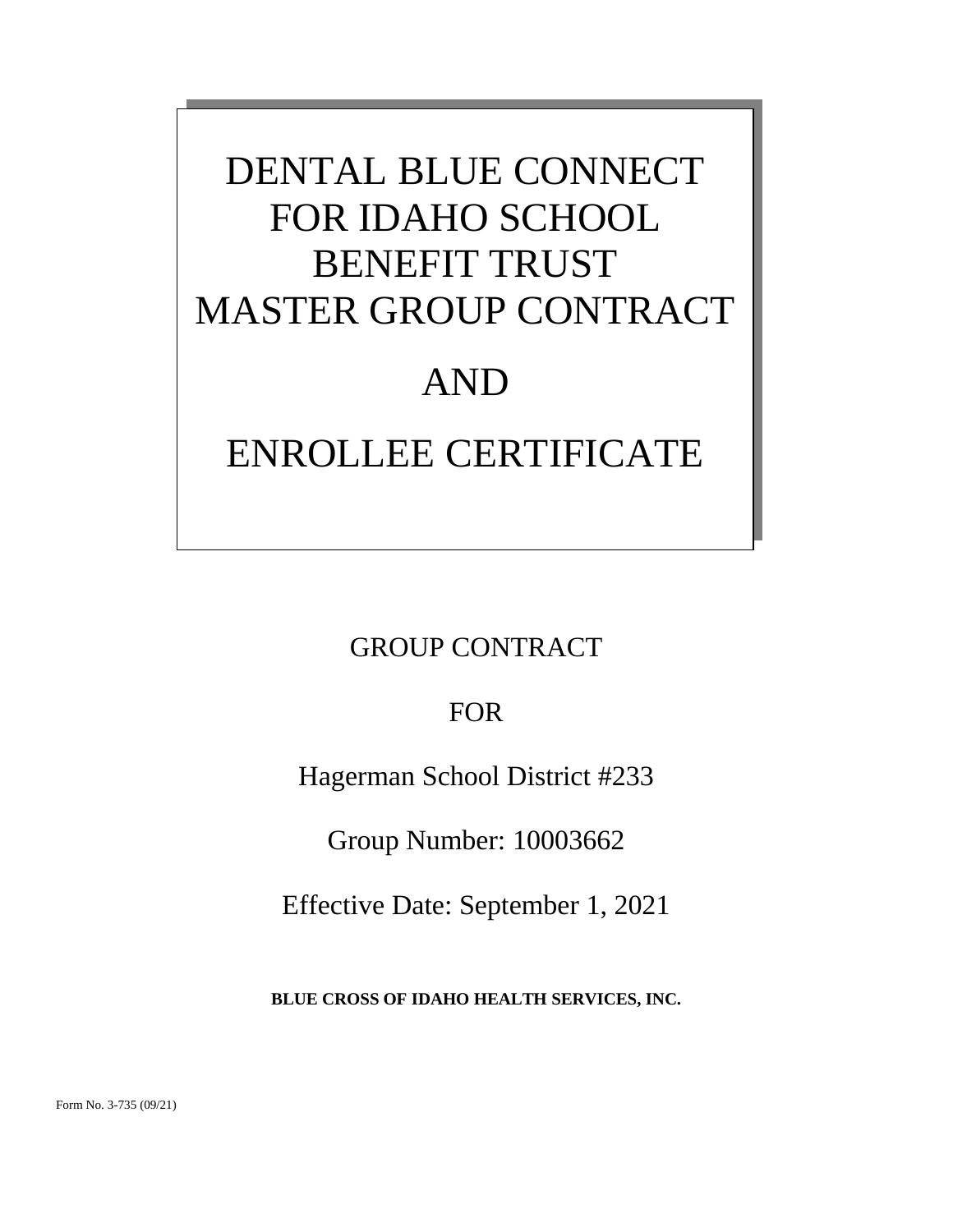## **NONDISCRIMINATION STATEMENT: DISCRIMINATION IS AGAINST THE LAW**

Blue Cross of Idaho complies with applicable Federal civil rights laws and does not discriminate on the basis of race, color, national origin, age, disability or sex. Blue Cross of Idaho does not exclude people or treat them differently because of race, color, national origin, age, disability or sex.

Blue Cross of Idaho:

- Provides free aids and services to people with disabilities to communicate effectively with us, such as:
	- o Qualified sign language interpreters
	- o Written information in other formats (large print, audio, accessible electronic formats, other formats)
	- Provides free language services to people whose primary language is not English, such as:
		- o Qualified interpreters
		- o Information written in other languages

If you need these services, contact Blue Cross of Idaho Customer Service Department. Call 1-800-331-7347 (TTY: 711), or call the customer service phone number on the back of your card.

If you believe that Blue Cross of Idaho has failed to provide these services or discriminated in another way on the basis of race, color, national origin, age, disability or sex, you can file a grievance with Blue Cross of Idaho's Grievances and Appeals Department at:

> Manager, Grievances and Appeals 3000 East Pine Avenue, Meridian, Idaho 83642 Telephone: (800) 274-4018, Fax: (208) 331-7493 Email: grievances&appeals@bcidaho.com TTY: 711

You can file a grievance in person or by mail, fax, or email. If you need help filing a grievance, our Grievances and Appeals team is available to help you. You can also file a civil rights complaint with the U.S. Department of Health and Human Services, Office for Civil Rights electronically through the Office for Civil Rights Complaint Portal, available at [https://ocrportal.hhs.gov/ocr/portal/lobby.jsf,](https://ocrportal.hhs.gov/ocr/portal/lobby.jsf) or by mail or phone at: U.S. Department of Health and Human Services, 200 Independence Avenue SW., Room 509F, HHH Building, Washington, DC 20201, 1-800-368-1019, 800-537-7697 (TTY).

Complaint forms are available at *[http://www.hhs.gov/ocr/office/file/index.html.](http://www.hhs.gov/ocr/office/file/index.html)*

#### **Language Assistance**

ATTENTION: If you speak Arabic, Bantu, Chinese, Farsi, French, German, Japanese, Korean, Nepali, Romanian, Russian, Serbo-Croatian, Spanish, Tagalog, or Vietnamese, language assistance services, free of charge, are available to you. Call 1-800-627-1188 (TTY: 711).

> ،جغلال زكراجيثسعال ثدحتت تنك اذإ :جظىحلمم :Arabic لصتا .ناجملاب كل رفاوتت ةيوغللا ةدعاسملا تامدخ نإف :مكبلاو مصلا فتاه مقس) 1-800-627-1188 مقسب (711).

**Bantu** ICITONDERWA: Nimba uvuga Ikirundi, uzohabwa serivisi zo gufasha mu ndimi, ku buntu. Woterefona 1-800-627-1188 (TTY: 711).

**Chinese** 注意:如果您使用繁體中文,您可以免費獲得語言援助服務。請致電 1-800-627-1188(TTY:711)。

```
هجىت: زگا هة ناتز يسساف وگتفگ يم دينک :Farsi مهازف يم
             امش يارب ناگيار تروصب ينابز تاليهست (711
                  :TTY (1-800-627-1188اب دشاب
                                     .دیزیگة سامت
```
**French** ATTENTION : Si vous parlez français, des services d'aide linguistique vous sont proposés gratuitement. Appelez le 1-800- 627-1188 (ATS : 711).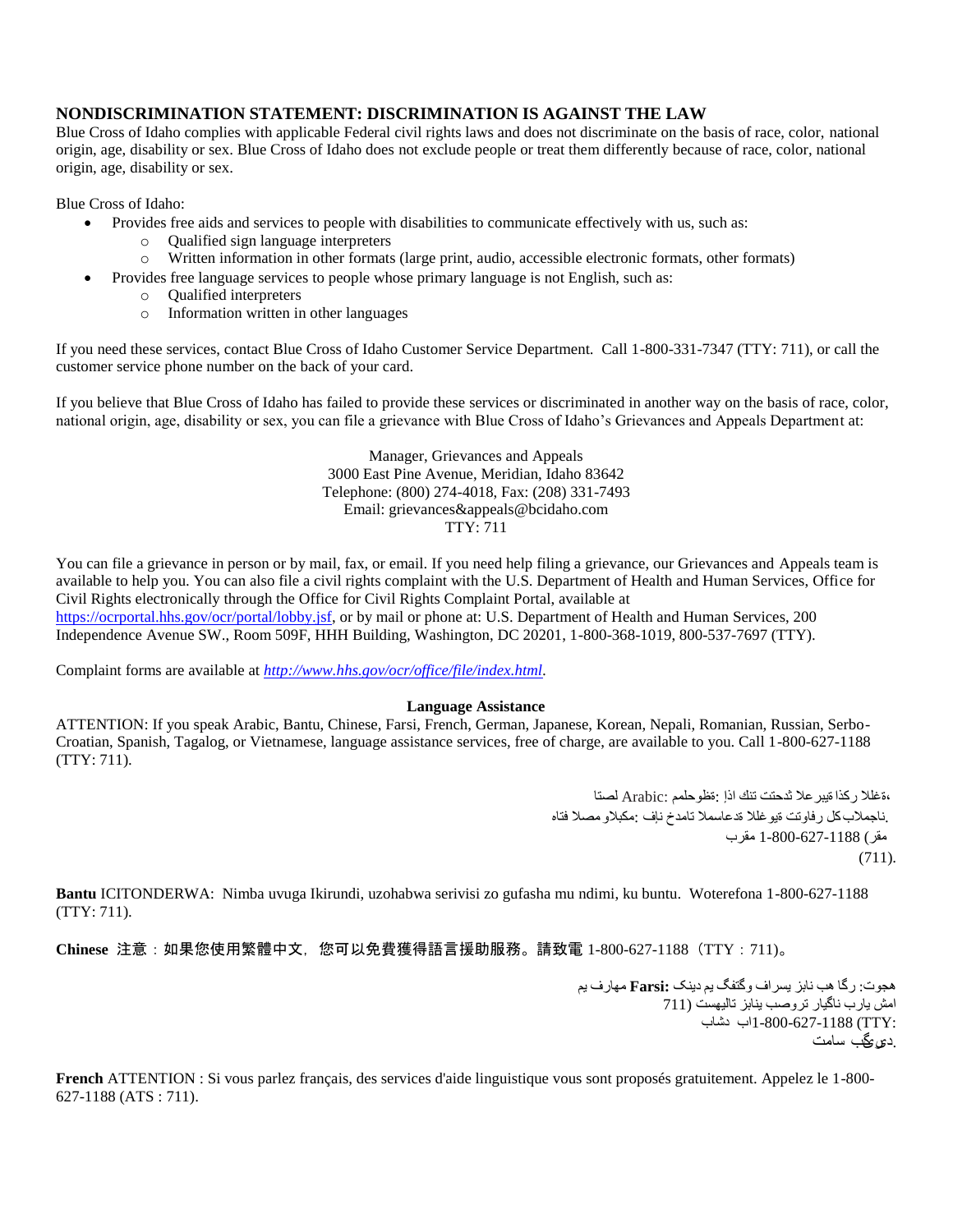**German** ACHTUNG: Wenn Sie Deutsch sprechen, stehen Ihnen kostenlos sprachliche Hilfsdienstleistungen zur Verfügung. Rufnummer: 1-800-627-1188 (TTY: 711).

**Japanese** 注意事項:日本語を話される場合、無料の言語支援をご利用いただけます。1-800-627-1188(TTY: 711)まで、お電話にてご連絡ください。

**Korean** 주의: 한국어를 사용하시는 경우, 언어 지원 서비스를 무료로 이용하실 수 있습니다. 1-800-627-1188 (TTY: 711)번으로 전화해 주십시오.

Nepali ध्यान दिनुहोस्: तपाईँले नेपाली बोल्नुहुन्छ भने तपाईँको निम्ति भाषा सहायता सेवाहरू निःशुल्क रूपमा उपलब्ध छ । फोन गर्नुहोस् 1-800-627-1188 (टिटिवाइ: 711) ।

**Romanian** ATENȚIE: Dacă vorbiți limba română, vă stau la dispoziție servicii de asistență lingvistică, gratuit. Sunați la 1-800-627- 1188 (TTY: 711).

**Russian** ВНИМАНИЕ: Если вы говорите на русском языке, то вам доступны бесплатные услуги перевода. Звоните 1-800-627- 1188 (телетайп: 711).

**Serbo-Croatian** OBAVJEŠTENJE: Ako govorite srpsko-hrvatski, usluge jezičke pomoći dostupne su vam besplatno. Nazovite 1- 800-627-1188 (TTY- Telefon za osobe sa oštećenim govorom ili sluhom: 711).

**Spanish** ATENCIÓN: si habla español, tiene a su disposición servicios gratuitos de asistencia lingüística. Llame al 1-800-627-1188 (TTY: 711).

**Tagalog** PAUNAWA: Kung nagsasalita ka ng Tagalog, maaari kang gumamit ng mga serbisyo ng tulong sa wika nang walang bayad. Tumawag sa 1-800-627-1188 (TTY: 711).

**Vietnamese** CHÚ Ý: Nếu bạn nói Tiếng Việt, có các dịch vụ hỗ trợ ngôn ngữ miễn phí dành cho bạn. Gọi số 1-800-627-1188 (TTY: 711)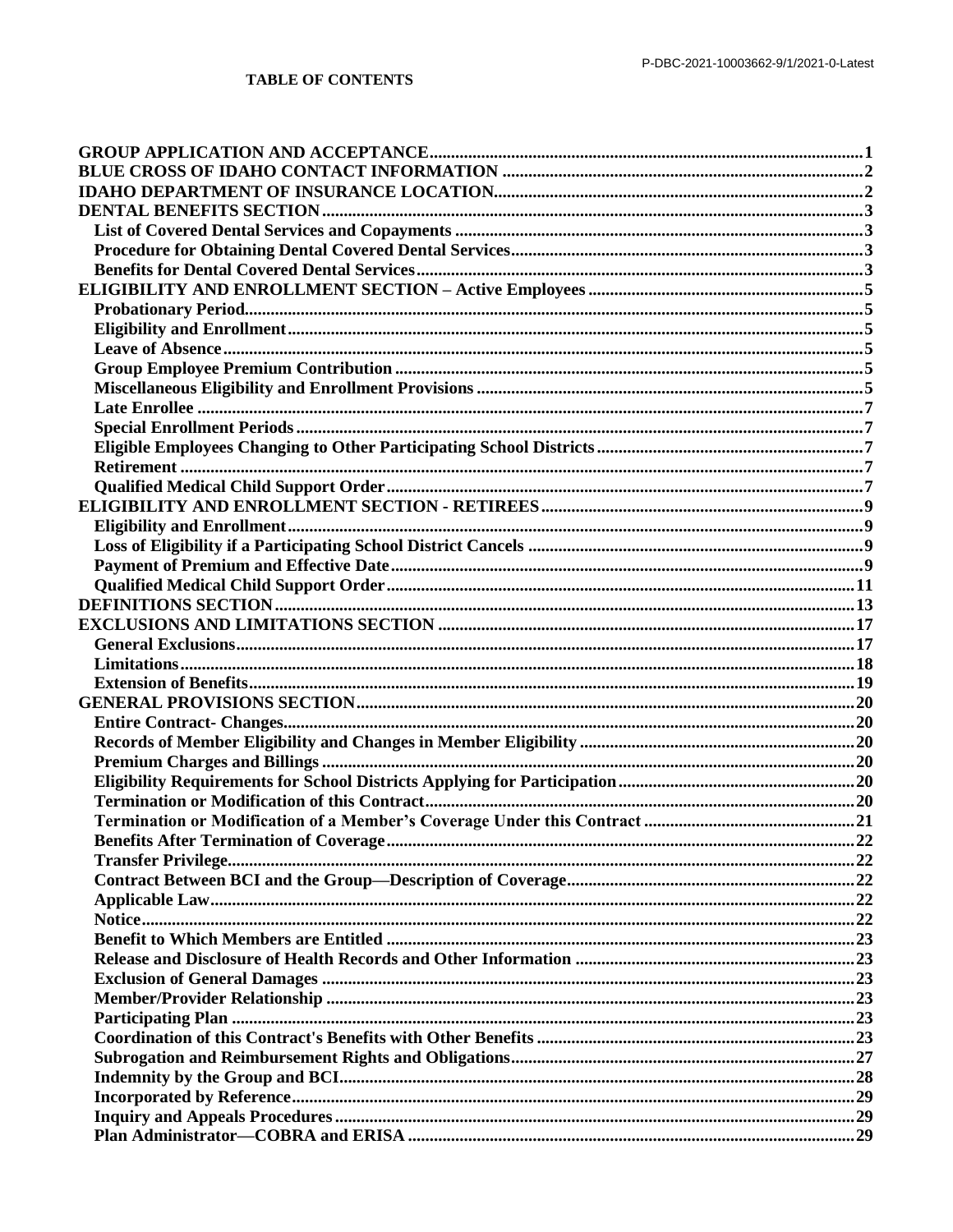P-DBC-2021-10003662-9/1/2021-0-Latest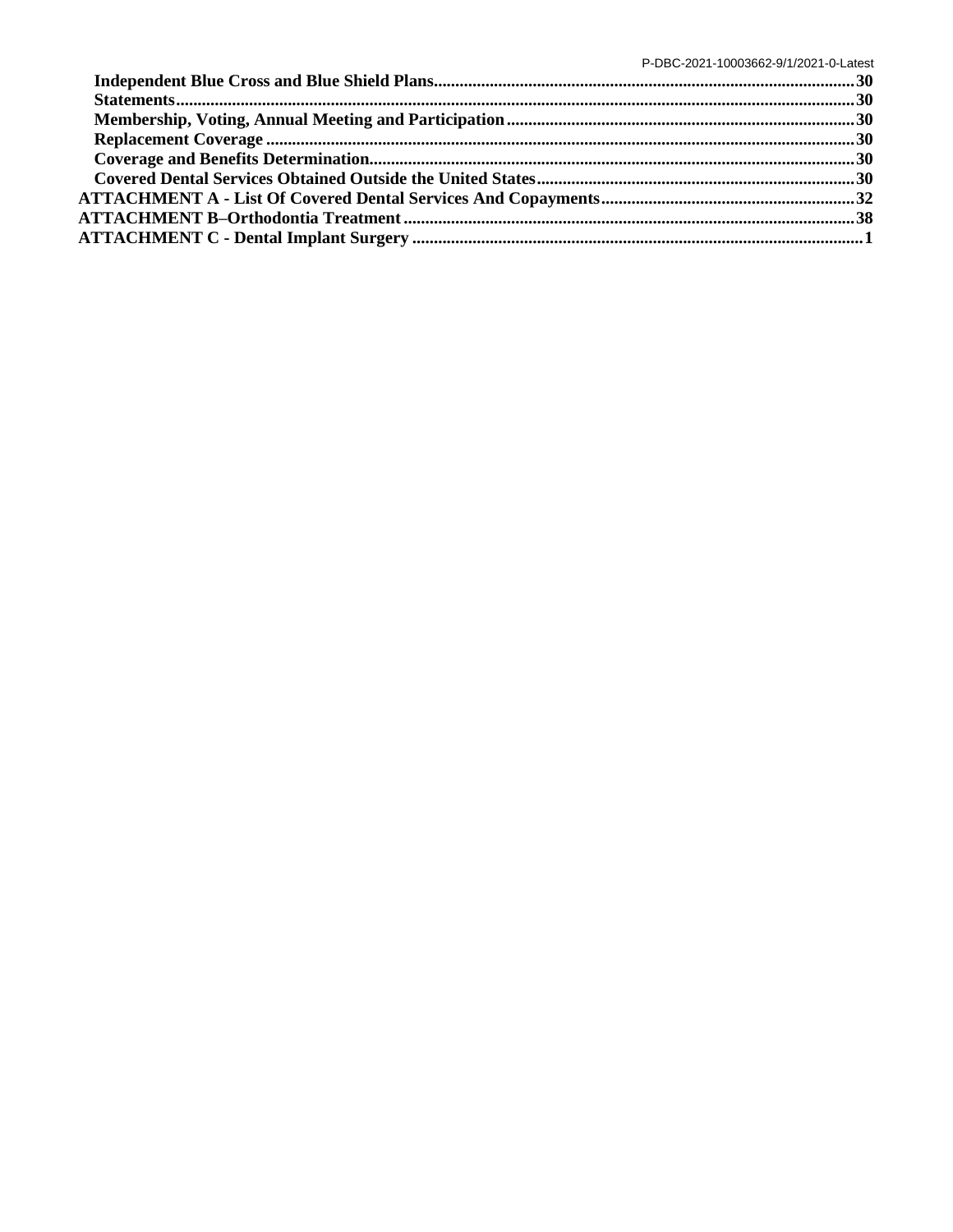#### **GROUP APPLICATION AND ACCEPTANCE**

Hagerman School District #233, a Participating School District, called the Group, hereby confirms that it has previously applied for and been furnished coverage by Blue Cross of Idaho Health Service, Inc., called Blue Cross of Idaho.

The Group acknowledges it has received sixty (60) days advance written notice of modification of the Contract as required by General Provision V.A. and that the attached Contract, which has been approved by the Council reflects the modification. The Group agrees to accept this Contract and signifies its acceptance by payment of its September 1, 2021 premium. The Group further agrees that this Contract shall supercede all previous contracts, certificates or agreements issued by Blue Cross of Idaho, but that the group enrollment agreement or master group application, whichever document was previously submitted by the Group, shall continue in force.

Blue Cross of Idaho agrees, in consideration of the group enrollment agreement or master group application and premium payments when due, and subject to all the terms of this Contract, to provide each Member of the Group the benefits of this Contract, beginning on September 1, 2021 and continuing on a month-to-month basis thereafter, unless modified or terminated as provided by this Contract.

This Contract renews on an annual basis. Premium payments are due on a month-to-month basis. The Group's Contract date is September 1 and, unless modified or terminated as provided by this Contract, the Contract will continue to renew each year on the Group's renewal date of September 1.

| $\pmb{\times}$ |  |  |
|----------------|--|--|
|                |  |  |
|                |  |  |
|                |  |  |

Paul Zurlo *President, Health Markets*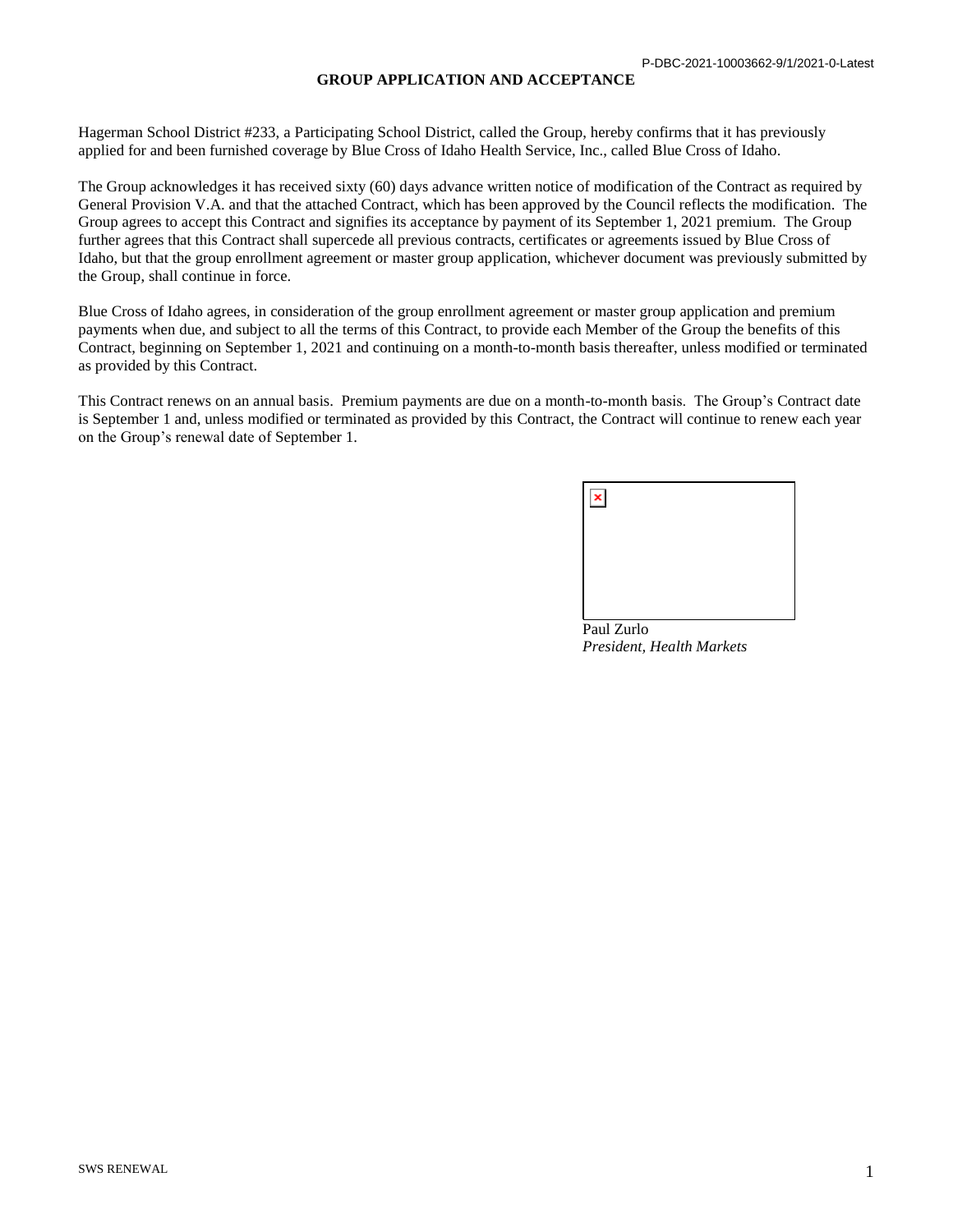# **BLUE CROSS OF IDAHO CONTACT INFORMATION**

For general information, please contact your local Blue Cross of Idaho office:

# *Meridian*

Customer Service Department 3000 East Pine Avenue Meridian, ID 83642

2929 W. Navigator Drive, Suite 140 Meridian, ID 83642

*Mailing Address* P.O. Box 7408 Boise, ID 83707 (208) 363-8755 (Boise Area) 1-800-289-7929

*Coeur d'Alene Pocatello*  $1812$  N. Lakewood Dr., Suite  $200$ Coeur d'Alene, ID 83814 Chubbuck, ID 83202<br>
(208) 666-1495 (208) 666-1495  $(208)$  666-1495

# *Idaho Falls Twin Falls*

Idaho Falls, ID 83404 Twin Falls, ID 83301 (208) 522-8813 (208) 733-7258

1910 Channing Way 428 Cheney Dr. W., Suite 101

# **IDAHO DEPARTMENT OF INSURANCE CONTACT INFORMATION**

#### *Idaho Department of Insurance*

Consumer Affairs 700 W State Street, 3rd Floor PO Box 83720 Boise ID 83720-0043 1-800-721-3272 or www.DOI.Idaho.gov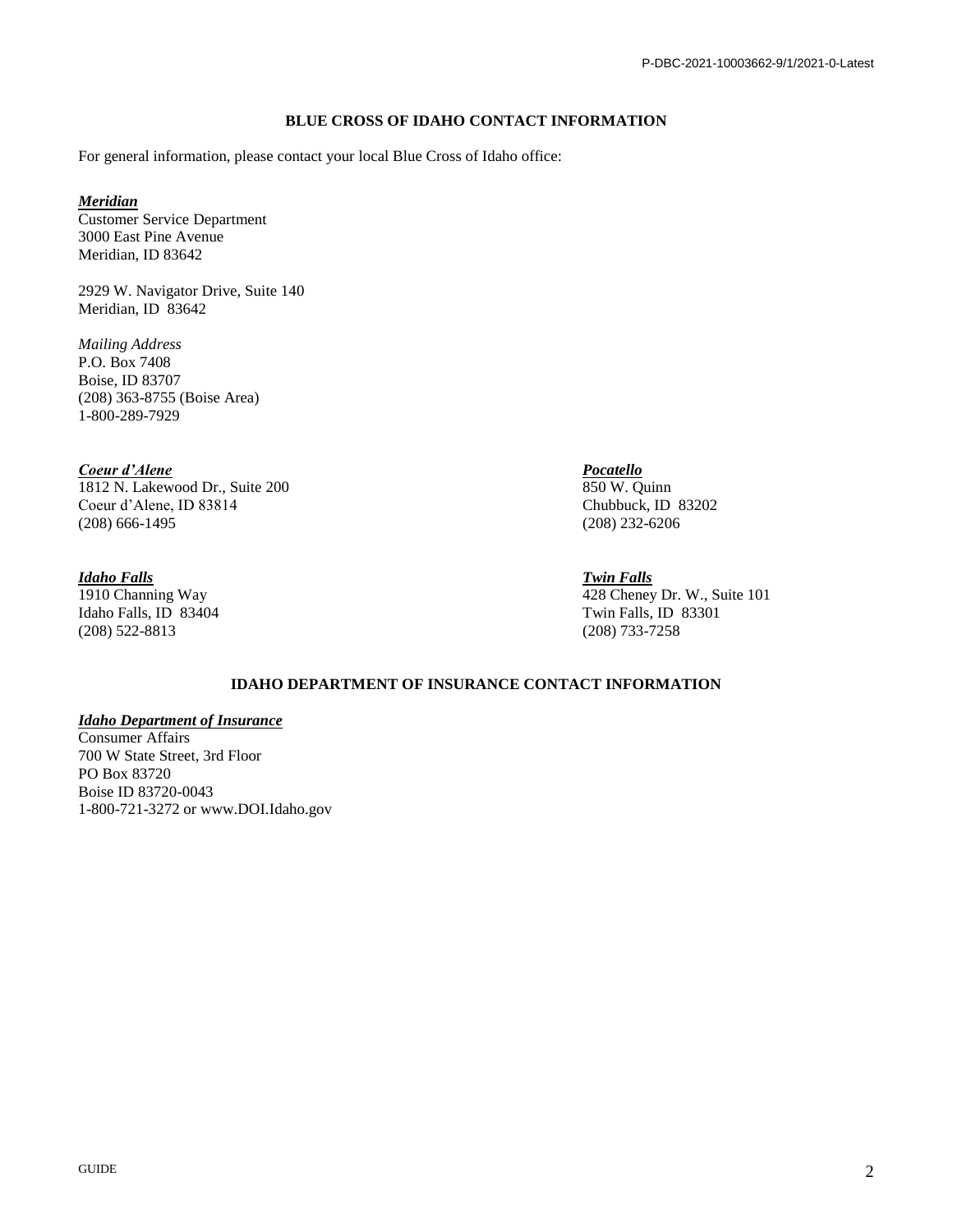#### **DENTAL BENEFITS SECTION**

#### *Please Note: The Member will receive maximum benefits for Covered Dental Services from a Contracting Provider.*

This section specifies the benefits a Member is entitled to receive for Covered Dental Services, subject to the other provisions of this Contract.

#### **I. List of Covered Dental Services and Copayments**

The List of Covered Dental Services and Copayments is specified in the attachments.

#### **II. Procedure for Obtaining Covered Dental Services**

A. Contracting Providers

To receive the maximum benefits of this Contract, Member should receive Covered Dental Services from a Contracting Provider. Members are encouraged to establish a long-term relationship with a primary Willamette Dental Group Provider. Member may select their Willamette Dental Group Provider and may change Willamette Dental Group Providers at any time. To schedule an appointment with a Contracting Provider, Members should contact Willamette Dental Group's Appointment Center at 1-855-433-6825. Member may locate a Dental Blue Connect Contracting Dentist by visiting the Blue Cross of Idaho website at *www.bcidaho.com.* 

If a Member has a Dental Emergency, call Willamette Dental Group's Appointment Center at 1-855-433- 6825. Willamette Dental Group provides care for Dental Emergencies during regular office hours. After regular office hours, a Contracting Provider is available for Dental Emergency consultation over the telephone, at no cost.

B. Noncontracting Providers with a Referral from a Contracting Provider

If a Contracting Provider cannot provide a prescribed Covered Dental Service, the Contracting Provider may refer the Member to a Noncontracting Provider. Benefits for services provided by a Noncontracting Provider will be covered if:

The Contracting Provider refers the Member; The services are authorized by the Referral; and

The services are as covered under this Contract.

C. Noncontracting Providers for Emergency Treatment While Out of Area

Members may seek treatment from a Noncontracting Provider for a Dental Emergency that occurs while traveling outside of a 50-mile radius of any Contracting Provider's office. The Member may seek reimbursement for the cost of the Covered Dental Services rendered for Dental Emergency Treatment up to the Out of Area Emergency Care Reimbursement amount less any Copayments specified in the List of Covered Dental Services and Copayments.

D. Noncontracting Providers without a Referral from a Contracting Provider If a Member elects to receive services from a Noncontracting Provider without a Referral, the entire benefit reimbursement will be \$10 per visit.

#### **III. Benefits for Covered Dental Services**

A. Contracting Providers

The Contracting Provider's office will collect the applicable copayments at the time of the visit. Copayments are specified in the List of Covered Dental Services and Copayment.

If a Member has a Dental Emergency, the Member will be responsible for the Emergency Office Visit Copayment, in addition to any copayments for Covered Dental Services rendered, at the time of the visit. The Member will be financially responsible for any additional services or provider fees not covered by this Contract.

B. Noncontracting Providers with a Referral from a Contracting Provider If a Member is referred to a Noncontracting Provider by a Contracting Provider, the Member will be responsible for the Copayments specified in List of Covered Dental Services and Copayments for the Covered Dental Services authorized by the Referral. The Member will be financially responsible for any services or provider fees not authorized by the Referral or not covered by this Contract.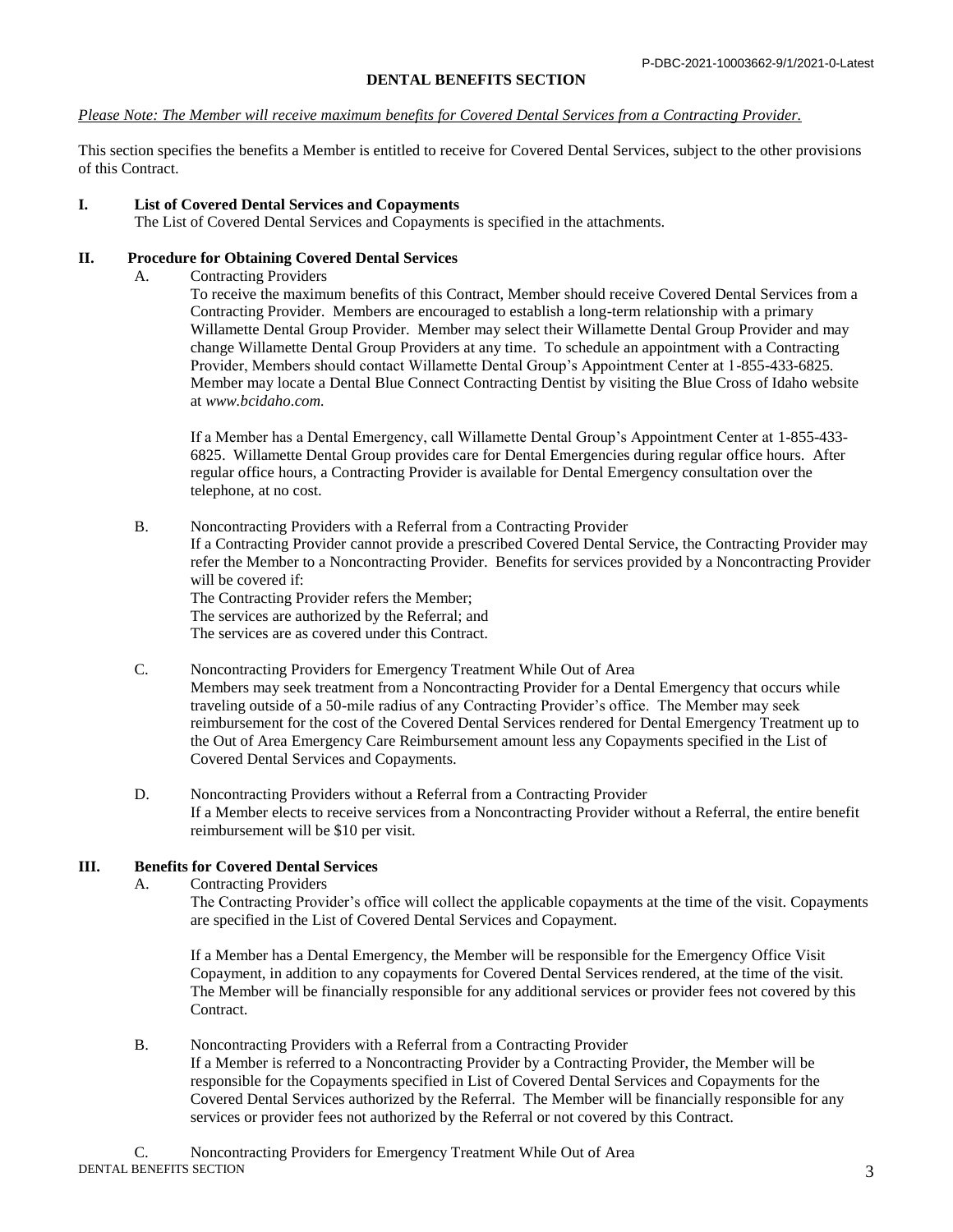#### P-DBC-2021-10003662-9/1/2021-0-Latest

To request the Out of Area Emergency Care Reimbursement benefit, the Member must submit a written request within six (6) months of the date of service to Willamette Dental Group at:

Willamette Dental Group Attn: Emergency Care Reimbursement Benefit 6950 NE Campus Way Hillsboro, OR 97124

The written request should include the Member's signature, the attending Provider's signature, and an itemized statement from the attending Provider. Additional information, including X-rays and other data, may be requested by Willamette Dental Group to process the request. The Out of Area Emergency Care Reimbursement will not be provided if the requested information is not received.

#### D. Noncontracting Providers without a Referral from a Contracting Provider.

If a Member elects to receive services from a Noncontracting Provider without a Referral, the entire benefit reimbursement will be \$10 per visit. The Member is responsible for all other charges and fees charged by the Noncontracting Provider to the extent such amount exceeds \$10. A written request for reimbursement must be submitted within six (6) months of the date of service to Willamette Dental Group at:

Willamette Dental Group Attn: Noncontracting Provider Reimbursement Benefit 6950 NE Campus Way Hillsboro, OR 97124

The written request should include the Member's signature, the attending Provider's signature, and the attending Provider's itemized statement.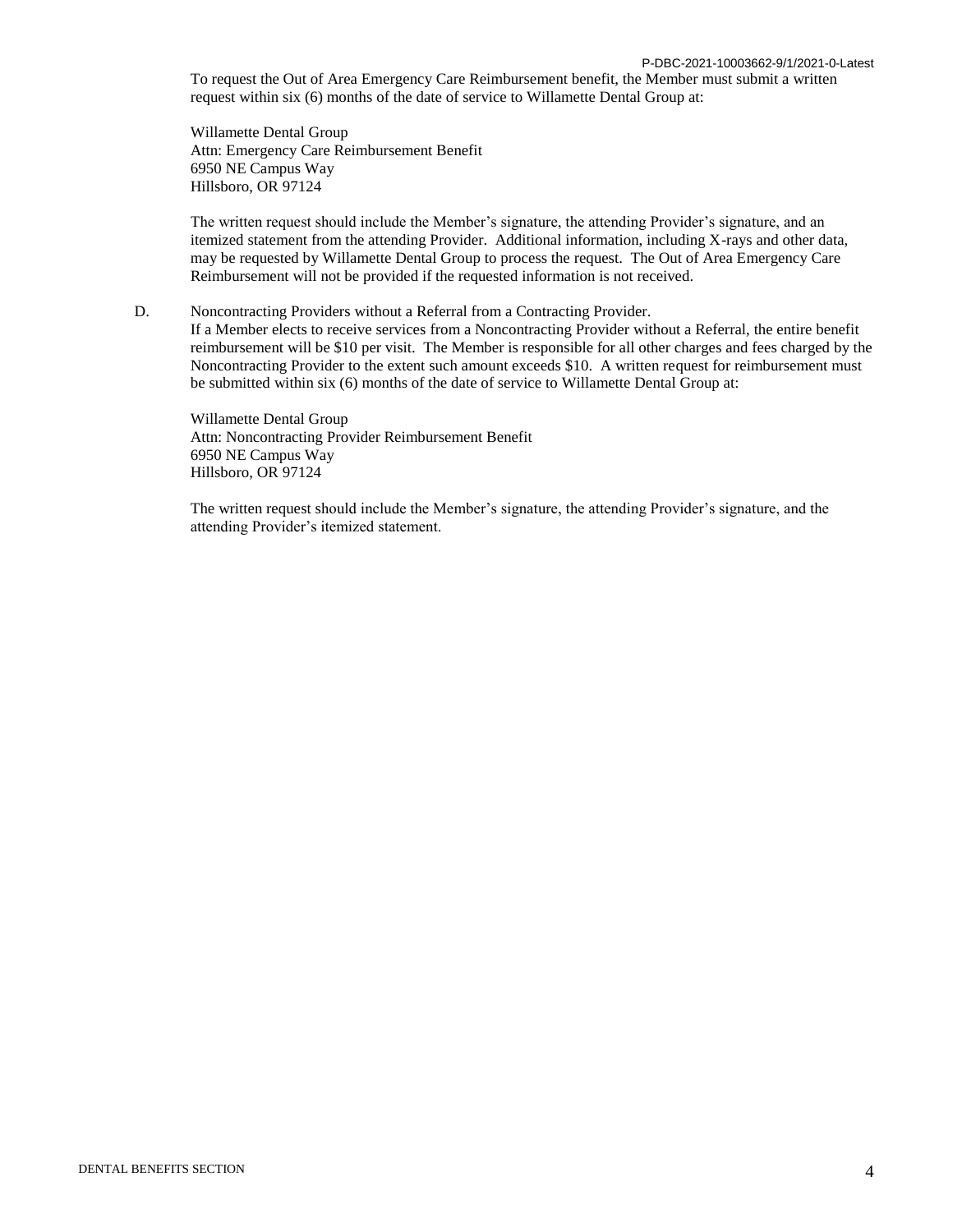#### **ELIGIBILITY AND ENROLLMENT SECTION ACTIVE EMPLOYEES**

#### **I. Probationary Period**

The Group will determine if there are certain probationary periods that must be satisfied before a new Eligible Employee can qualify for coverage under this Contract.

#### **II. Eligibility and Enrollment**

All Eligible Employees will have the opportunity to apply for coverage under this Contract. All applications submitted to Blue Cross of Idaho (BCI) by the Group now or in the future, will be for Eligible Employees or Eligible Dependents only.

### **A. Eligible Employee**

To qualify as an Eligible Employee under this Contract, a person must be and remain a full-time employee, sole proprietor, or partner of the Group who regularly works at least 20 hours per week and is paid on a regular, periodic basis through the Group's payroll system.

### **B. Eligible Dependent**

To qualify as an Eligible Dependent under this Contract, a person must be and remain one (1) of the following:

- 1. The Enrollee's spouse under a legally valid marriage.
- 2. The Enrollee's or the Enrollee's spouse's natural child, stepchild, legally adopted child, child placed with the Enrollee for adoption, or child for whom the Enrollee or the Enrollee's spouse has courtappointed guardianship or custody. The child must be:
	- a) Under the age of twenty-six (26); or
	- b) Medically certified as disabled due to mental handicap or physical handicap *and* financially dependent upon the Enrollee or the Enrollee's spouse for support, regardless of age.
- 3. An Enrollee must notify BCI and/or the Group within thirty (30) days when a person no longer qualifies as an Eligible Dependent. Coverage for the former Eligible Dependent will terminate the last day of the month in which the change in eligibility occurred.

# **III. Leave of Absence**

- **A.** Enrollees who subsequently fail to fulfill the twenty (20) hour-per-week employment requirement and who have been enrolled for nine (9) months or more, may retain membership and receive benefits defined in this Contract while on a paid, approved leave of absence for a period not to exceed one (1) year; provided the Group continues to pay not less than fifty dollars (\$50.00) per month for each Enrollee and remits the entire premium due with the payment for the other Enrollees. Coverage for an employee on a paid leave of absence in excess of twelve (12) months will be permitted only on an exception basis approved by Blue Cross of Idaho.
- **B.** Enrollees who fail to fulfill the twenty (20) hour-per-week employment requirement and who have been enrolled for at least one (1) month may retain membership and receive benefits defined in this Contract while on an unpaid, approved leave of absence for a period not to exceed one (1) year. The monthly premium is the sole responsibility of the Enrollee and must be submitted with the Group payment for the other Enrollees.
- **C.** An unpaid leave of absence may be granted by the Participating School District, provided it does not exceed twelve (12) months, and that the Enrollee intends to return to employment with the Group at the end of the leave of absence.

# **IV. Group Employee Premium Contribution**

The Group will pay a uniform amount for each classification of employee; i.e., certified/noncertified, but not less than a rate in proportion to full-time employment for each Enrollee from district funds. The balance of the premium will be payroll-deducted from the Enrollee's wage.

#### **V. Miscellaneous Eligibility and Enrollment Provisions**

**A.** The Group agrees to collect required Enrollee payments through payroll withholding and be responsible for making the required payments to BCI on or before the first of each month.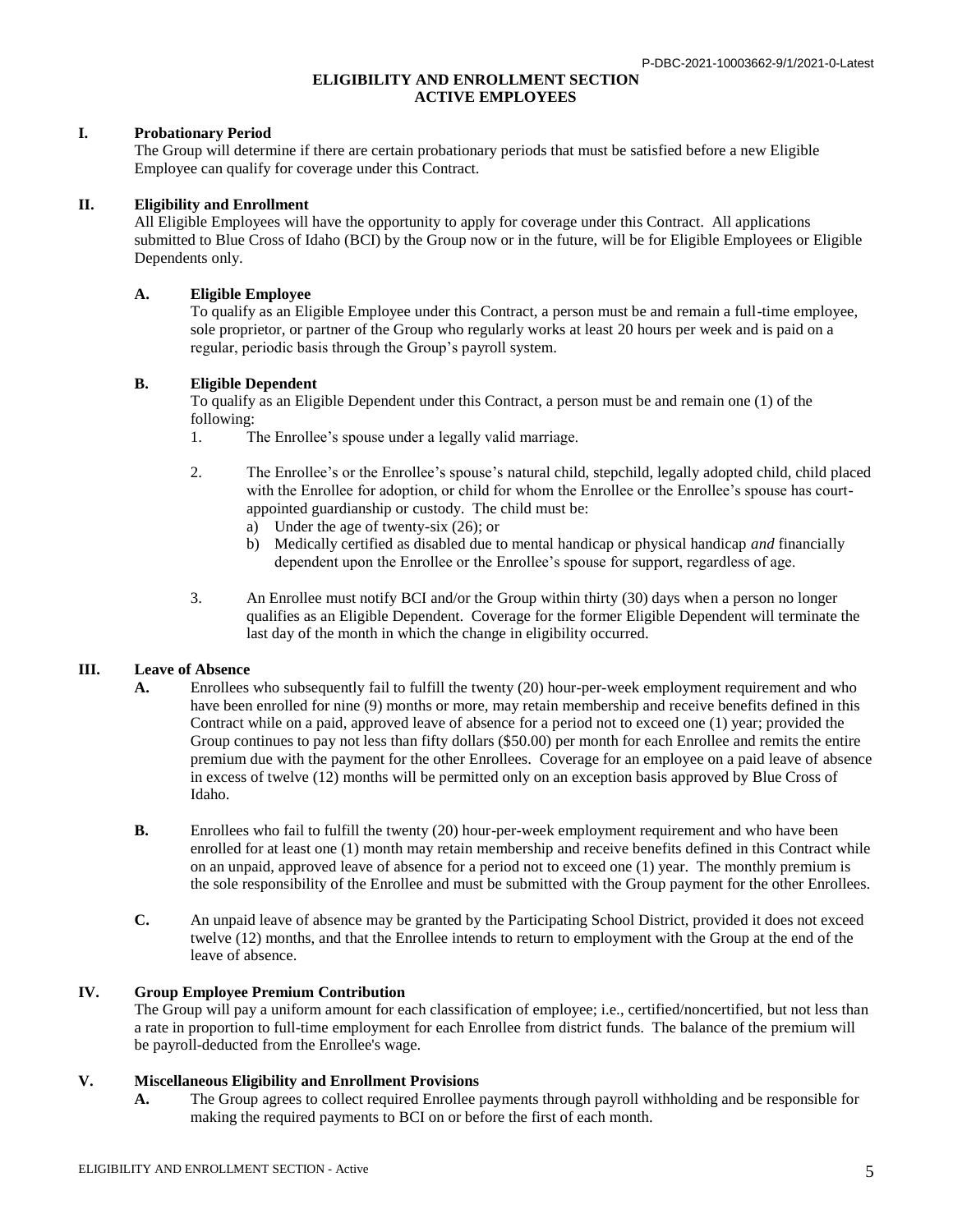P-DBC-2021-10003662-9/1/2021-0-Latest Unless required by state or federal law or unless agreed to in writing by BCI and the Council, the Group agrees not to offer to its employees any other hospital, medical, dental or surgical coverage that is not provided by or through BCI, including but not limited to, coverage under a fee for service/indemnity plan, managed care organization or other similar program or plan, if such coverage is available to the Group from BCI during the twelve (12) month period from September 1 through August 31 of each year.

**B.** It is understood that no Contract will be issued or renewed unless 85% of all Eligible Employees enroll. Employees who certify enrollment under another employer Health Benefit Plan and for whom no cash-in-lieu payment is made are not included in the 85% calculation. Should the total enrollment of Eligible Employees fall below the required 85% the Contract will be subject to surcharge or discontinued at the next renewal date.

Existing districts that do not meet this criteria must submit to Blue Cross of Idaho a written plan showing how and when compliance will be accomplished. This plan is subject to approval, rejection or modification by Blue Cross of Idaho.

- **C.** 1. For an Eligible Employee to enroll himself or herself and any Eligible Dependents for coverage under this Contract (or for an Enrollee to enroll Eligible Dependents for coverage) the Eligible Employee or Enrollee, as the case may be, must complete a BCI application and submit it and any required premiums to BCI.
	- 2. Except as provided otherwise in this section, the Effective Date of coverage for an Eligible Employee or an Eligible Dependent will be the first day of the month following the month of enrollment.
	- 3. The Effective Date of coverage for an Eligible Employee and any Eligible Dependents listed on the Eligible Employee's application is the Group's Contract Date if the application is submitted to BCI by the Group on or before the Contract Date.
- **D.** 1. Except as stated otherwise in subparagraphs D.2. and D.3. below, the initial enrollment period is thirty (30) days for Eligible Employees and Eligible Dependents. The initial enrollment period begins on the date the Eligible Employee or Eligible Dependent first becomes eligible for coverage under this Contract.
	- 2. An Enrollee's newborn Dependent, including adopted newborn children who are placed with the adoptive Enrollee within sixty (60) days of the adopted child's date of birth, are covered under this Contract from and after the date of birth for sixty (60) days.

In order to continue coverage beyond the sixty (60) days outlined above, the Enrollee must complete an enrollment application and submit the required premium within thirty-one (31) days of the date monthly billing is received by the Group and a notice of premium is provided to the Enrollee by the Group.

When a newborn child is added and the monthly premium changes, a full month's premium is required for the child if his or her date of birth falls on the 1st through the 15th day of the month. No premium for the first month is required if the child's date of birth falls on the 16th through the last day of the month.

The Effective Date of coverage will be the date of birth for a newborn natural child or a newborn child adopted or placed for adoption within sixty (60) days of the child's date of birth.

If the date of adoption or the date of placement for adoption of a child is more than sixty (60) days after the child's date of birth, the Effective Date of coverage will be the date of adoption or the date of placement for adoption. In this Contract, ‗child' means an individual who has not attained age eighteen (18) years as of the date of the adoption or placement for adoption. In this Contract, "placed for adoption" means physical placement in the care of the adoptive Enrollee, or in those circumstances in which such physical placement is prevented due to the medical needs of the child requiring placement in a medical facility, it means when the adoptive Enrollee signs an agreement for adoption of the child and signs an agreement assuming financial responsibility for the child.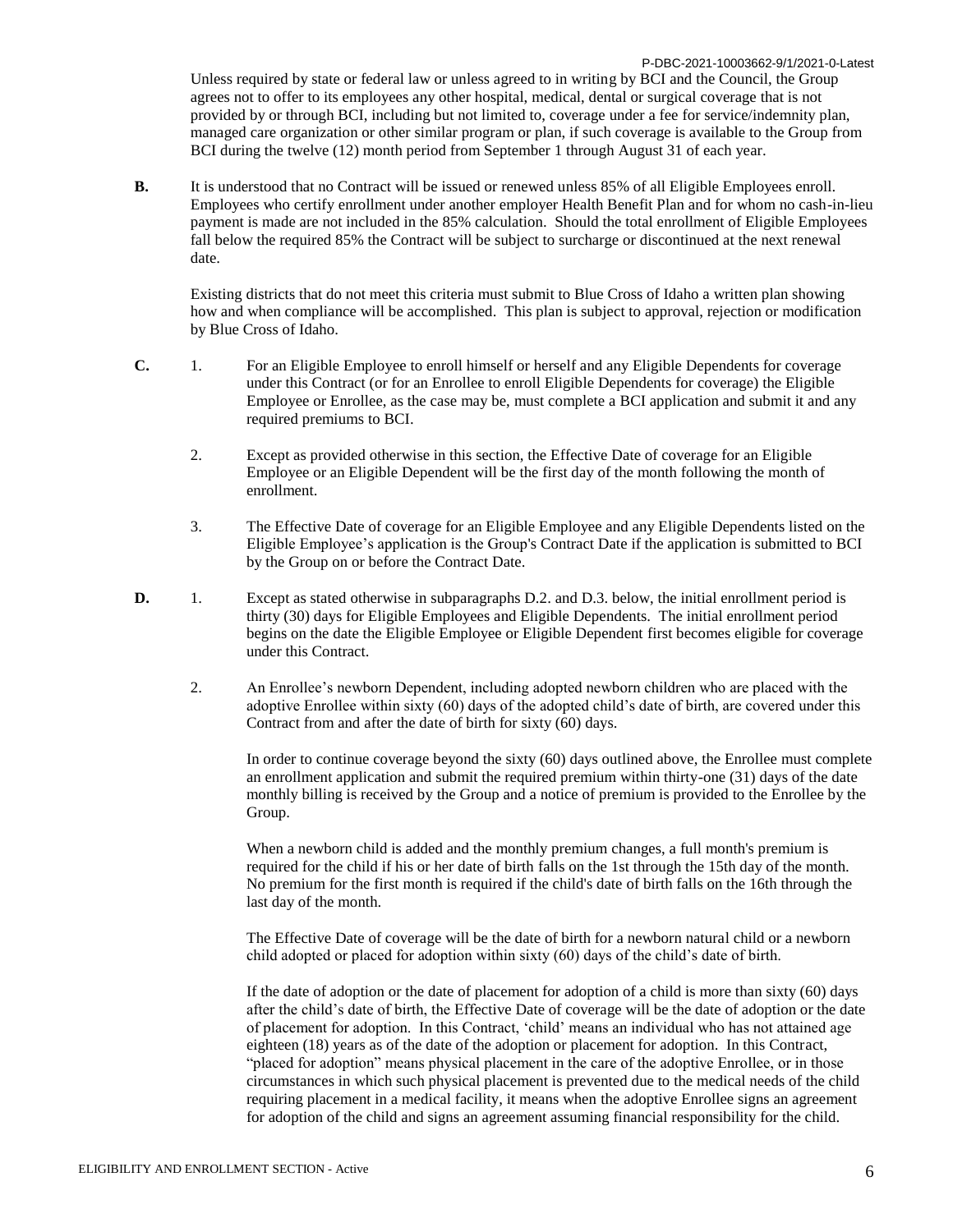P-DBC-2021-10003662-9/1/2021-0-Latest

3. The initial enrollment period is sixty (60) days for an Eligible Dependent who becomes eligible because of marriage. The initial enrollment period begins on the date of such marriage. The Effective Date of coverage will be the first day of the month following the month of enrollment.

#### **E. Late Enrollee**

If an Eligible Employee or an Eligible Dependent does not enroll during the applicable initial enrollment period described in Paragraph D. of this section, the Eligible Employee or Eligible Dependent is a Late Enrollee. A Late Enrollee may enroll only during next scheduled Open Enrollment Period.

## **F. Special Enrollment Periods**

An Eligible Employee or Eligible Dependent will not be considered a Late Enrollee if:

- 1. The Eligible Employee or Eligible Dependent meets each of the following:
	- a) The individual was covered under Qualifying Previous Coverage at the time of the initial enrollment period.
	- b) The individual lost coverage under Qualifying Previous Coverage as a result of termination of employment or eligibility, the involuntary termination of the Qualifying Previous Coverage.
	- c) The individual requests enrollment within thirty (30) days after termination of the Qualifying Previous Coverage.
- 2. The individual is employed by an employer that offers multiple dental plans and the individual elects a different plan during an open enrollment period.
- 3. A court has issued a court order requiring that coverage be provided for an Eligible Dependent by an Enrollee under this Contract, and application for enrollment is made within thirty (30) days after issuance of the court order.
- 4. The individual first becomes eligible.
- 5. The Eligible Employee and/or Eligible Dependent become eligible for a premium assistance subsidy under Medicaid or the Children's Health Insurance Program (CHIP) and coverage under this Contract is requested no later than sixty (60) days after the date the Eligible Employee and/or Eligible Dependent is determined to be eligible for such assistance.
- 6. Coverage under Medicaid or CHIP for an Eligible Employee and/or Eligible Dependent is terminated as a result of loss of eligibility for such coverage, and coverage is requested under this Contract no later than sixty (60) days after the date of termination of such coverage.
- **G.** Eligible Employees and their enrolled Eligible Dependents who become eligible for retirement benefits by permanently separating from public employment in accordance with Idaho Code Title 59, Chapter 13 shall be continued on their former group's benefit schedule until eligible for Medicare coverage. At the age of 65 or when otherwise eligible for Medicare, the Eligible retired Employee or Eligible Dependent shall be converted to the Statewide School Retiree Program, a Blue Cross of Idaho program that supplements Medicare.

#### **VI. Eligible Employees Changing to Other Participating School Districts**

Membership may be continuous for any Eligible Employee who changes employment to another Participating School District. There will be no waiting period for full benefit eligibility if there is no interruption in coverage.

# **VII. Retirement**

If a Enrollee separates from public school employment by retirement in accordance with Idaho Code Title 59, Chapter 13, the Enrollee and/or his or her spouse shall be eligible for coverage under the retiree Contract of the Statewide Schools Group Program only if the Enrollee and/or his or her spouse have been continuously enrolled in the active employee Statewide Schools Group Program for the twelve (12) months immediately prior to the Enrollee's retirement. Any exceptions will require a health statement.

#### **VIII. Qualified Medical Child Support Order**

**A.** If this Contract provides for family coverage, BCI will comply with a Qualified Medical Child Support Order (QMCSO) according to the provisions of Section 609 of ERISA and any other applicable federal or state laws. A medical child support order is any judgment, decree or order (including approval of a settlement agreement) issued by a court of competent jurisdiction that: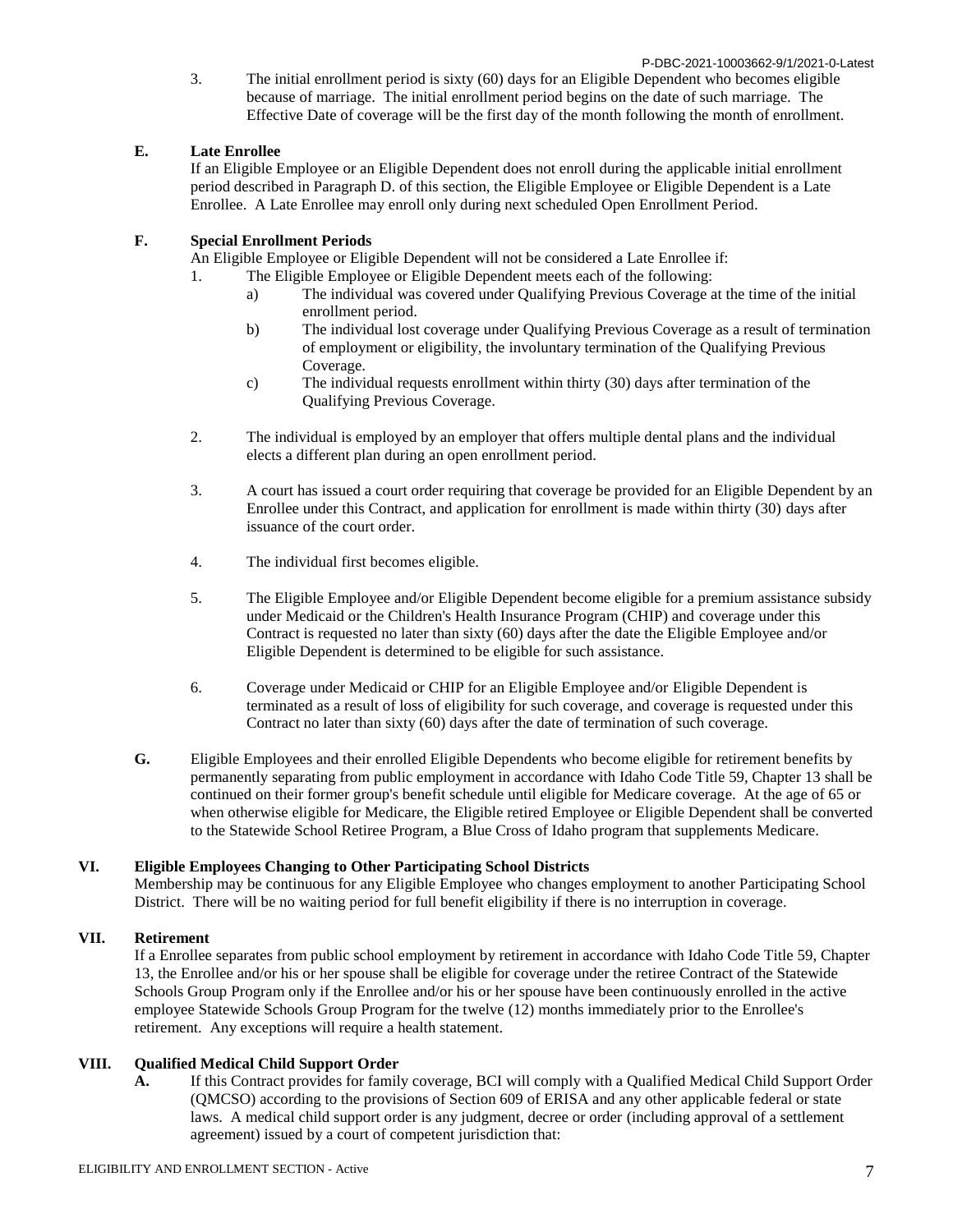- 1. Provides for child support with respect to a child of an Enrollee or provides for health benefit coverage to such a child, is made pursuant to a state domestic relations law (including a community property law) and relates to benefits under this Contract, or
- 2. Enforces a law relating to medical child support described in Section 1908 of the Social Security Act with respect to a group health plan.
- **B.** A medical child support order meets the requirements of a QMCSO if such order clearly specifies:
	- 1. The name and the last known mailing address (if any) of the Enrollee and the name and mailing address of each child covered by the order.
	- 2. A reasonable description of the type of coverage to be provided by this Contract to each such child, or the manner in which such type of coverage is to be determined.
	- 3. The period to which such order applies.
- **C.** 1. Within fifteen (15) days of receipt of a medical child support order, BCI will notify the party who sent the order and each affected child of the receipt and of the criteria by which BCI determines if the medical child support order is a QMCSO. In addition, BCI will send an application to each affected child. The application must be completed by or on behalf of the affected child and promptly returned to BCI. With respect to a medical child support order, affected children may designate a representative for receipt of copies of notices sent to each of them.
	- 2. Within thirty (30) days after receipt of a medical child support order and a completed application, BCI will determine if the medical child support order is a QMCSO and will notify the Enrollee, the party who sent the order, and each affected child of such determination.
- **D.** BCI will make benefit payments to the respective party for reimbursement of eligible expenses paid by an enrolled affected child or by an enrolled affected child's custodial parent, legal guardian, or the Idaho Department of Health and Welfare.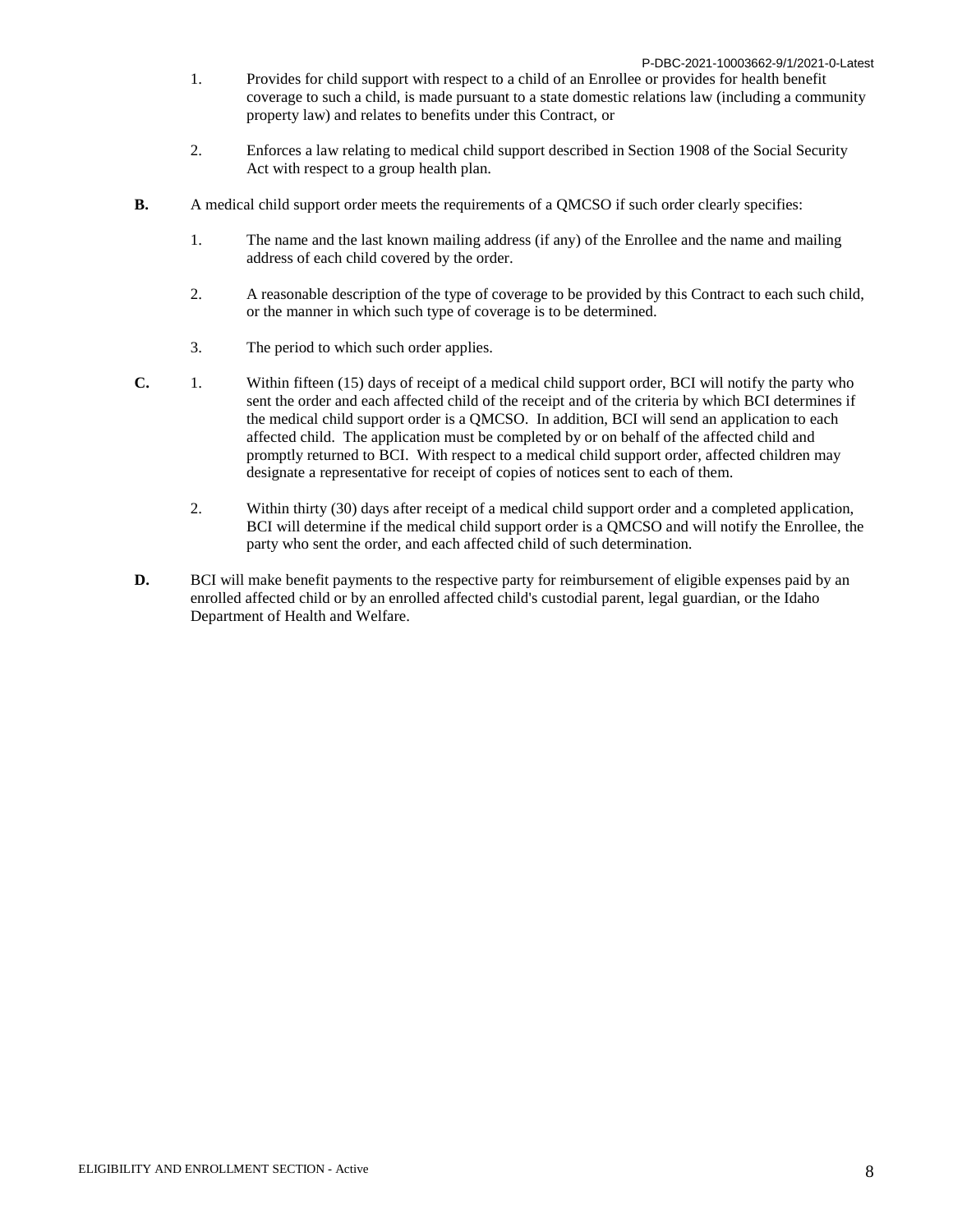#### **ELIGIBILITY AND ENROLLMENT SECTIONRETIREES**

#### **I. Eligibility and Enrollment**

All Eligible Persons will have the opportunity to apply for coverage under this Contract. All applications submitted to Blue Cross of Idaho by the Group now or in the future, shall be for Eligible Persons or Eligible Dependents only.

#### **A. Eligible Retiree**

- 1. Eligible Retiree is defined as: A retired employee who was employed by a Participating School District but who has permanently separated from public school employment in accordance with Idaho Code Title 59, Chapter 13.
- 2. The date the retiree becomes eligible for membership in the Statewide School Retiree Program is on the first day of retirement in accordance with Idaho Code Title 59, Chapter 13, or the day a school district becomes a Participating School District, whichever is later.
- 3. A Retiree may, upon written request, defer enrollment in the Statewide School Retiree Program until a future date, thus postponing any draw on the unused sick leave account with PERSI.

During the period of deferment, the Retiree must maintain continuous group coverage. The eligibility for Statewide School Retiree Program coverage ends should the School District from which the person retires move coverage for active employees to another insurance carrier.

#### **B. Eligible Dependent**

To qualify as an Eligible Dependent under this Contract, a person must be and remain one (1) of the following:

- 1. The Enrollee's spouse under a legally valid marriage.
- 2. The Enrollee's or the Enrollee's spouse's natural child, stepchild, legally adopted child, child placed with the Enrollee for adoption, or child for whom the Enrollee or the Enrollee's spouse has courtappointed guardianship or custody. The child must be:
	- a) Under the age of twenty-six (26); or
	- b) Medically certified as disabled due to mental handicap or physical handicap *and* financially dependent upon the Enrollee or the Enrollee's spouse for support, regardless of age.
- 3. An Enrollee must notify BCI and/or the Group within thirty (30) days when a dependent no longer qualifies as an Eligible Dependent. Coverage for the former Eligible Dependent will terminate the last day of the month in which the change in eligibility occurred.

#### **II. Loss of Eligibility if a Participating School District Cancels**

If the Participating School District through which the retired Member was last employed cancels its Blue Cross of Idaho coverage and leaves the Statewide School Group Program, the retired Member ceases to be an Eligible Retiree on the effective date of the cancellation.

#### **III. Payment of Premium and Effective Date**

- **A.** All Eligible Retirees will have the opportunity to apply for coverage. In order to be eligible for retiree benefits, the Eligible Retiree must have continuous coverage from their former group's benefit schedule. All applications submitted to Blue Cross of Idaho now or in the future, must be for Eligible Retirees or Eligible Dependents only.
- **B.** The premium will be deducted from the Enrollee's sick leave fund to the extent such funds are available. When the sick leave funds are exhausted, the premium shall be deducted from the Enrollee's pension fund to the extent such funds are available.

If there is a sufficient amount of funds in the Enrollee's sick leave and/or pension fund, the Public Employees Retirement System of Idaho agrees to collect required Enrollee payments through withholding from the fund, be responsible for and make the payment to Blue Cross of Idaho on or before the first of the month during the term of this Contract. If the Enrollee's monthly pension and/or sick leave fund is less than the required payment, the Enrollee shall be responsible for remitting the entire monthly subscription payment to Blue Cross of Idaho on or before the first of the month during the term of this Contract.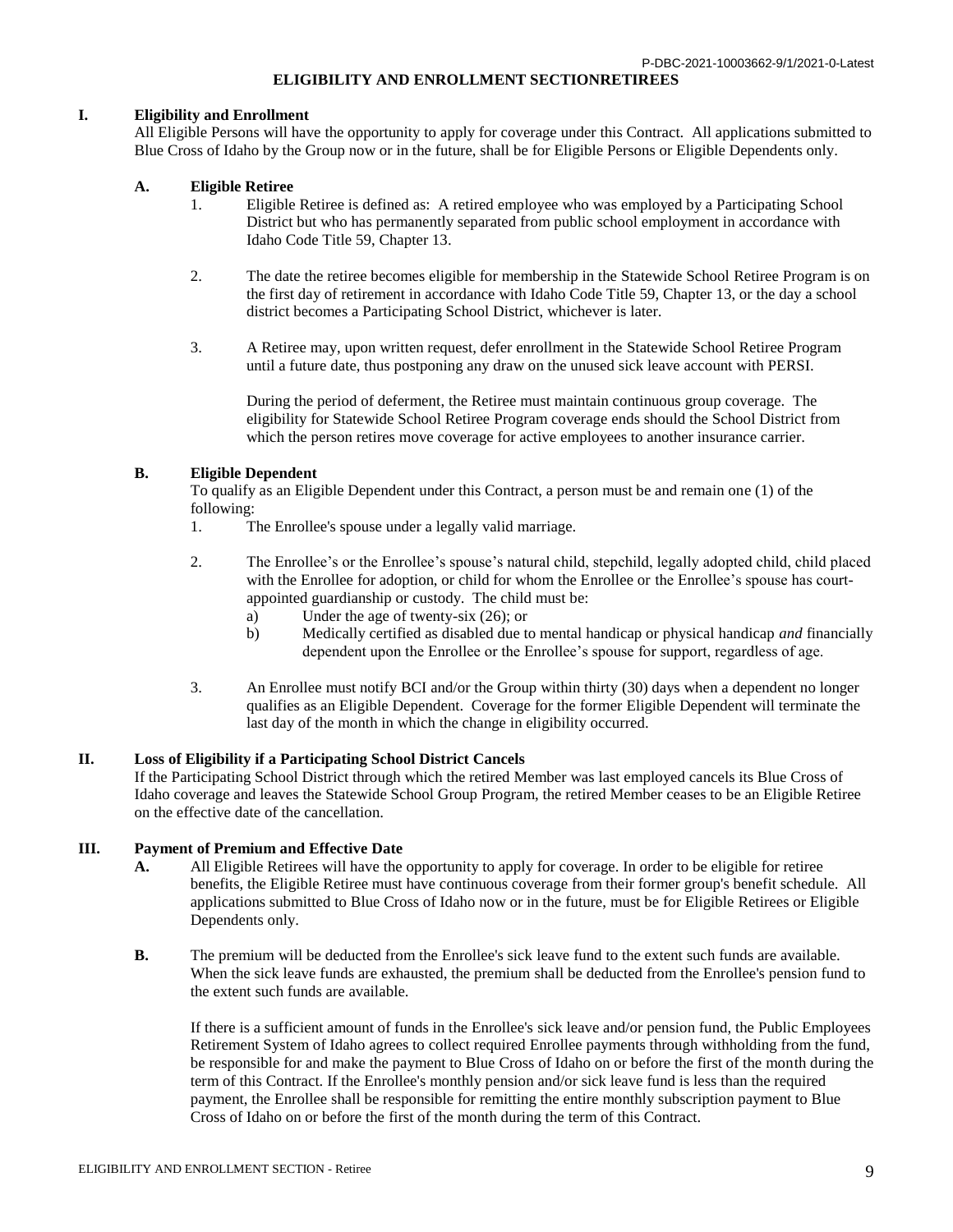- P-DBC-2021-10003662-9/1/2021-0-Latest **C.** For a person who is an Eligible Employee and who applies for Single, Two-Party or Family Coverage on or before the first day he or she first becomes eligible as provided in item I., the Effective Date is either the Participating School District's Contract Date, or the first day of the month after the person first becomes eligible, whichever is earlier. An Enrollee may not add a Dependent who was not enrolled when the Enrollee was an active employee under the Statewide School Group Program, except as provided for Eligible Dependents under paragraph III.F.
- **D.** 1. For an Eligible Person to enroll himself or herself and any Eligible Dependents for coverage under this Contract (or for an Enrollee to enroll Eligible Dependents for coverage under this Contract) the Eligible Person or Enrollee, as the case may be, must complete a Blue Cross of Idaho application and submit it and any required premiums to Blue Cross of Idaho.
	- 2. Except as provided otherwise in this section, the Effective Date of coverage for an Eligible Person or an Eligible Dependent will be the first day of the month following the month of enrollment.
	- 3. The Effective Date of coverage for an Eligible Person and any Eligible Dependents listed on the Eligible Person's application is the Group's Date if the application is submitted to Blue Cross of Idaho by the Group on or before the Contract Date.
- **E.** Eligible Retirees and Eligible Dependents shall be continued on this benefits schedule until eligible for Medicare coverage. When first eligible, Retirees and Eligible Dependents must enroll in Medicare (both Part A and Part B) in order to participate in the Statewide School Retiree Program that supplements Medicare.
	- 1. Except as stated otherwise in subparagraphs E2. and 3. below, the initial enrollment period is thirty (30) days for Eligible Employees and Eligible Dependents. The initial enrollment period begins on the date the Eligible Employee or Eligible Dependent first becomes eligible for coverage under this Contract.
	- 2. An Enrollee's newborn Dependent, including adopted newborn children who are placed with the adoptive Enrollee within sixty (60) days of the adopted child's date of birth, are covered under this Contract from and after the date of birth for sixty (60) days.

In order to continue coverage beyond the sixty (60) days outlined above, the Enrollee must complete an enrollment application and submit the required premium within thirty-one (31) days of the date monthly billing is received by the Group and a notice of premium is provided to the Enrollee by the Group.

When a newborn child is added and the monthly premium changes, a full month's premium is required for the child if his or her date of birth falls on the 1st through the 15th day of the month. No premium for the first month is required if the child's date of birth falls on the 16th through the last day of the month.

The Effective Date of coverage will be the date of birth for a newborn natural child or a newborn child adopted or placed for adoption within sixty (60) days of the child's date of birth.

If the date of adoption or the date of placement for adoption of a child is more than sixty (60) days after the child's date of birth, the Effective Date of coverage will be the date of adoption or the date of placement for adoption. In this Contract, ‗child' means an individual who has not attained age eighteen (18) years as of the date of the adoption or placement for adoption. In this Contract, "placed for adoption" means physical placement in the care of the adoptive Enrollee, or in those circumstances in which such physical placement is prevented due to the medical needs of the child requiring placement in a medical facility, it means when the adoptive Enrollee signs an agreement for adoption of the child and signs an agreement assuming financial responsibility for the child.

3. The initial enrollment period is sixty (60) days for an Eligible Dependent who becomes eligible because of marriage. The initial enrollment period begins on the date of such marriage. The Effective Date of coverage is the first day of the month following the month of enrollment.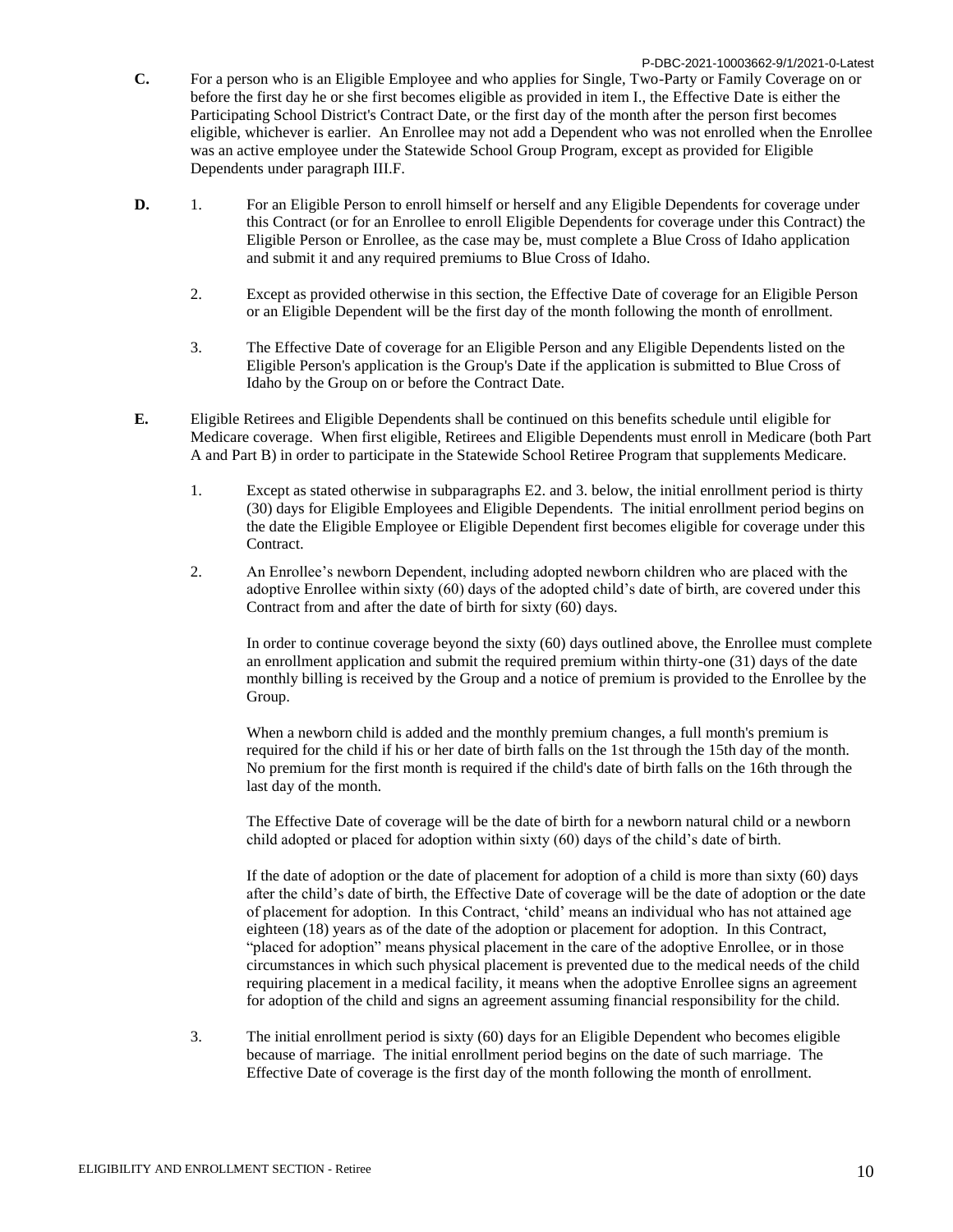### **F. Late Enrollee**

If an Eligible Dependent does not enroll during the applicable initial enrollment period described in Paragraph E. of this section, the Eligible Dependent is a Late Enrollee. A Late Enrollee may enroll only during the next scheduled Open Enrollment Period.

#### **G. Special Enrollment Periods**

An Eligible Dependent will not be considered a Late Enrollee if:

- 1. The Eligible Dependent meets each of the following:
	- a) The individual was covered under Qualifying Previous Coverage at the time of the initial enrollment period;
	- b) The individual lost coverage under Qualifying Previous Coverage as a result of termination of employment or eligibility, the involuntary termination of the Qualifying Previous Coverage; and
	- c) The individual requests enrollment within thirty (30) days after termination of the Qualifying Previous Coverage.
- 2. The individual is employed by an employer that offers multiple dental plans and the individual elects a different plan during an open enrollment period.
- 3. A court has issued a court order requiring that coverage be provided for an Eligible Dependent by an Enrollee under this Contract, and application for enrollment is made within thirty (30) days after issuance of the court order.
- 4. The individual first becomes eligible.
- 5. The Eligible Dependent become eligible for a premium assistance subsidy under Medicaid or the Children's Health Insurance Program (CHIP) and coverage under this Contract is requested no later than sixty (60) days after the date the Eligible Dependent is determined to be eligible for such assistance.
- 6. Coverage under Medicaid or CHIP for an Eligible Dependent is terminated as a result of loss of eligibility for such coverage, and coverage is requested under this Contract no later than sixty (60) days after the date of termination of such coverage.

# **IV. Qualified Medical Child Support Order**

- **A.** If this Contract provides for family coverage, Blue Cross of Idaho shall comply with a Qualified Medical Child Support Order (QMCSO) according to the provisions of Section 609 of ERISA and any other applicable federal or state laws. A medical child support order is any judgment, decree or order (including approval of a settlement agreement) issued by a court of competent jurisdiction that:
	- 1. Provides for child support with respect to a child of an Enrollee under this Contract or provides for health benefit coverage to such a child, is made pursuant to a state domestic relations law (including a community property law) and relates to benefits under this Contract, or
	- 2. Enforces a law relating to medical child support described in Section 1908 of the Social Security Act with respect to a group health plan.
- **B.** A medical child support order meets the requirements of a QMCSO if such order clearly specifies:
	- 1. The name and the last known mailing address (if any) of the Enrollee and the name and mailing address of each child covered by the order;
	- 2. A reasonable description of the type of coverage to be provided by this Contract to each such child, or the manner in which such type of coverage is to be determined;
	- 3. The period to which such order applies; and
	- 4. Each group health plan to which such order applies.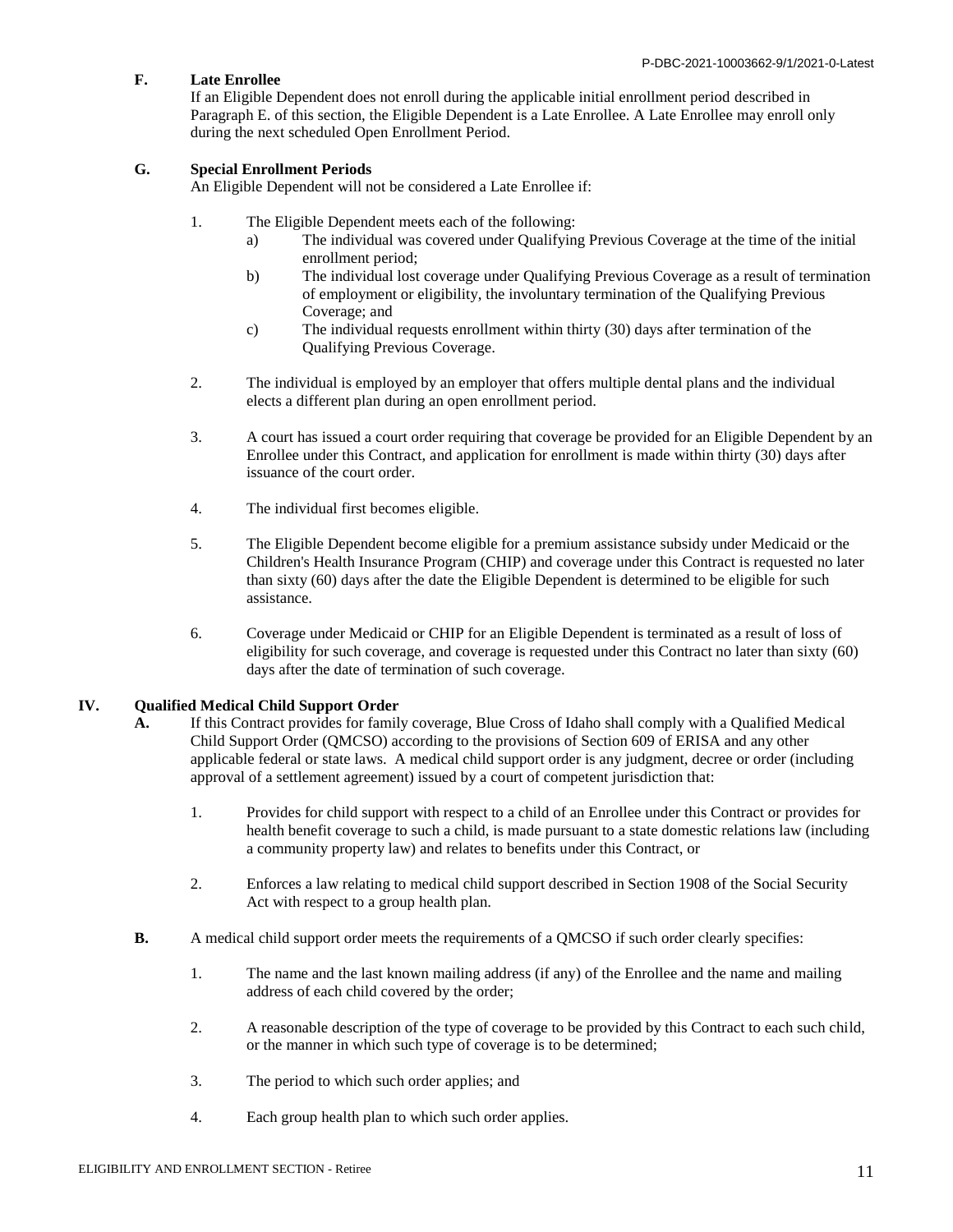- P-DBC-2021-10003662-9/1/2021-0-Latest **C.** 1. Within fifteen (15) days of receipt of a medical child support order, Blue Cross of Idaho shall notify the party who sent the order and each affected child of such receipt and of the criteria by which Blue Cross of Idaho determines if the medical child support order is a QMCSO. In addition, Blue Cross of Idaho will send an application to each affected child. The application must be completed by or on behalf of the affected child and promptly returned to Blue Cross of Idaho. Each affected child may designate a representative for receipt of copies of notices sent to each affected child with respect to a medical child support order.
	- 2. Within thirty (30) days after receipt of a medical child support order and a completed application, Blue Cross of Idaho shall determine if the medical child support order is a QMCSO and shall notify the Enrollee, the party who sent the order and each affected child of such determination.
- **D.** Blue Cross of Idaho shall make benefit payments to the respective party for reimbursement of eligible expenses paid by an enrolled affected child or by an enrolled affected child's custodial parent, legal guardian or the Idaho Department of Health and Welfare.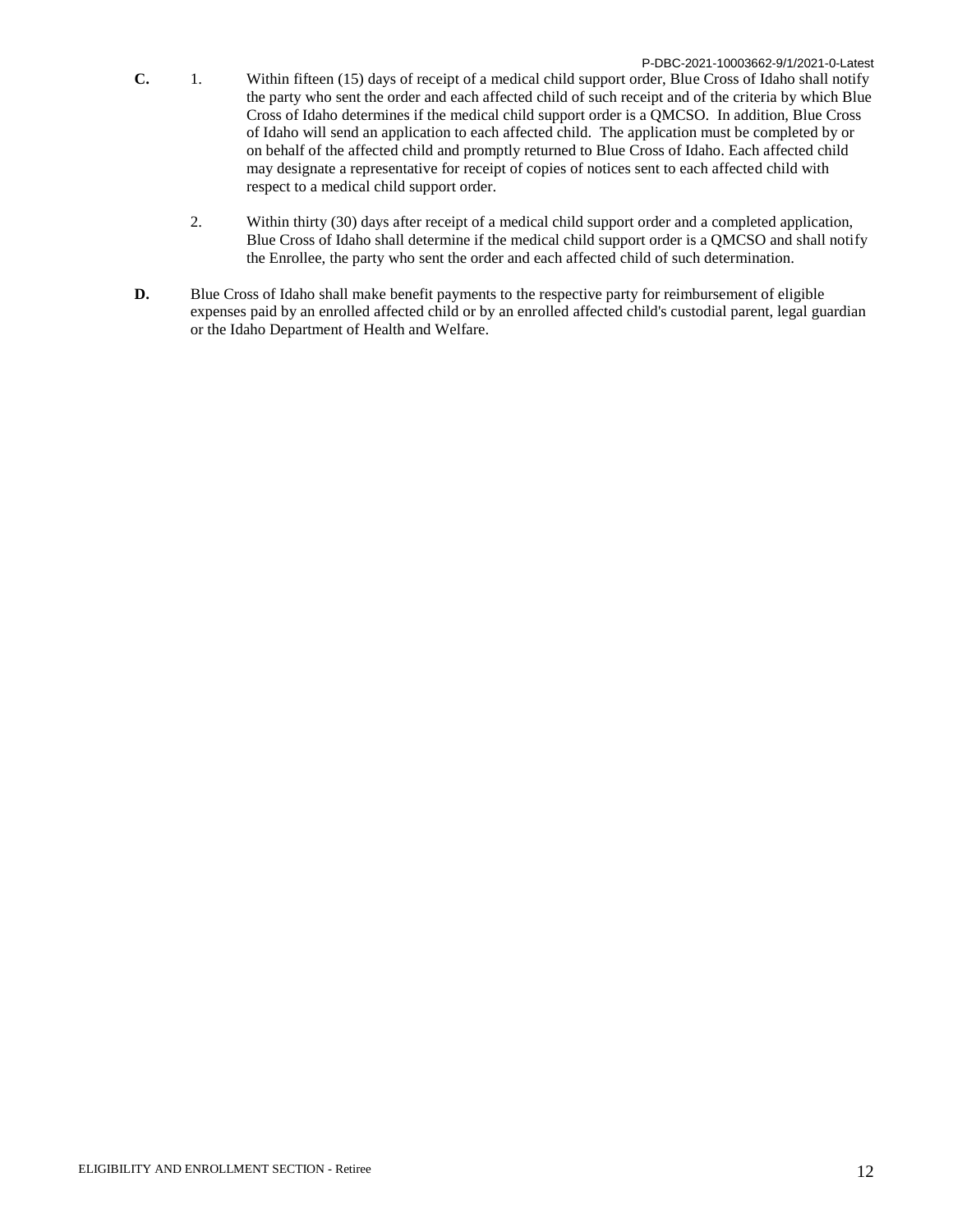#### **DEFINITIONS SECTION**

For reference, most terms defined in this section are capitalized throughout this Contract. Other terms may be defined where they appear in this Contract. All Providers and Facilities listed in this Contract and in the following section must be licensed and/or registered by the state where the services are rendered, unless exempt by federal law, and must be performing within the scope of license in order for BCI to provide benefits. Definitions in this Contract shall control over any other definition or interpretation unless the context clearly indicates otherwise.

**Accidental Injury**—an objectively demonstrable impairment of bodily function or damage to part of the body caused by trauma from a sudden, unforeseen external force or object, occurring at a reasonably identifiable time and place, and without a Member's foresight or expectation, which requires medical attention at the time of the accident. The force may be the result of the injured party's actions, but must not be intentionally self-inflicted unless caused by a medical condition or domestic violence. Contact with an external object must be unexpected and unintentional, or the results of force must be unexpected and sudden.

**Adverse Benefit Determination**—any denial, reduction or termination of, or the failure to provide payment for, a benefit for services or ongoing treatment under this Contract.

**Benefits After Termination—**the benefits, if any, remaining under this Contract after a person ceases to be a Member.

**Blue Cross of Idaho Health Service, Inc. (Blue Cross of Idaho or BCI)**—a nonprofit mutual insurance company.

**Congenital Anomaly**—a condition existing at or from birth, which is a significant deviation from the common form or function of the body, whether caused by a hereditary or a developmental defect or Disease. In this Contract, the term significant deviation is defined to be a deviation which impairs the function of the body and includes but is not limited to the conditions of cleft lip, cleft palate, webbed fingers or toes, sixth toes or fingers, or defects of metabolism and other condition that are medically diagnosed to be Congenital Anomalies.

**Contract or Dental Blue Connect**—this Dental Blue Connect Contract, which includes the Group application, individual enrollment applications, Member identification cards, any written endorsements, riders, amendments, or any other written agreements between BCI and the Group executed by an authorized officer.

**Contract Date**—the date specified in this Contract on which coverage commences for the Group.

**Contracting Provider**—a Dentist or Denturist who is employed by Willamette Dental Group to provide Covered Dental Services to Dental Blue Connect Members.

**Copayment**—a designated dollar amount that a Member is financially responsible for and must pay to a Provider at the time certain Covered Dental Services are rendered.

**Council—**the Idaho School District Cooperative Service Council, an organization to whom the Master Group Matrix Contract is issued and through which benefits are selected by Participating School Districts.

**Cost Effective**—a requested or provided dental service or supply that is Medically Necessary in order to identify or treat a Member's health condition, illness or injury and that is:

- 1. Provided in the most cost-appropriate setting consistent with the Member's clinical condition and the Covered Provider's expertise. For example, when applied to services that can be provided in either an Inpatient hospital setting or Outpatient hospital setting, the Cost Effective setting will generally be the outpatient setting. When applied to services that can be provided in a hospital setting or in a physician office setting, the Cost Effective setting will generally be the physician office setting.
- 2. Not more costly than an alternative service or supply, including no treatment, and at least as likely to produce an equivalent result for the Member's condition, Disease, Illness or injury.

**Covered Dental Services**—services listed in the List of Covered Dental Services and Copayments.

**Dental Emergency—acute infection, traumatic damage to the oral cavity or discomfort that cannot be controlled by non**prescription pain medication.

**Dental Implant**—a device specifically designed to be placed surgically within or on the mandibular or maxillary bone as a means of providing for dental replacement.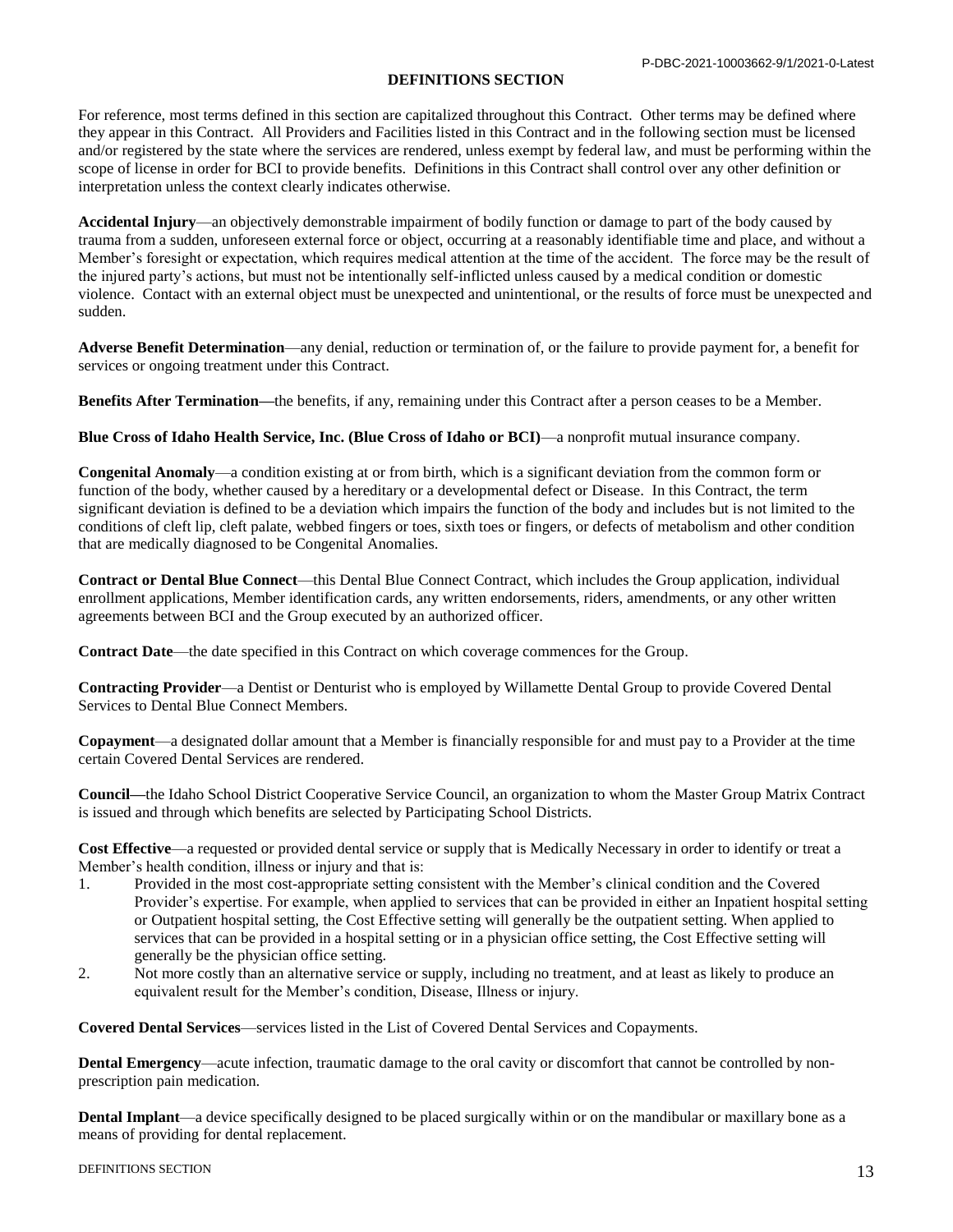**Dentist**—an individual licensed in the state where service is rendered to practice Dentistry.

**Dentistry or Dental Treatment**—the treatment of teeth and supporting structures, including but not limited to, the replacement of teeth.

**Denturist**—an individual licensed in the state where service is rendered to engage in the practice of denturitry. For BCI to provide benefits, the Denturist must be performing within the scope of his/her license.

**Disease**—any alteration in the body or any of its organs or parts that interrupts or disturbs the performance of vital functions, thereby causing or threatening pain, weakness, or dysfunction. A Disease can exist with or without a Member's awareness of it, and can be of known or unknown cause(s).

**Effective Date**—the date when coverage for a Member begins under this Contract.

**Eligible Dependent**—a person eligible for enrollment under an Enrollee's coverage.

**Eligible Employee**—an employee, sole proprietor or partner of a Group who is entitled to apply as an Enrollee.

**Emergency Office Visit Copayment**—the designated dollar amount that a Member is financially responsible for and must pay for each visit for emergency treatment.

**Enrollee**—an Eligible Employee who has enrolled for coverage and has satisfied the requirements of the Eligibility and Enrollment Section.

**Enrollment Date**—the date of enrollment of an Eligible Employee or Eligible Dependent under this Contract, or if earlier, the first day of the probationary period for such enrollment.

**Group**—a Participating School District.

**General Office Visit Copayment**—the designated dollar amount that a Member is financially responsible for and must pay for each visit with a Dentist, Denturist, or Dentist professionally qualified as an orthodontist or pediatric dentist.

**Illness**—a deviation from the healthy and normal condition of any bodily function or tissue. An Illness can exist with or without a Member's awareness of it, and can be of known or unknown cause(s).

**Inpatient**—a Member who is admitted as a bed patient in a Licensed General Hospital or other Facility Provider and for whom a room and board charge is made.

#### Investigational**—the use of any treatment, procedure, facility, equipment, drug, device or supply that:**

1. Is not yet generally recognized by Dentists practicing within the state of Idaho as accepted dental practice, or

2. Requires federal or other governmental approval, for other than Investigational purposes, and such approval has not been granted at the time the treatment, procedure, facility, equipment, drug, device or supply is used.

**Large Employer—**any person, firm, corporation, partnership, or association that is actively engaged in business that, on at least 50% of its working days during the preceding calendar year, employed no less than fifty-one (51) Eligible Employees, the majority of whom were employed within this state. In determining the number of Eligible Employees, companies that are affiliated companies, or that are eligible to file a combined tax return for purposes of state taxation, shall be considered one (1) employer.

**Medically Necessary (or Medical Necessity)—**the Covered Dental Service or supply recommended by the treating Provider to identify or treat a Member's condition, Disease, Illness or Accidental Injury and which is determined by BCI to be:

- 1. The most appropriate supply or level of service, considering potential benefit and harm to the Member.
- 2. Proven to be effective in improving health outcomes;
- a. For new treatment, effectiveness is determined by peer reviewed scientific evidence;
- b. For existing treatment, effectiveness is determined first by peer reviewed scientific evidence, then by professional standards, then by expert opinion.
- 3. Not primarily for the convenience of the Member or Provider.
- 4. Cost Effective for this condition.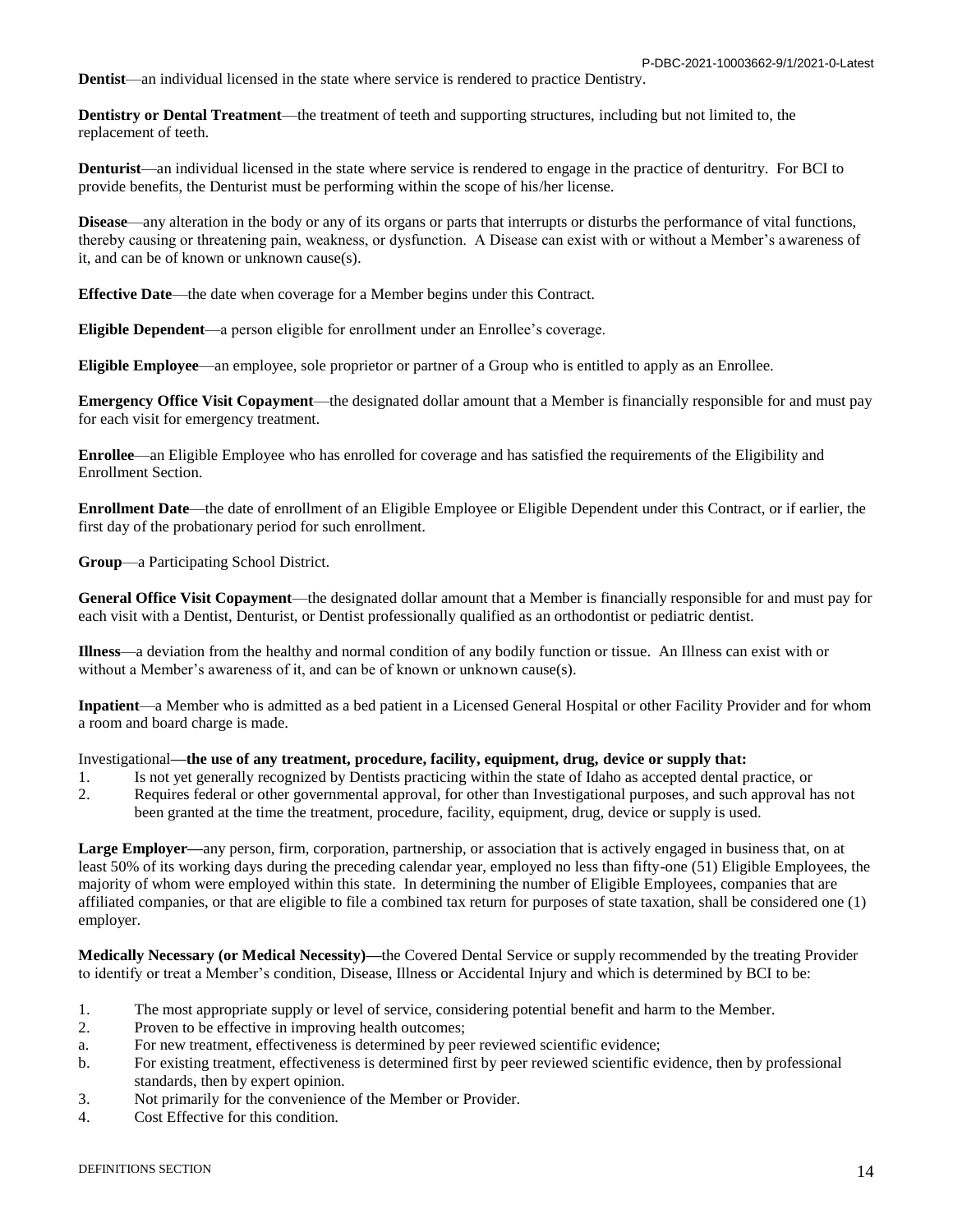The fact that a Provider may prescribe, order, recommend, or approve a service or supply does not, in and of itself, necessarily establish that such service or supply is Medically Necessary under this Contract.

The term Medically Necessary as defined and used in this Contract is strictly limited to the application and interpretation of this Contract, and any determination of whether a service is Medically Necessary hereunder is made solely for the purpose of determining whether services rendered are Covered Dental Services.

In determining whether a service is Medically Necessary, BCI considers the health records and, the following source documents: Blue Cross Blue Shield Association Center for Clinical Effectiveness (CCE) assessments, the Blue Cross and Blue Shield Association Medical Policy Reference Manual as adopted by BCI, and Blue Cross of Idaho Medical Policies. BCI also considers, current published medical literature and peer review publications based upon scientific evidence, and evidencebased guidelines developed by national organizations and recognized authorities

**Member**—an Enrollee or an enrolled Eligible Dependent covered under this Contract.

**Noncontracting Provider**—a Dentist or Denturist who is not employed by Willamette Dental Group to provide Covered Dental Services to Members.

**Noncontracting Provider Reimbursement**—the reimbursement benefit available to Members who receive Covered Dental Services by a Noncontracting Provider without a Referral from a Contracting Provider. The amount of this benefit is stated in the List of Covered Dental Services and Copayments.

**Orthodontia or Orthodontic Treatment**—the movement of teeth through bone by means of active orthodontic appliances in order to correct a patient's malocclusion (misalignment of the teeth).

**Out of Area Emergency Care Reimbursement**—the reimbursement benefit available to Members who receive Covered Dental Services for treatment of Dental Emergency by a Noncontracting Provider while traveling outside of a 50 mile radius of any Willamette Dental Group office. The amount of this Benefit is stated in the List of Covered Dental Services and Copayments.

**Participating School District—**an Idaho school district that has made application for coverage herein and has agreed to comply with all the terms and requirements of this Contract.

**Provider—**a Dentist or Denturist who is acting within the scope of his or her license.

**Qualifying Previous Coverage or Qualifying Existing Coverage—
"Creditable coverage" means, with respect to an** individual, health benefits or coverage provided under any of the following;

- 1. Group health benefit plan;
- 2. Health insurance coverage without regard to whether the coverage is offered in the group market, the individual market or otherwise;
- 3. Part A or Part B of Title XVIII of the Social Security Act (Medicare);
- 4. Title XIX of the Social Security Act (Medicaid);
- 5. Chapter 55 of Title 10, United States Code (medical and dental care for members and certain former members of the uniformed services and their dependents). For purposes of 55 Title 10, United States Code, "uniformed services" means the armed forces, the Commissioned Corps of the National Oceanic and Atmospheric Administration and the Public Health Service;
- 6. A medical care program of the Indian Health Services or of a tribal organization;
- 7. A state health benefits risk pool;
- 8. A health plan offered under Chapter 89 of Title 5, United States Code (Federal Employees Health Benefits Program (FEHBP));
- 9. A public health plan, which for purposes of this act, means a plan established or maintained by a state, a foreign country, the U.S. government, or other political subdivision of a state, the U.S. government or foreign country that provides health insurance coverage to individuals enrolled in the plan; or
- 10. A health benefit plan under section 5 (e) of the Peace Corps Act (22 U.S.C. 2504 (e)).

A State Children's Health Insurance Program (CHIP), under Title XXI of the Social Security Act, is creditable coverage, whether it is a stand-alone separate program, a CHIP Medicaid expansion program, or a combination program, and whether it is provided through a group health plan, health insurance, or any other mechanism.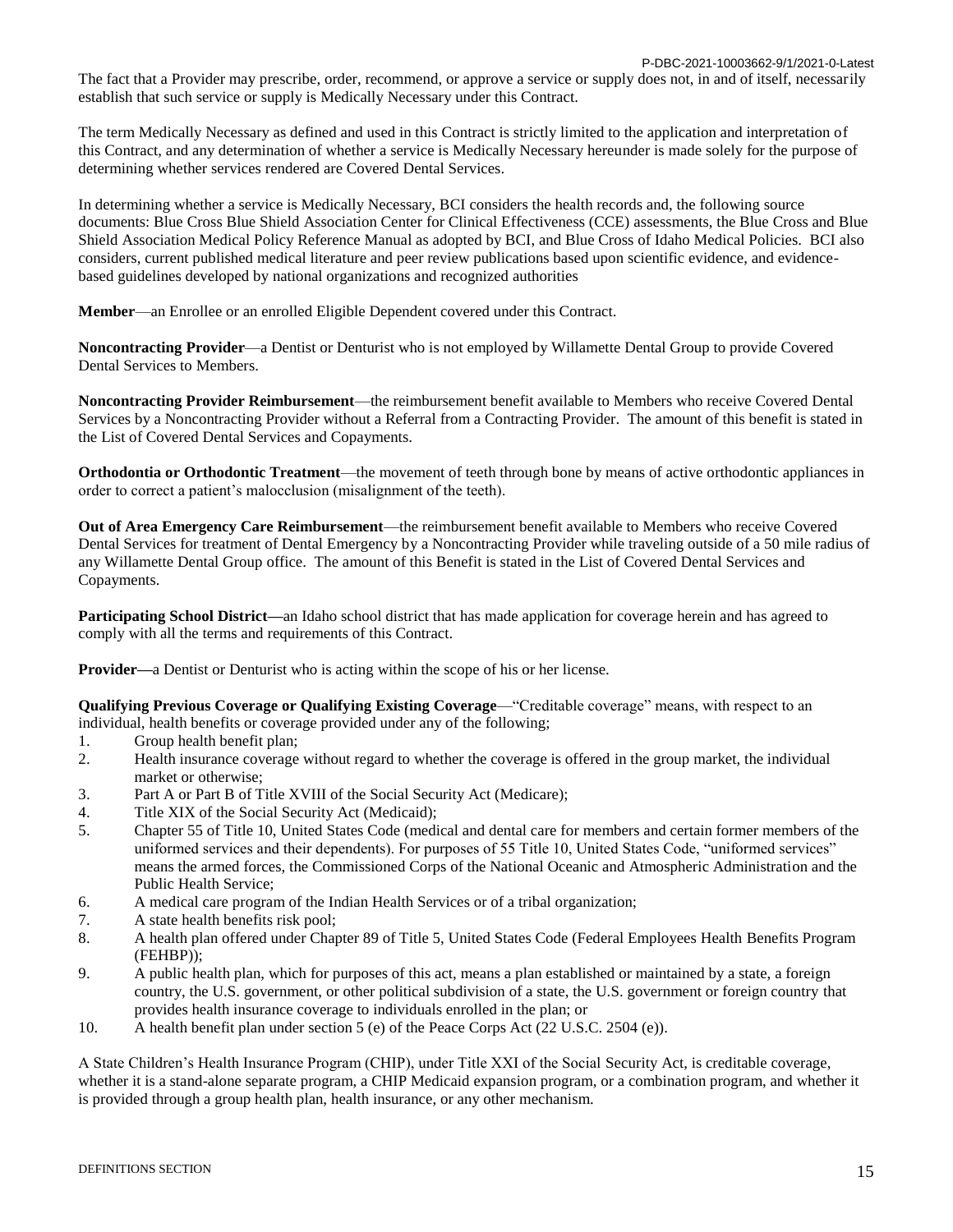P-DBC-2021-10003662-9/1/2021-0-Latest CMS Insurance Standards Bulletin, Transmittal No. 05-01 clarified that: "Any public health plan, including a plan established or maintained by the U. S. government, or a foreign country, is creditable coverage for purposes of identifying eligible individuals under Part B of Title XXVII of the Public Health Service Act (PHS Act)".

**Reasonable Cash Value**—the Provider's usual, customary, and reasonable fee-for-service price of dental services.

**Referral**—the written recommendation of the attending Contracting Provider for specified Covered Dental Services to be performed by a Noncontracting Provider if, in the professional judgment of the attending Contracting Provider, the Covered Dental Services are Medically Necessary for the care of the Member's dental condition and are not available from a Contracting Provider. The Copayments for the Covered Dental Services specified in the Referral are the same as those required for Covered Dental Services provided by a Contracting Provider. Any Covered Dental Services not specified in the Referral are not covered and are the financial responsibility of the Member.

**Retired Person (also referred to as "Retiree")—**a former employee of a Participating School District who has separated from public school employment by retirement in accordance with Idaho Code Title 59, Chapter 13.

**Specialist Office Visit Copayment**—the designated dollar amount that a Member is financially responsible for and must pay to a Provider at an appointment with a Dentist professionally qualified as an endodontist, oral surgeon, periodontist, or prosthodontist.

**Statewide School Group Program—**the insurance program for the group of Participating School Districts who provide benefits for Eligible Employees and Eligible Retirees by selecting benefit options provided in the Master Group Matrix Contract. It includes a Benefit Summary for active employees and Retirees under the age of 65.

**Surgery**—within the scope of a Provider's license, the performance of:

- 1. Generally accepted operative and cutting procedures.
- 2. Endoscopic examinations and other invasive procedures using specialized instruments.
- 3. The correction of fractures and dislocations.
- 4. Customary preoperative and postoperative care.

**Willamette Dental Group, P.C. or Willamette Dental Group**—the group dental practice with offices in Idaho, Oregon and Washington, which is under contract with Blue Cross of Idaho to provide Covered Dental Services to Members.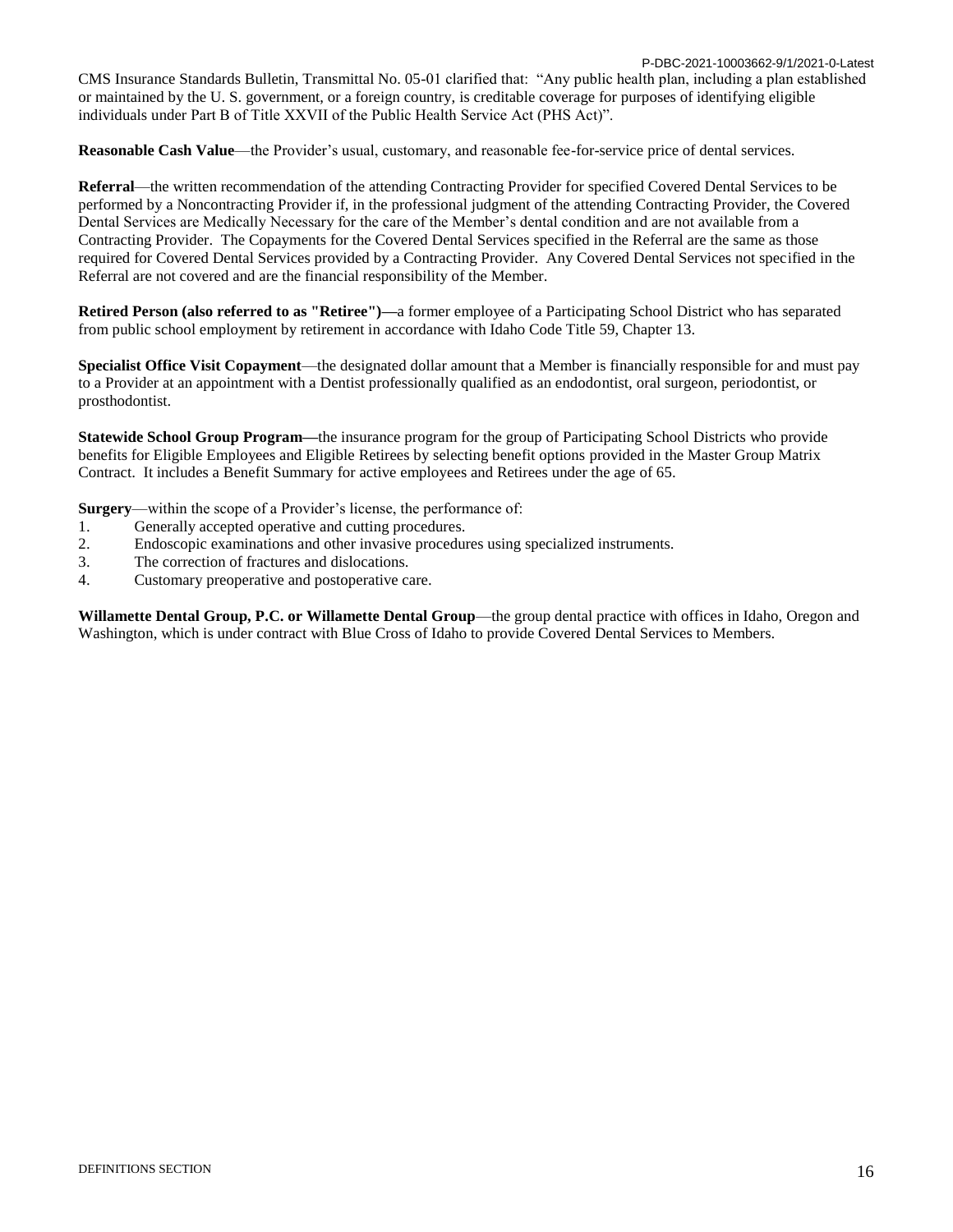#### **EXCLUSIONS AND LIMITATIONS SECTION**

In addition to the exclusions and limitations listed elsewhere in this Contract, the following exclusions and limitations apply to the entire Contract, unless otherwise specified.

#### **I. General Exclusions**

There are no benefits for any of the following conditions, treatments, services, supplies, or for any direct complications or consequences thereof. There are no benefits for an excluded service or supply even if approved, prescribed, or recommended by a Provider.

- **A.** Procedures that are not included in the List of Covered Dental Services and Copayments; or that are not Medically Necessary for the care of a Member's dental condition; or that do not have uniform professional endorsement.
- **B.** Bridges, crowns, dentures or any prosthetic devices requiring multiple treatment dates or fittings if the prosthetic item is installed or delivered more than sixty (60) days after termination of coverage.
- **C.** Charges for services that were started prior to the Member's Effective Date. The following guidelines will be used to determine the date when a service is deemed to have been started:
	- 1. For full dentures or partial dentures: on the date the final impression is taken.
	- 2. For fixed bridges, crowns, inlays or onlays: on the date the teeth are first prepared.
	- 3. For root canal therapy: on the later of the date the pulp chamber is opened or the date canals areexplored to the apex.
	- 4. For periodontal Surgery: on the date the Surgery is actually performed.
	- 5. For all other services: on the date the service is performed.
	- 6. For orthodontic services, if benefits are available under this Contract: on the date any bands or otherappliances are first inserted.
- **D.** Dental Implants and implant related services, unless otherwise specified as a Covered Dental Service in Attachment C.
- **E.** Endodontic services, prosthetic services, and Dental Implants that were provided prior to Member's Effective Date. Such services or supplies are the responsibility of the Member.
- **F.** Endodontic therapy completed more than sixty (60) days after termination of coverage.
- **G.** Services that are Investigational in nature.
- **H.** Exams or consultations needed solely in connection with a service or supply not listed as covered in the attachments as part of this Contract.
- **I.** Full mouth reconstruction, including the extensive restoration of the mouth with crowns, bridges, or Dental Implants; and occlusal rehabilitation, including crowns, bridges, or Dental Implants used for the purpose of splinting, altering vertical dimension, restoring occlusion or correction attrition, abrasion, or erosion.
- **J.** General anesthesia, moderation sedation and deep sedation.
- K. Inpatient or Outpatient care or facility fees for dental procedures.
- **L.** Maxillofacial prosthetic services.
- **M.** Occlusal guards (nightguards).
- **N.** Orthognathic Surgery, including, but not limited to, osteotomy, ostectomy and other services or supplies to augment or reduce the upper or lower jaw.
- **O.** Personalized restorations.
- **P.** Plastic, reconstructive, or cosmetic surgery and other services or supplies, which are primarily intended to improve, alter, or enhance appearance.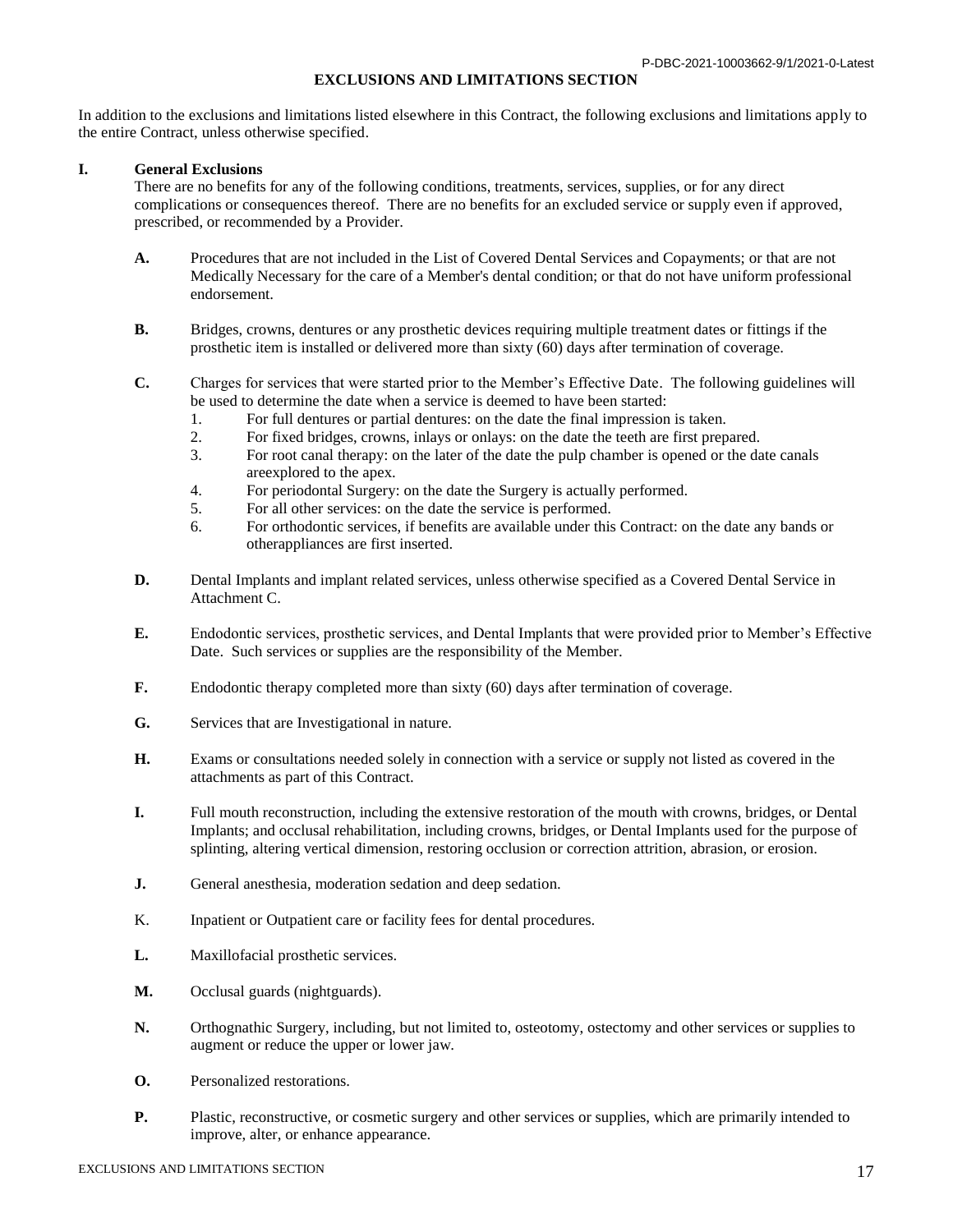- **Q.** Prescription and over-the-counter drugs and pre-medications.
- **R.** Provider charges for a missed appointment or appointments cancelled without twenty-four (24) hours prior notice.
- **S.** Replacement of lost, missing, or stolen dental appliances; replacement of dental appliances that are damaged due to abuse, misuse, or neglect.
- **T.** Replacement of sound restorations.
- **U.** Services or supplies and related exams or consultations that are not within the prescribed treatment plan and/or are not recommended and approved by a Contracting Provider.
- **V.** Services or supplies provided by any person other than a Provider.
- **W.** Any procedure, service or supply required directly or indirectly to treat a muscular, neural, orthopedic or skeletal disorder, dysfunction or Disease of the temporomandibular joint (jaw hinge) and its associated structures including, but not limited to, myofascial pain dysfunction syndrome.
- **X.** Provided for any condition, Disease, Illness or Accidental Injury to the extent that the Member is entitled to Benefits under occupational coverage, obtained or provided by or through the employer under state or federal Workers' Compensation Acts or under Employer Liability Acts or other laws providing compensation for work-related injuries or conditions. This exclusion applies whether or not the Member claims such benefits or compensation or recovers losses from a third party.
- **Y.** Services or supplies for treatment of injuries sustained while practicing for or competing in a professional paid athletic contest of any kind.
- **Z.** Provided or paid for by any federal governmental entity or unit except when payment under this Contract is expressly required by federal law, or provided or paid for by any state or local governmental entity or unit where its charges therefor would vary, or are or would be affected by the existence of coverage under this Contract.

#### **II. Limitations**

A. Care Rendered by More Than One Provider

If a Member transfers from the care of one Provider to another Provider during treatment, or if more than one Provider renders services for one dental procedure, Blue Cross of Idaho will pay no more than the amount that it would have paid had but one Provider rendered the service.

#### B. Alternate Treatment Plan

If alternative services can be used to treat a condition, the service recommended by the Contracting Provider is covered. In the event the Member elects a service that is more costly than the service the Contracting Provider has approved, the Member is responsible for the Copayment(s) for the recommended Covered Dental Service(s) plus the cost differential of the more costly requested service.

#### **C. Congenital Anomaly**

Services or supplies listed in the attachments, which are provided to correct congenital or developmental malformations which impair functions of the teeth and supporting structures will be covered for enrolled Eligible Dependent children if Medical Necessity is established.

#### **D. Indirect Fabricated Restorations**

Crowns, casts, or other indirect fabricated restorations are covered only if Medically Necessary and if recommended by the Contracting Provider. Crowns, casts, or other indirect fabricated restorations are Medically Necessary if provided for treatment for decay, traumatic injury or substantial loss of tooth structure undermining one or more cusps and the tooth cannot be restored with a direct restorative material or the tooth is an abutment to a covered partial denture or fixed bridge.

# **E. Endodontic Treatment**

1. When initial root canal therapy was performed by a Contracting Provider, the retreatment of such root canal therapy will be covered as part of the initial treatment for the first 24 months. After that time, the applicable Copayments will apply.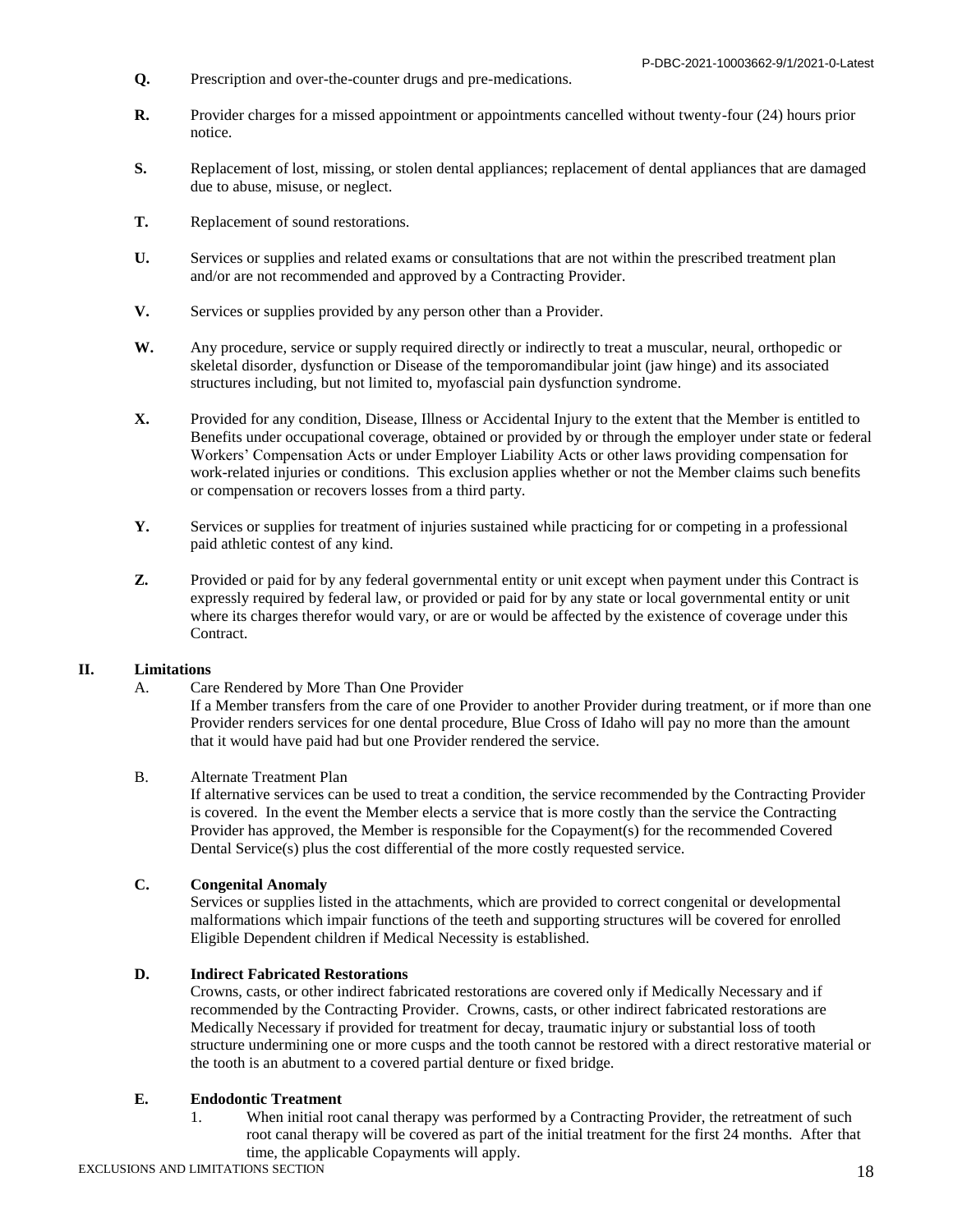P-DBC-2021-10003662-9/1/2021-0-Latest

2. When the initial root canal therapy was performed by a Noncontracting Provider, the retreatment of such root canal therapy by a Contracting Provider will be subject to the applicable Copayments.

#### **G. Hospital Setting**

The services provided by a Contracting Provider in a hospital setting are covered if the following criteria are met:

- 1. A hospital or similar setting is Medically Necessary.
- 2. The services are pre-authorized in writing by a Contracting Provider.
- 3. The services provided are the same services that would be provided in a dental office.
- 4. The Hospital Call Copayment and applicable Copayments are paid.

#### **F. Replacements**

The replacement of an existing denture, crown, inlay, onlay, or other prosthetic appliance or restoration denture is covered if the appliance is more than 5 years old and replacement is Medically Necessary due to one of the following conditions:

- 1. A tooth within an existing denture or bridge is extracted;
- 2. The existing denture, crown, inlay, onlay or other prosthetic appliance or restoration cannot be made serviceable; or
- 3. The existing denture was an immediate denture to replace one or more natural teeth extracted while covered under this Contract, and replacement by a permanent denture is necessary.

#### **III. Extension of Benefits**

Benefits for the following services that require multiple appointments may extend after coverage ends. Enrollees terminated for failure to pay premiums are not eligible for extension of benefits.

#### **A. Crowns or Bridges.**

Adjustments for crowns or bridges will be covered for up to six (6) months after placement if the final impressions are taken prior to termination and the crown or bridge is placed within sixty (60) days of termination.

#### **B. Removable Prosthetic Devices**

Adjustments for removable prosthetic devices will be covered for up to six (6) months after placement if final impressions are taken prior to termination and the prosthesis is delivered within sixty (60) days after termination. Laboratory relines are not covered after termination.

#### **C. Immediate Dentures**

Benefits for dentures may be extended if final impressions are taken prior to termination and the dentures are delivered within sixty (60) days after termination. If coverage terminates prior to the extraction of teeth, the extractions will not be covered.

#### **D. Root Canal Therapy**

Benefits for root canal therapy will be extended if the root canal is started prior to termination and treatment is completed within sixty (60) days after termination. Pulpal debridement is not a root canal therapy start. If after sixty (60) days from termination of coverage the root canal requires re-treatment, re-treatment will not be covered. Restorative work following root canal therapy is a separate procedure and not covered after termination.

#### **E. Extractions**

Post-operative checks are covered for sixty (60) days from the date of the extraction for extractions performed prior to termination. If teeth are extracted in preparation for a prosthetic device and coverage terminates prior to the final impressions, coverage for the prosthetic device will not be extended. Extractions are a separate procedure from prosthetic procedures.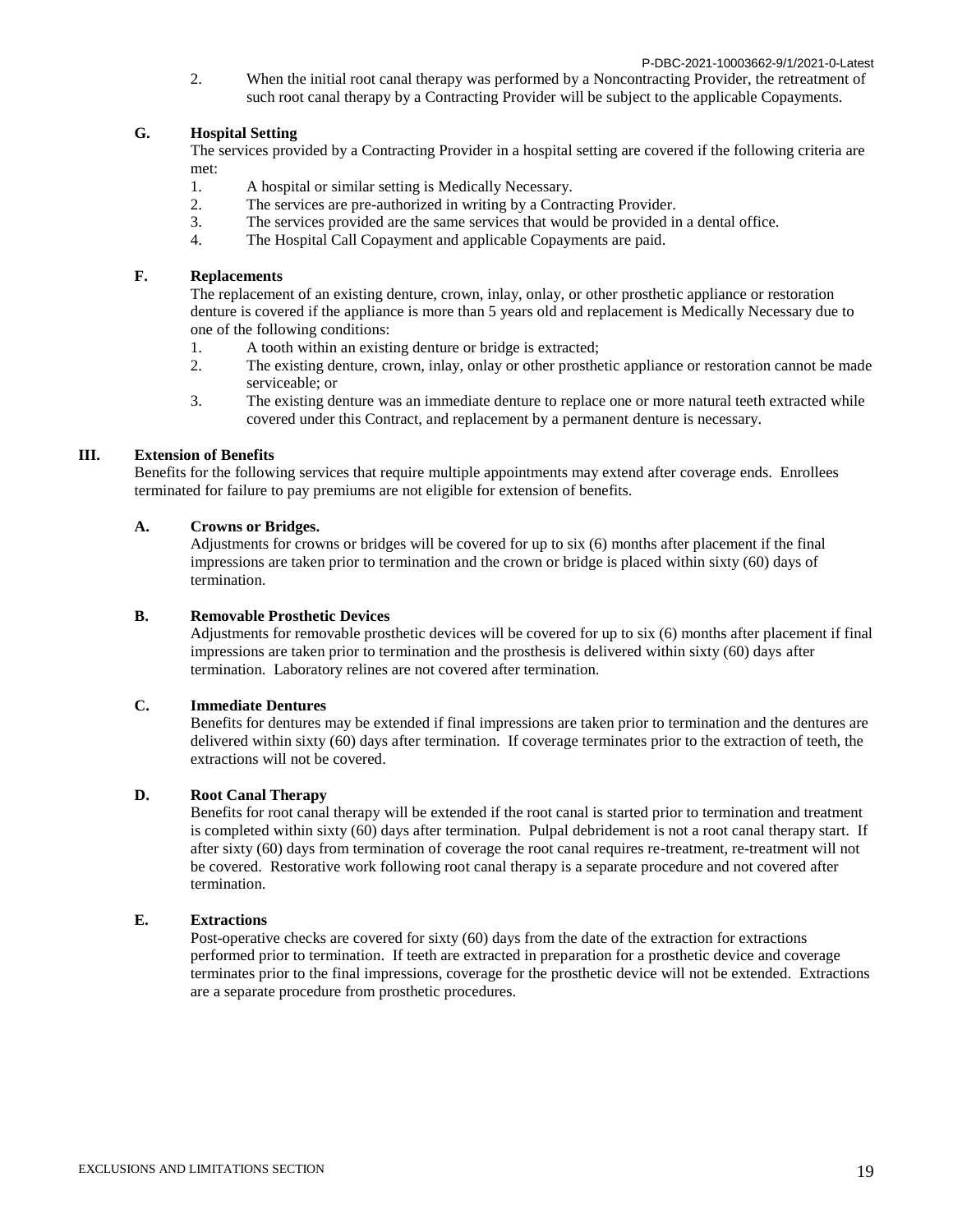#### **GENERAL PROVISIONS SECTION**

#### **I. Entire Contract—Changes**

This Contract, which includes the Group application, individual enrollment applications, data and information, Member identification cards, and any written endorsements, riders, amendments, or other written agreements and any policies, terms, conditions, or requirements incorporated by reference at bcidaho.com approved in writing by an authorized Blue Cross of Idaho (BCI) officer, is the entire Contract between the Group and BCI. No agent or representative of Blue Cross of Idaho, other than a Blue Cross of Idaho officer, may change this Contract or waive any of its provisions. This Contract supplants and replaces any and all previous oral or written agreements, certificates, contracts, policies or representations, which shall have no further force and effect.

#### **II. Records of Member Eligibility and Changes in Member Eligibility**

- A. The Group shall furnish all data required by BCI for it to provide coverage of the Group's Members under this Contract. In addition, the Group will provide written notification to BCI within thirty (30) days of the effective date of any changes in a Member's enrollment and benefit coverage status under this Contract.
- B. A notification by the Group to BCI must be furnished on BCI approved forms, and according to rules and regulations of BCI. The notification must include all information reasonably required by BCI to effect changes, and must be accompanied by payment of applicable premiums.

#### **III. Premium Charges and Billings**

- A. Blue Cross of Idaho shall submit an itemized monthly billing to the Group in advance of the premium due date and the Group shall make appropriate adjustments in the billing to reflect the termination of any Eligible Person or the addition of any new Eligible Person, in accordance with the provisions of this Contract.
- B. The payment of the premium for each month is due on the first day of each month.

#### **IV. Eligibility Requirements for School Districts Applying for Participation**

- A. Blue Cross of Idaho shall conduct a thorough review of the applying school district's historical claims experience to determine if the district will be accepted into the Statewide Schools Group Program. Blue Cross of Idaho shall make the final decision on acceptability.
- **B.** If a district is accepted, it will be subject to a surcharge on premium if the district's historical claims experience is greater than the claim experience of the Statewide Schools Group Program pool. Surcharges shall be limited to two (2) years. Blue Cross of Idaho shall determine the surcharge, based on the district's claims experience.
- **C.** If the district wants to terminate participation sometime in the future, the district must provide at least sixty (60) days advance written notice of termination of participation immediately prior to the Statewide School Group Program annual renewal date of September 1. If the district fails to provide sixty (60) days notice or fails to pay premiums when due, the district shall pay Blue Cross of Idaho \$5,000 plus associated administrative expenses as a penalty for such failure(s). The penalty shall be due within thirty (30) days after the district's termination or premium due date as the case may be.
- **D.** If a district terminates its participation in the Statewide Schools Group Program, the district cannot reapply for two (2) years. After two (2) years, the district may apply for participation, and unless precluded by law, the district must participate in the Statewide Schools Group Program for at least two (2) years and must accept all rate adjustments and new endorsements during that period.

#### **V. Termination or Modification of this Contract**

**A.** Pursuant to the provisions of this Subsection V., the Group or BCI may unilaterally terminate this Contract. BCI may unilaterally modify the terms of this Contract, including but not limited to, benefits, Copayments, premiums, and other provisions. Unless specified otherwise in this Contract, such termination or modification may be accomplished by giving written notice to the other party at least sixty (60) days in advance of the effective date of the termination or modification. Except for modifications resulting from statutory and/or regulatory changes affecting benefits, BCI may modify benefits only at the time of the Group's annual renewal of coverage.

However, this provision does not obligate BCI to provide benefits beyond the term of this Contract. The Group agrees that it will notify Members of any changes in benefits, Copayments, or premiums, at least thirty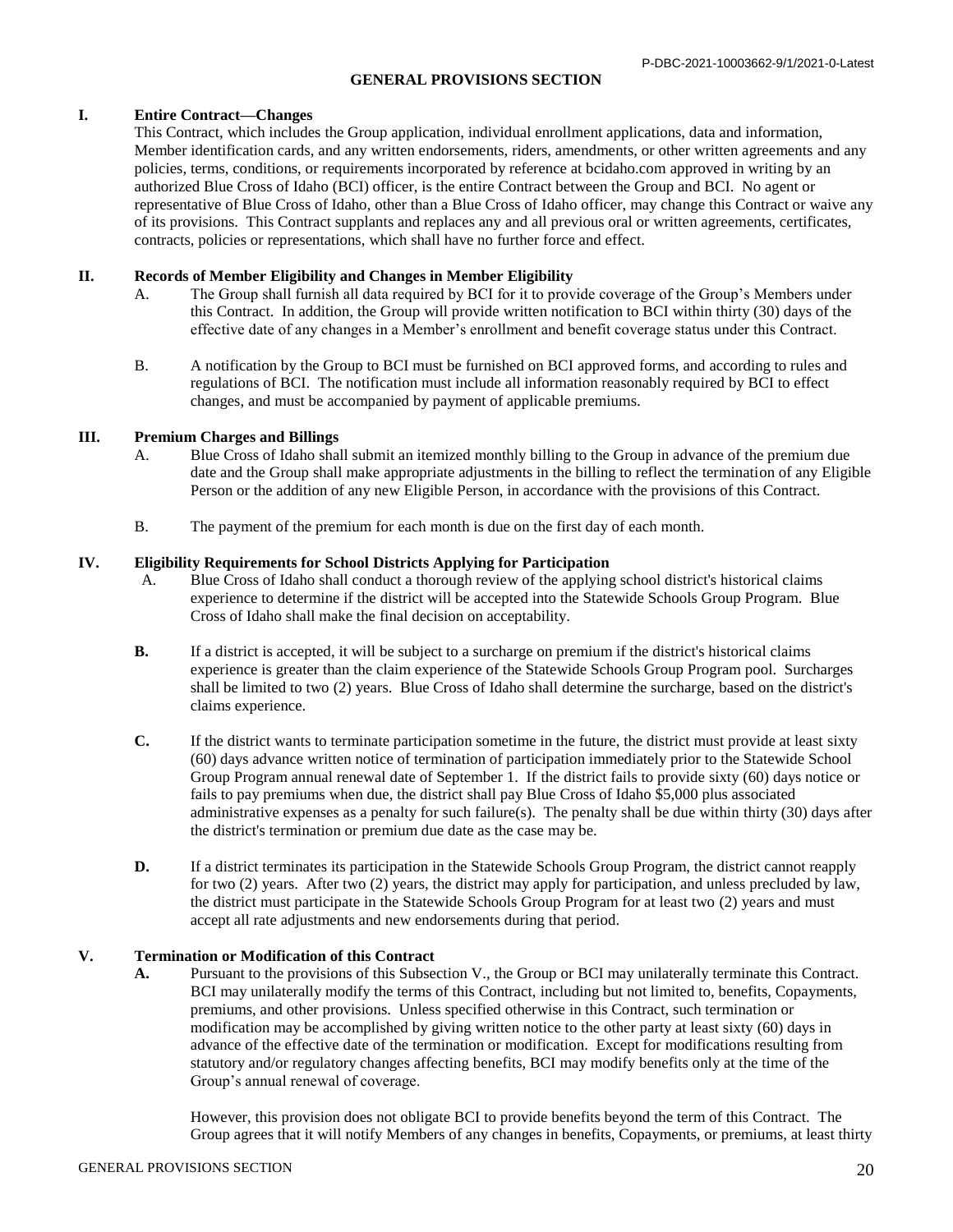(30) days prior to the effective date of such modifications. The Group's subsequent payment of premiums constitutes conclusive documentation that the Group and its Members have accepted and agreed to any such modification(s).

- **B.** This Contract may be unilaterally terminated by BCI for any of the following:
	- 1. For the Group's nonpayment of the appropriate premiums when due. A payer financial institution's return of or refusal to honor a check or draft constitutes nonpayment of premiums.
	- 2. For the Group's fraud or intentional misrepresentation of a material fact.
	- 3. For the Group's failure to maintain the enrollment percentage specified in the Application for Group Coverage. BCI may randomly audit enrollment to insure compliance. Failure to provide information requested in the audit may also result in termination.
	- 4. For the Group's failure to make the employer premium contribution specified in the Application for Group Coverage.
	- 5. In the case where this Contract is available to the Group only through an association as defined in Idaho Code §41-2202, the membership of the Group in the association (on the basis of which the coverage of this Contract is provided) ceases but only if the coverage is terminated under this paragraph uniformly without regard to any health status-related factor relating to any Member.
	- 6. If BCI elects not to renew all of its Benefit Plans delivered or issued for delivery to Large Employers in the state of Idaho. In which case, BCI will provide notice to the Group and its Members of such nonrenewal at least one hundred eighty (180) days in advance of the date of nonrenewal.
- **C.** If the Group fails to pay premiums as agreed in the Eligibility and Enrollment Section, this Contract will terminate without notice at the end of the period for which the last premiums were paid. This Contract does not have a grace period; however, if the Group makes premium payments within thirty (30) days after the due date, BCI will reinstate this Contract as of the due date. No benefits are available during this thirty (30)-day period unless all premiums are properly paid before expiration of the thirty (30)-day period. BCI reserves the right to apply a twelve percent (12%) annualized interest fee on any portion of the balance owed by the Group to BCI that remains unpaid thirty (30) days or more beyond the original due date.

#### **VI. Termination or Modification of a Member's Coverage Under this Contract**

- **A.** If an Enrollee ceases to be an Eligible Employee or the Group does not remit the required premium, the Enrollee's coverage and the coverage of any and all enrolled Eligible Dependents will terminate on the last day of the last month for which payment was made.
- **B.** Except as provided in this paragraph, coverage under this Contract will terminate on the date a Member no longer qualifies as a Member, as defined in the Eligibility and Enrollment Section. Coverage will not terminate because of age for a Member who is an unmarried dependent child incapable of self-sustaining employment by reason of mental handicap or physical handicap, who became so incapable prior to reaching the age limit, and who is chiefly dependent on the Enrollee for support and maintenance, provided the Enrollee, within thirty-one (31) days of when the dependent child reaches the age limit, has submitted to BCI (at the Enrollee's expense) a Physician's certification of such dependent child's incapacity. BCI may require, at reasonable intervals during the two (2) years following when the child reaches the age limit, subsequent proof of the child's continuing disability and dependency. After two (2) years, BCI may require such subsequent proof once each year. Coverage for the dependent child will continue so long as this Contract remains in effect, the child's disability and financial dependency exists, and the child has not exhausted benefits.
- **C.** Termination or modification of this Contract automatically terminates or modifies all of the Member's coverage and rights hereunder. It is the responsibility of the Group to notify all of its Members of the termination or any modification of this Contract, and BCI's notice to the Group, upon mailing or any other delivery, constitutes complete and conclusive notice to the Members.
- **D.** Except as otherwise provided in this Contract, no benefits are available to a Member for Covered Dental Services rendered after the date of termination of a Member's coverage.
- **E.** If BCI discovers that a Member has made any misrepresentation, omission, or concealment of fact in obtaining coverage under this Contract which was or would have been material to BCI's acceptance of a risk, extension of coverage, provision of benefits or Covered Dental Services, or payment of any reimbursement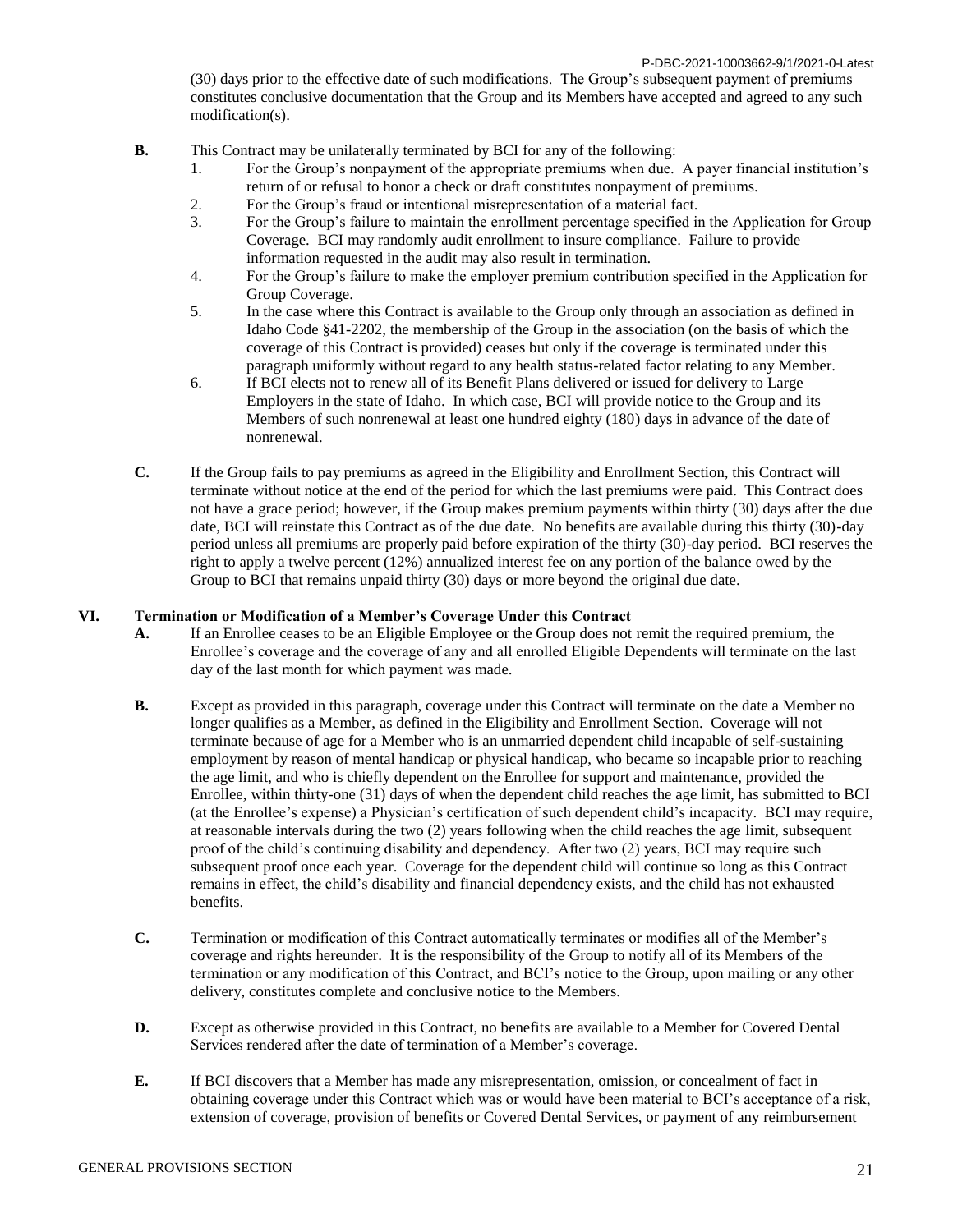benefit, BCI may take action against the Group, including but not limited to increasing the Group's premiums.

- **F.** Prior to legal finalization of an adoption, the coverage provided in this Contract for a child placed for adoption with an Enrollee continues as it would for a naturally born child of the Enrollee until the first of the following events occurs:
	- 1. The date the child is removed permanently from placement and the legal obligation terminates, or
	- 2. The date the Enrollee rescinds, in writing, the agreement of adoption or the agreement assuming financial responsibility.

If one (1) of the foregoing events occurs, coverage terminates on the last day of the month in which such event occurs.

**G.** Coverage under this Contract will terminate for an Eligible Dependent on the last day of the month he or she no longer qualifies as an Eligible Dependent due to a change in eligibility status.

#### **VII. Benefits After Termination of Coverage**

- **A.** When this Contract remains in effect but a Member's coverage terminates for reasons other than those specified in General Provisions IV.E. benefits will be continued:
	- 1**.** If the Member is eligible for and properly elects continuation coverage in accordance with the applicable provisions of the Consolidated Omnibus Budget Reconciliation Act of 1985 (COBRA) and any amendments thereto.

Most employers who employ twenty (20) or more people on a typical business day are subject to COBRA. If the Group is subject to COBRA, a Member may be entitled to continuation coverage. Members should check with the Group for details.

#### **VIII. Transfer Privilege**

A Member is eligible to transfer his or her dental care coverage to a BCI individual contract if the Member ceases to be eligible for coverage under this Contract. If a Member's enrollment status changes as indicated below, the following Members may apply for transfer:

- **A.** The Enrollee, if the Enrollee ceases to be an Eligible Employee as specified in the Eligibility and Enrollment Section. The Enrollee may include enrolled Eligible Dependents in the Enrollee's application for transfer.
- **B.** An enrolled dependent child who ceases to be an Eligible Dependent as specified in the Eligibility and Enrollment Section.
- **C.** The Enrollee's spouse (if a Member) upon entry of a final decree of divorce or annulment.
- **D.** The Enrollee's enrolled Eligible Dependents upon the Enrollee's death.

To apply for a transfer, the Member must submit a completed application and the appropriate premium to BCI within thirty (30) days after the loss of eligibility of coverage. If approved, benefits under the new Contract are subject to the rates, regulations, terms, and provisions of the new Contract.

If the Group or BCI terminates this Contract, and the Group provides another dental care plan to its employees effective immediately after the termination of this Contract, no Member will be entitled to this transfer privilege.

#### **IX. Contract Between BCI and the Group—Description of Coverage**

This Contract is a contract between BCI and the Group. BCI will provide the Group with copies of the Contract to give to each Enrollee as a description of coverage, but this Contract shall not be construed as a contract between BCI and any Enrollee. BCI's mailing or other delivery of copies of this Contract to the Group constitutes complete and conclusive issuance and delivery thereof to each Enrollee.

#### **X. Applicable Law**

This Contract shall be governed by and interpreted according to the laws of the state of Idaho.

#### **XI. Notice**

Any notice required under this Contract must be in writing. BCI's notices to the Group will be sent to the Group's address as it appears on BCI's records, and mailing or delivery to the Group constitutes complete and conclusive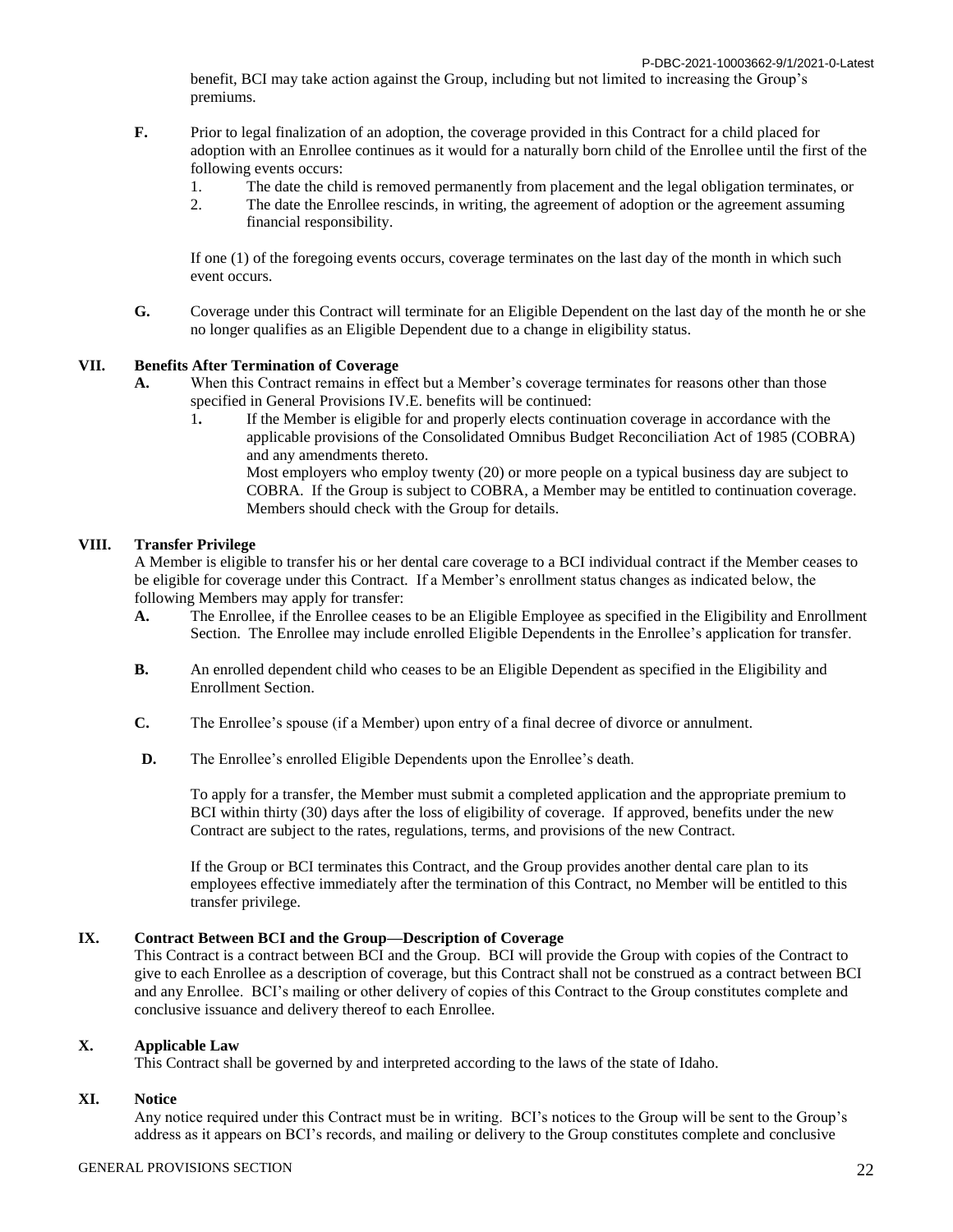P-DBC-2021-10003662-9/1/2021-0-Latest notice to the Members. Notice given to BCI must be sent to BCI's address contained in the Group Application. The Group must give BCI immediate written notice of any change of address for the Group or any of its Members. BCI shall give the Group immediate written notice of any change in BCI's address. When BCI is required to give advice or notice, the depositing of such advice or notice with the U.S. Postal Service, regular mail, or the other delivery conclusively constitutes the giving of such advice or notice on the date of such mailing or delivery.

#### **XII. Benefits to Which Members are Entitled**

- **A.** Subject to all of the terms of this Contract, a Member is entitled to benefits for Covered Dental Services specified in the benefit sections and/or in the attachments.
- **B.** Covered Dental Services are subject to the availability of Providers and the ability of the employees of such Providers to provide such services. BCI shall not assume nor have any liability for conditions beyond its control that affect the Member's ability to obtain Covered Dental Services.

#### **XIII. Release and Disclosure of Health Records and Other Information**

- **A.** In order to effectively apply the provisions of this Contract, BCI may obtain information from Providers and other entities pertaining to any health related services that the Member may receive or may have received in the past. BCI may also disclose to Providers and other entities, information obtained from the Member's transactions such as Contract coverage, premiums, payment history and encounter data necessary to allow the processing of an encounter and for other health care operations. To protect the Member's privacy, BCI treats all information in a confidential manner. For further information regarding BCI's privacy policies and procedures, the Member may request a copy of BCI's Notice of Privacy Practices by contacting customer service at the number provided in this Contract.
- **B.** As a condition of coverage under this Contract, each Member authorizes Providers to testify at BCI's request as to any information regarding the Member's health history, services rendered, and treatment received. Any and all provisions of law or professional ethics forbidding such disclosures or testimony are waived by and in behalf of each Member.

#### **XIV. Exclusion of General Damages**

Liability under this Contract for benefits conferred hereunder, including recovery under any claim or breach of this Contract, shall be limited to the actual benefits for Covered Dental Services as provided herein and shall specifically exclude any claim for general damages, including but not limited to, alleged pain, suffering or mental anguish, or for economic loss, or consequential loss or damages.

#### **XV. Member/Provider Relationship**

**A.** The choice of a Provider is solely the Member's.

- **B.** BCI is not liable for any act or omission or for the level of competence of any Provider, and BCI has no responsibility for a Provider's failure or refusal to render Covered Dental Services to a Member.
- **C.** The use or nonuse of an adjective such as Contracting or Noncontracting is not a statement as to the ability of the Provider.

#### **XVI. Participating Plan**

BCI may, in its sole discretion, make an agreement with any appropriate entity (referred to as a Participating Plan) to provide, in whole or in part, benefits for Covered Dental Services to Members, but it shall have no obligation to do so.

#### **XVII. Coordination of this Contract's Benefits with Other Benefits**

This Coordination of Benefits (COB) provision applies when a Member has health care coverage under more than one (1) Contract. Contract is defined below.

The Order of Benefit Determination Rules govern the order in which each Contract will pay a claim for benefits. The Contract that pays first is called the Primary Contract. The Primary Contract must pay benefits in accordance with its Contract terms without regard to the possibility that another Contract may cover some expenses. The Contract that pays after the Primary Contract is the Secondary Contract. The Secondary Contract may reduce the benefits it pays so that payments from all Contracts does not exceed one hundred percent (100%) of the total Allowable Expenses.

#### **A. Definitions**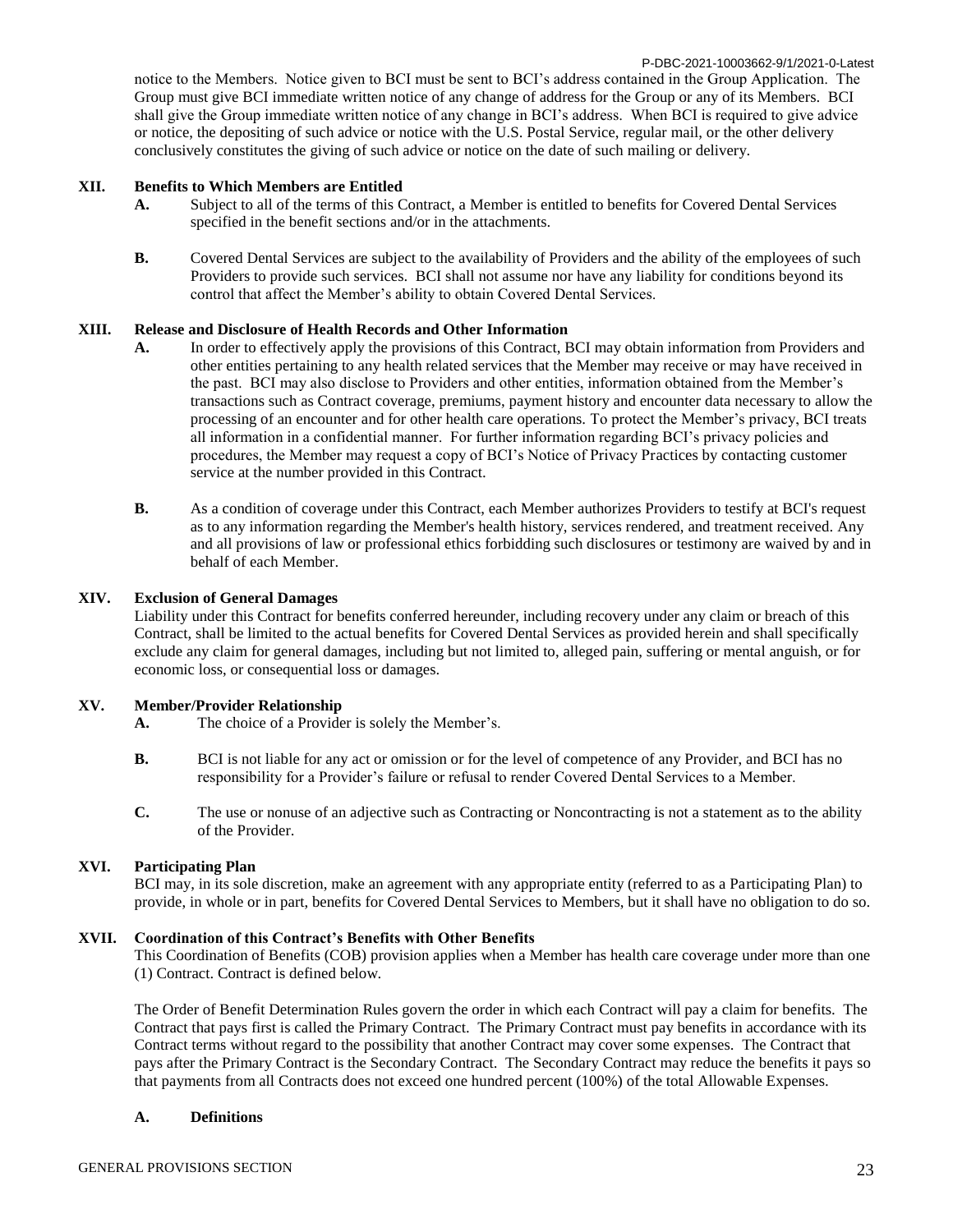- 1. A Contract is any of the following that provides benefits or services for medical or dental care or treatment. If separate Contracts are used to provide coordinated coverage for members of a group, the separate Contracts are considered parts of the same Contract and there is no COB among those separate contracts.
	- a) Contract includes: group and non-group insurance contracts, health maintenance organization (HMO) contracts, Closed Panel Plans or other forms of group or group type coverage (whether insured or uninsured); medical care components of long-term care contracts, such as skilled nursing care; medical benefits under group or individual automobile contracts; and Medicare or any other federal governmental plan, as permitted by law.
	- b) Contract does not include: individual benefits, hospital indemnity coverage or other fixed indemnity coverage; accident only coverage; specified disease or specified accident coverage; limited benefit health coverage, as defined by state law; school accident type coverage; benefit for non-medical components of long-term care policies; Medicare supplement policies; Medicare or any other federal governmental plans, unless permitted by law.

Each Contract for coverage under a) or b) is a separate Contract. If a Contract has two (2) parts and COB rules apply only to one (1) of the two (2), each of the parts is treated as a separate Contract.

- 2. This Contract means, in a COB provision, the part of the Contract providing the health care benefits to which the COB provision applies and which may be reduced because of the benefits of other Contracts. Any other part of the Contract providing health care benefits is separate from this plan. A Contract may apply one (1) COB provision to certain benefits, such as dental benefits, coordinating only with similar benefits, any may apply under COB provision to coordinate other benefits.
- 3. The Order of Benefit Determination Rules determine whether This Contract is a Primary Contract or Secondary Contract when the Member has health care coverage under more than one (1) Contract. When This Contract is primary, it determines payment for its benefits first before those of any other Contract without considering any other Contract's benefits. When This Contract is secondary, it determines its benefits after those of another Contract and may reduce the benefits it pays so that all Contract benefits do not exceed one hundred percent (100%) of the total Allowable Expense.
- 4. Allowable Expense is a health care expense, including Deductibles, Coinsurance and Copayments, that is covered at least in part by any Contract covering the Member. When a Contract provides benefits in the form of services, the reasonable cash value of each service will be considered an Allowable Expense and a benefit paid. An expense that is not covered by any Contract covering the Member is not an Allowable Expense. In addition, any expense that a provider by law or in accordance with a contractual agreement is prohibited from charging a covered person is not an Allowable Expense.

The following are examples of expenses that are not Allowable Expenses:

- a) The difference between the cost of a semi-private hospital room and a private hospital room is not an Allowable Expense, unless one of the Contracts provides coverage for private hospital room expenses.
- b) If a Member is covered by two (2) or more Contracts that compute their benefit payments on the basis of usual and customary fees or relative value schedule reimbursement methodology, or other similar reimbursement methodology, any amount in excess of the highest reimbursement amount for a specific benefit is not an Allowable Expense.
- c) If a Member is covered by two (2) or more Contracts that provide benefits or services on the basis of negotiated fees, an amount in excess of the highest of the negotiated fees it not an Allowable Expense.
- d) If a Member is covered by one (1) Contract that calculates its benefits or services on the basis of usual and customary fees or relative value schedule reimbursement methodology or other similar reimbursement methodology and another Contract that provides its benefits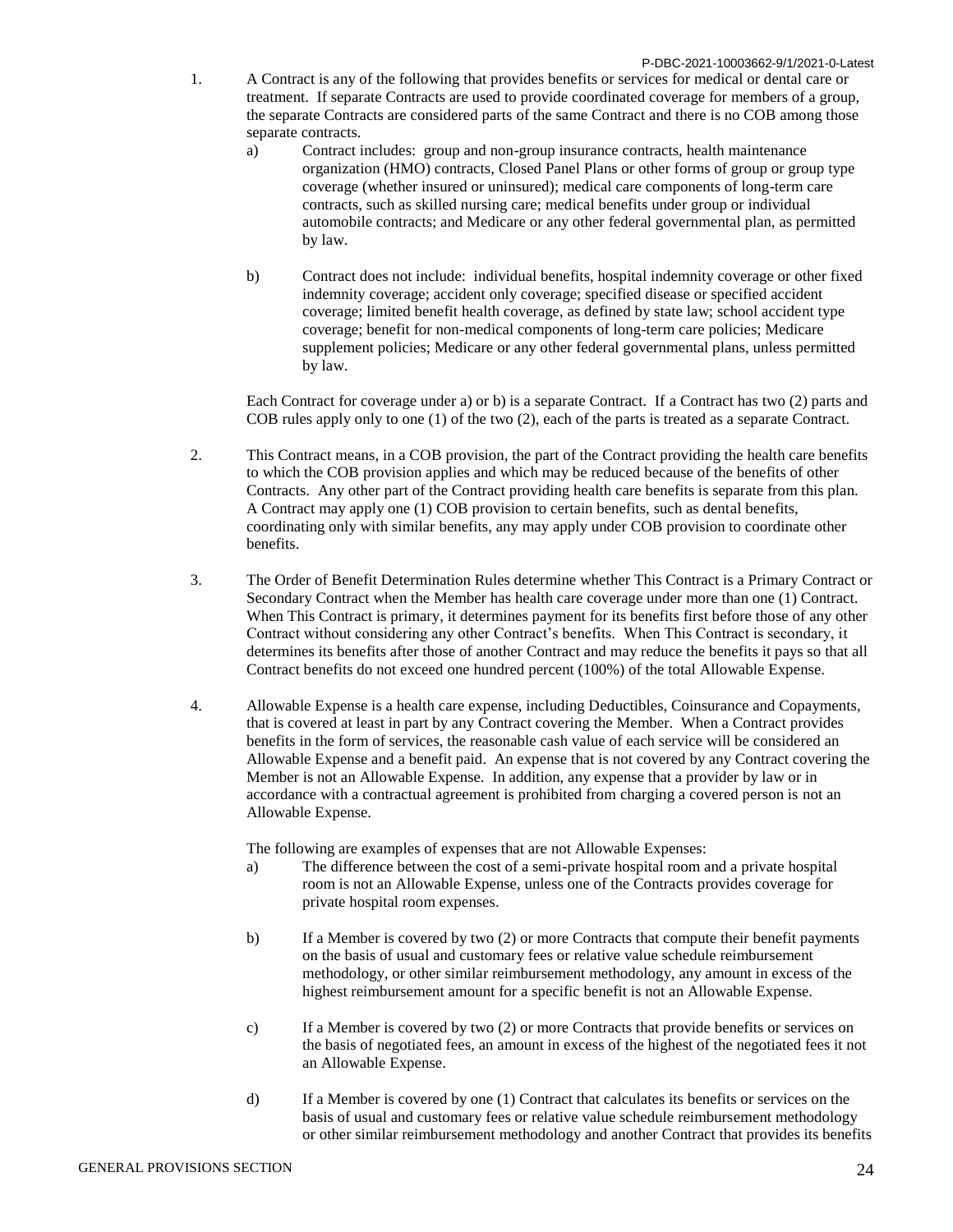P-DBC-2021-10003662-9/1/2021-0-Latest or services on the basis of negotiated fees, the Primary Contract's payment arrangement shall be the Allowable Expense for all Contracts. However, if the provider has contracted with the Secondary Contract to provide the benefit or service for a specific negotiated fee or payment amount that is different than the Primary Contract's payment arrangement and if the provider's contract permits, the negotiated fee or payment shall be the Allowable Expense used by the Secondary Contract to determine its benefits.

- e) The amount of any benefit reduction by the Primary Contract because a covered person has failed to comply with the Contract provisions is not an Allowable Expense. Examples of these types of Contract provisions include second surgical opinions, pre-certificate of admissions, and preferred provider arrangements.
- 5. Closed Panel Plan is a Contract that provides health care benefits to covered persons primarily in the form of services through a panel of providers that have contracted with or are employed by the Group, and that excludes coverage for services provided by other providers, except in cases of emergency or Referral by a panel member.
- 6. Custodial Parent is the parent awarded custody by a court decree or, in the absence of a court decree, is the parent with whom the child resides more than one half of the calendar year excluding any temporary visitation.

#### **B. Order of Benefit Determination Rules**

When a Member is covered by two (2) or more Contracts, the rules for determining the order of benefit payments are as follows:

- 1. The Primary Contract pays or provides its benefits according to its terms of coverage and without regard to the benefits of any other Contract.
- 2. a) Except as provided in Paragraph 2.b) below, a Contract that does not contain a coordination of benefits provision that is consistent with this regulation is always primary unless the provisions of both Contracts state that the complying Contract is primary.
	- b) Coverage that is obtained by virtue of membership in a group that is designed to supplement a part of a basic package of benefits and provides that this supplementary coverage shall be excess to any other parts of the Contract provided by the Contract holder. Examples of these types of situations are major medical coverages that are superimposed over base plan hospital and surgical benefits, and insurance type coverages that are written in connection with a Closed Panel Plan to provide out-of-network benefits.
- 3. A Contract may consider the benefits paid or provided by another Contract in calculating payment of its benefits only when it is secondary to that other Contract.
- 4. Each Contract determines its order of benefits using the first of the following rules that apply:
	- a) Non-Dependent or Dependent. The Contract that covers the Member other than as a dependent, for example as an employee, member, policyholder, subscriber or retiree is the Primary Contract and the Contract that covers the Member as a dependent is the Secondary Contract. However, if the Member is a Medicare beneficiary and, as a result of federal law, Medicare is secondary to the Contract covering the Member as a dependent; and primary to the Contract covering the Member as other than a dependent (e.g. a retired employee); then the order of benefits between the two Contracts is reversed so that the Contract covering the Member as an employee, member, policyholder, subscriber or retiree is the Secondary Contract and the other Contract is the Primary Contract.
	- b) Dependent Child Covered Under More Than One Contract. Unless there is a court decree stating otherwise, when a dependent child is covered by more than one Contract the order of benefits is determined as follows:
		- (1) For a dependent child whose parents are married or are living together, whether or not they have ever been married: The Contract of the parent whose birthday falls earlier in the calendar year is the Primary Contract; or if both parents have the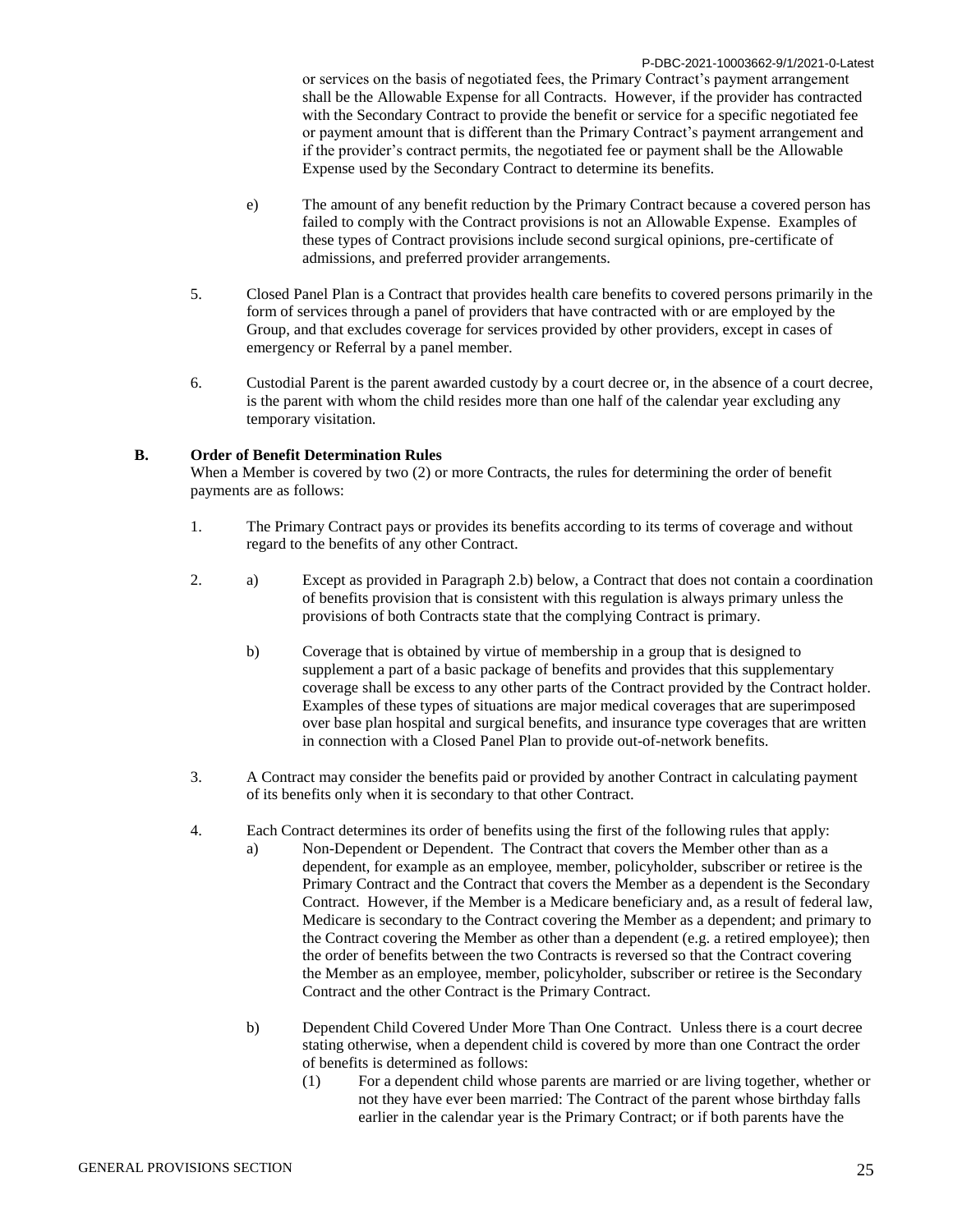same birthday, the Contract that has covered the parent the longest is the Primary Contract.

- (2) For a dependent child whose parents are divorced or separated or not living together, whether or not they have ever been married:
	- i. If a court decree states that one of the parents is responsible for the dependent child's health care expenses or health care coverage and the Contract of that parent has actual knowledge of those terms, that Contract is primary. This rule applies to Contract year commencing after the Contract is given notice of the court decree;
	- ii. If a court decree states that both parents are responsible for the health care expenses or health care coverage of the dependent child, the provisions of Subparagraph (1) shall determine the order of benefits;
	- iii. If a court decree states both parents have joint custody without specifying that one parent has responsibility for the health care expenses or health care coverage, the provisions of Subparagraph (1) above shall determine the order of benefits;
	- iv. If there is no court decree allocating responsibility for the dependent child's health care expenses or health care coverage, the order of benefits for the child are as follows:
		- 1. The Contract covering the Custodial Parent;
		- 2. The Contract covering the spouse of the Custodial Parent;
		- 3. The Contract covering the non-Custodial Parent; and then
		- 4. The Contract covering the spouse of the non-Custodial Parent.

For a dependent child covered under more than one Contract of individuals who are not the parents of the child, the provisions of Subparagraph (1) or (2) above shall determine the order of benefits as if those individuals were the parents of the child.

- c) Active Employee or Retired or Laid-off Employee. The Contract that covers a Member as an active employee, that is, an employee who is neither laid off nor retired, is the Primary Contract. The Contract covering that same Member as a retired or laid-off employee is the Secondary Contract. The same would hold true if a Member is a dependent of an active employee and that same Member is a dependent of a retired or laid-off employee. If the other Contract does not have this rule, and as a result, the Contracts do not agree on the order of benefits, this rule is ignored. This rule does not apply if the rule labeled 4.a) can determine the order of benefits.
- d) COBRA or State Continuation Coverage. If a Member whose coverage is provided pursuant to COBRA or under a right of continuation provided by state or other federal law is covered under another Contract, the Contract covering the Member as an employee, member, subscriber or retiree or covering the Member as a dependent of an employee, member, subscriber or retiree is the Primary Contract and the COBRA or state or other federal continuation coverage is the Secondary Contract. If the other Contract does not have this rule, and as a result, the Contracts do not agree on the order of benefits, this rule is ignored. This rule does not apply if the rule labeled 4.a) can determine the order of benefits.
- e) Longer or Shorter Length of Coverage. The Contract that covered the Member as an employee, member, policyholder, subscriber, or retiree longer is the Primary Contract and the Contract that covered the Member the shorter period of time is the Secondary Contract.
- f) If the preceding rules do not determine the order of benefits, the Allowable Expenses shall be shared equally between the Contracts meeting the definition of Contract. In addition, This Contract will not pay more than it would have paid had it been the Primary Contract.

#### **C. Effect on the Benefits of this Contract**

A. When This Contract is secondary, it may reduce its benefits so that the total benefits paid or provided by all contracts during a plan year are not more than the total Allowable Expenses. In determining the amount to be paid for any Covered Dental Service, the Secondary Plan will calculate the benefits it would have paid in the absence of other health care coverage and apply that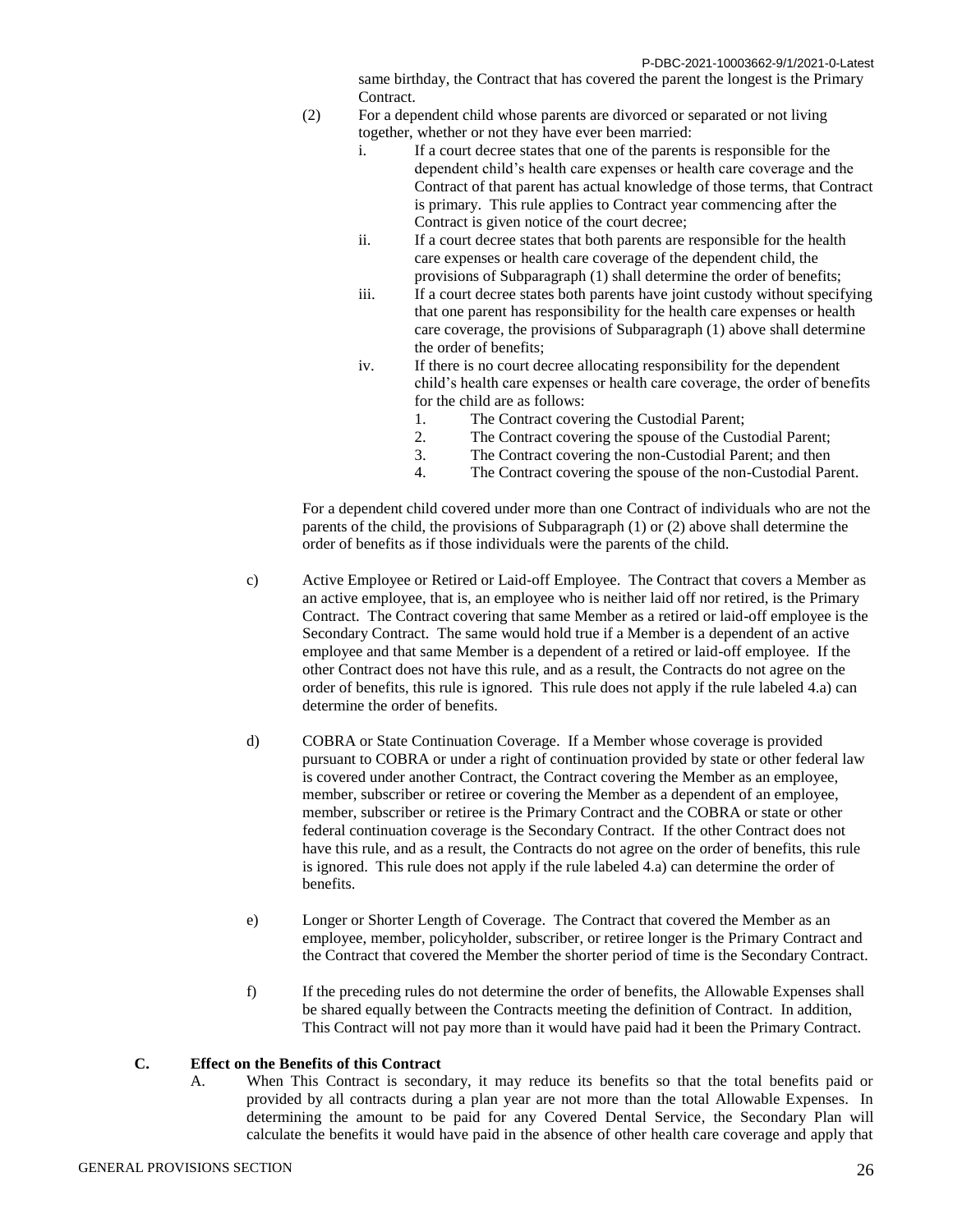P-DBC-2021-10003662-9/1/2021-0-Latest calculated amount to any Allowable Expense under its Contract that is unpaid by the Primary Contract. The Contract may then reduce its payment by the amount so that, when combined with the amount paid by the Primary Contract, the total benefits paid or provided by all contracts for the Covered Dental Service do not exceed the total Allowable Expenses for that Covered Dental Service. In addition, the Secondary Contract shall credit to its plan deductible any amounts it would have credited to its deductible in the absence of other health care coverage.

B. If a covered person is enrolled in two or more Closed Panel Plans and if, for any reason, including the provision of service by a non-panel provider, benefits are not payable by one Closed Panel Plan, COB shall not apply between that Contract and other Closed Panel Plans.

#### **D. Right to Receive and Release Needed Information**

Certain facts about dental care coverage and services are needed to apply these COB rules and to determine benefits payable under This Contract and other contracts. Willamette Dental Group may get the facts it needs from or give them to other organizations or persons for the purpose of applying these rules and determining benefits payable under This Contract and other contracts covering the person requesting benefits. Willamette Dental Group need not tell, or get the consent of, any person to do this. Each person requesting benefits under This Contract must give Willamette Dental Group any facts it needs to apply those rules and determine benefits payable.

#### **E. Facility of Payment**

A payment made under another Contract may include an amount that should have been paid under This Contract. If it does, Willamette Dental Group may pay that amount to the organization that made that payment. That amount will then be treated as though it were a benefit paid under This Contract. Willamette Dental Group will not have to pay that amount again. The term "payment made" includes providing benefits in the form of services, in which case "payment made" means the Reasonable Cash Value of the benefits provided in the form of services.

#### **F. Right of Recovery**

If the amount of the payments made by Willamette Dental Group is more than it should have paid under this COB provision, it may recover the excess from one or more of the Members it has paid or for whom it has paid; or any other Member or organization that may be responsible for the benefits or services provided for the covered Member. The "amount of the payments made" includes the Reasonable Cash Value of any benefits provided in the form of services.

#### **G. Coordination of Benefits Administration**

Willamette Dental Group will administer coordination of benefits in accordance with this section. If the Member has dental coverage under more than one plan and receives Covered Dental Services from a Contracting Provider, the Contracting Provider will submit a bill to the Member's other Plan on the Member's behalf. In the event the Member elects to receive Covered Dental Services from a Non-Contracting Provider without a Referral from a Contracting Provider, the Member is responsible for submitting a bill to the Contracting Provider to request for reimbursement under the Noncontracting Provider Reimbursement or the Out of Area Emergency Care Reimbursement.

#### **XVIII. Subrogation and Reimbursement Rights and Obligations**

The benefits of this Contract will be available to a Member when he or she is injured, suffers harm or incurs loss due to any act, omission, or defective or unreasonably hazardous product or service of another person, firm, corporation or entity (hereinafter referred to as "third party"). To the extent that such benefits for Covered Dental Services are provided by Willamette Dental Group under this Contract, Willamette Dental Group shall be subrogated and succeed to the rights of the Member or, in the event of the Member's death, to the rights of his or her heirs, estate, and/or personal representative.

As a condition of receiving benefits for Covered Dental Services in such an event, the Member or his or her personal representative shall furnish Willamette Dental Group in writing with the names addresses and contract information of the third party or parties that caused or are responsible, or may have caused or may be responsible for such injury, harm or loss, and all facts and information known to the Member or his or her personal representative concerning the injury, harm or loss.In addition, the insured shall furnish the name and contract information of the liability insurer or its adjuster of the third party including the policy number of any liability insurance that covers, or may cover, such injury, harm, or loss. Willamette Dental Group may at its option elect to enforce either or both of its rights of subrogation and reimbursement.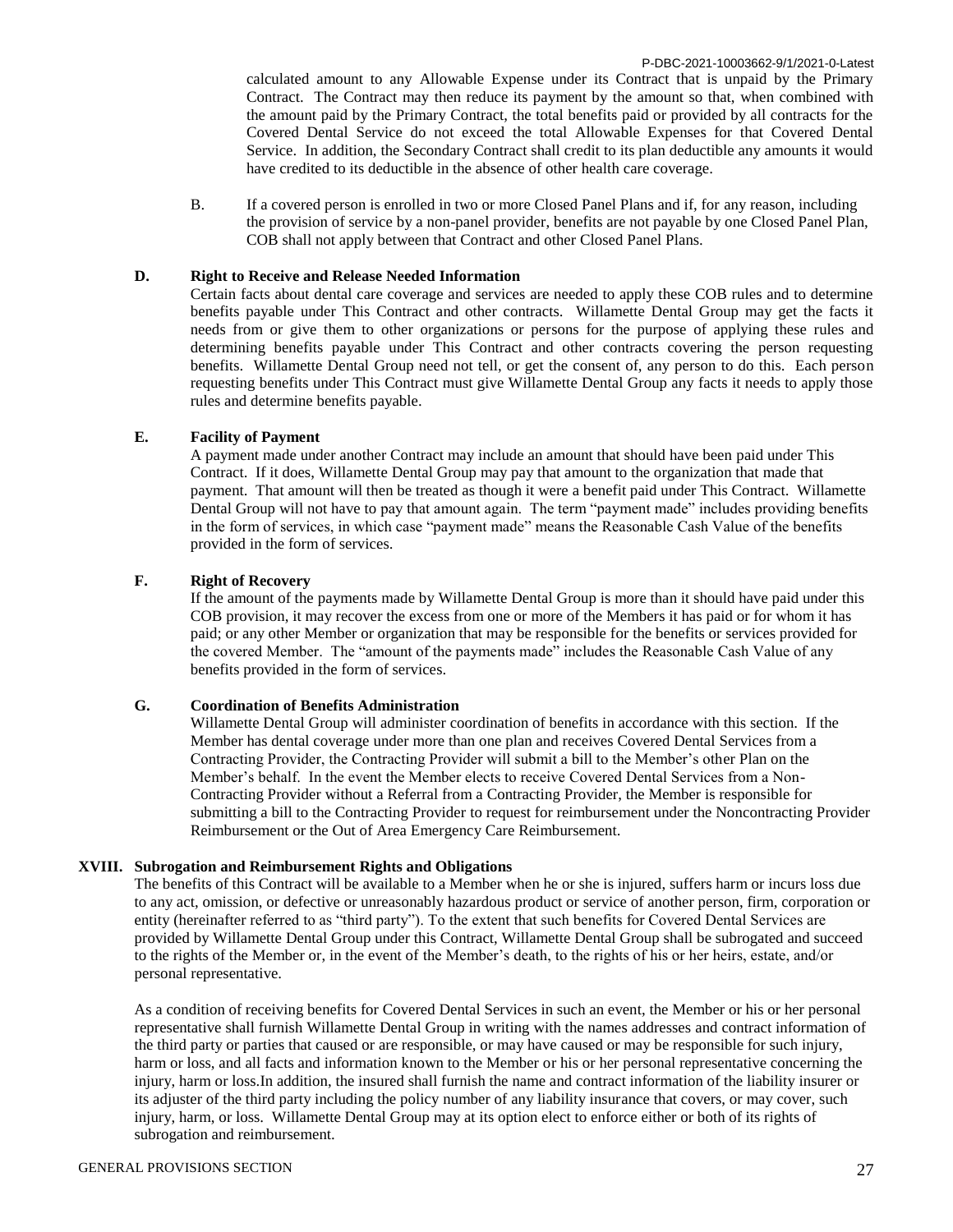Subrogation is taking over the Member's right to receive payments from other parties. The Member or his or her legal representative will transfer to Willamette Dental Group any rights he or she may have to take legal action arising from the injury, harm or loss to recover any sums paid on behalf of the Member. Thus, Willamette Dental Group may initiate litigation at its sole discretion, in the name of the Member, against any third party or parties. Furthermore, the Member shall fully cooperate with Willamette Dental Group in its investigation, evaluation, litigation and/or collection efforts in connection with the injury, harm or loss and shall do nothing whatsoever to prejudice Willamette Dental Group's subrogation rights and efforts. Willamette Dental Group will be reimbursed in full for the Reasonable Cash Value of any benefits provided in the form of services even if the Member is not made whole or fully compensated by the recovery.

Additionally, Willamette Dental Group may at its option elect to enforce its right of reimbursement from the Member, or his or her legal representative, the Reasonable Cash Value of any benefits provided in the form of services from monies recovered as a result of the injury, harm or loss. The Member shall fully cooperate with Willamette Dental Group in its investigation, evaluation, litigation and/or collection efforts in connection with the injury, harm or loss and shall do nothing whatsoever to prejudice Willamette Dental Group's reimbursement rights and efforts.

The Member shall pay Willamette Dental Group as the first priority, and Willamette Dental Group shall have a constructive trust and an equitable lien on, all amounts from any recovery by suit, settlement or otherwise from any third party or parties or from any third party's or parties' insurer(s), indemnitor(s) or underwriter(s), to the extent of benefits provided by Willamette Dental Group under this Contract, regardless of how the recovery is allocated (*i.e.*, pain and suffering) and whether the recovery makes the Member whole. Thus, Willamette Dental Group will be reimbursed by the Member, or his or her legal representative, from monies recovered as a result of the injury, harm or loss, for all benefits paid even if the Member is not made whole or fully compensated by the recovery. Moreover, Willamette Dental Group is not responsible for any attorney's fees or other expenses or costs incurred by the Member without prior written consent of Willamette Dental Group and, therefore, the "common fund" doctrine does not apply to any amounts recovered by any attorney the Member hires regardless of whether amounts recovered are used to repay benefits paid by Willamette Dental Group, or otherwise.

To the extent that Willamette Dental Group provides or pays benefits for Covered Dental Services, Willamette Dental Group's rights of subrogation and reimbursement extend to any right the Member has to recover from the Member's insurer, or under the Member's medical payments coverage or any uninsured motorist, underinsured motorist, or other similar coverage provisions, and workers' compensation benefits.

Willamette Dental Group shall have the right, at its option, to seek reimbursement from, or enforce its right of subrogation against, the Member, the Member's personal representative, a special needs trust, or any trust, person or vehicle that holds any payment or recovery from or on behalf of the Member including the Member's attorney.

Willamette Dental Group's subrogation and reimbursement rights shall take priority over the Member's rights both for benefits provided and payment made by Willamette Dental Group for Covered Dental Services, and for benefits to be provided or payments to be made by Willamette Dental Group in the future on account of the injury, harm or loss giving rise to Willamette Dental Group's subrogation and reimbursement rights. Further, Willamette Dental Group's subrogation and reimbursement rights for such benefits and payments provided or to be provided are primary and take precedence over the rights of the Member, even if there are deficiencies in any recovery or insufficient financial resources available to the third party or parties to totally satisfy all of the claims and judgments of the Member and Willamette Dental Group.

Collections or recoveries made by a Member for such injury, harm or loss in excess of such benefits provided and payments made shall first be allocated to such future Willamette Dental Group benefits and payments that would otherwise be owed by the Contract on account of the injury, harm or loss giving rise to Willamette Dental Group's subrogation and reimbursement rights, and shall constitute a Special Credit applicable to such future benefits and payments that would otherwise be owed by Willamette Dental Group under this or any subsequent Willamette Dental Group Contract or coverage. Thereafter, Willamette Dental Group shall have no obligation to provide any further benefits or make any further payments until the Member has incurred medical expenses in treatment of such injury, harm, or loss equal to such Special Credit.

#### **XIX. Indemnity by the Group and Blue Cross of Idaho**

The Group and BCI agree to defend, indemnify, and hold the other party harmless from and against any claim, demand, expense, loss, damage, cost, judgment, fee, or liability the other party may receive, incur, or sustain that is caused by or arises by reason of any misstatement, misrepresentation, oversight, error, omission, delay, or mistake in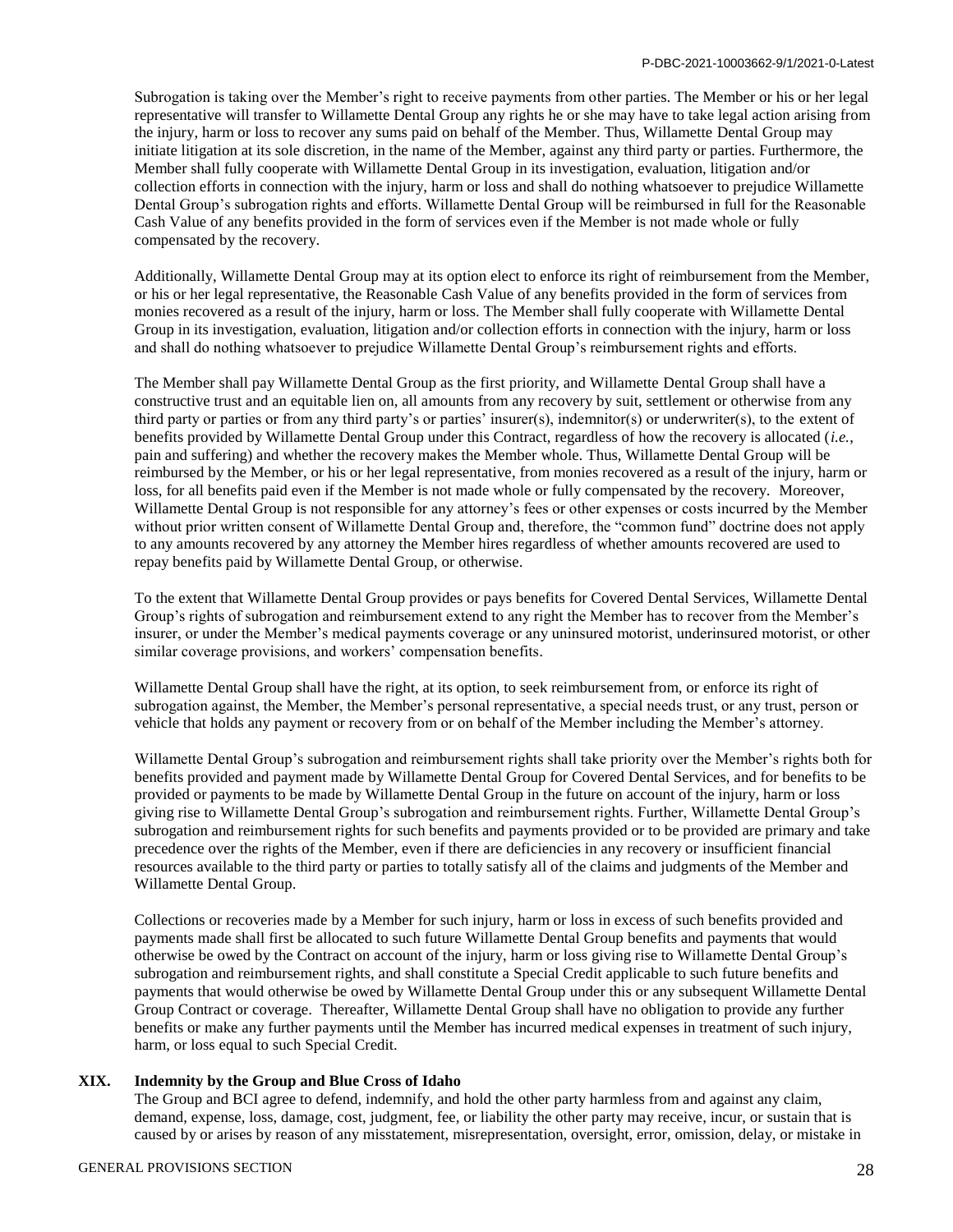providing the other party or any Member notice or advice of any relevant fact, event, or matter pertinent to claims, benefits, or coverage under this Contract.

#### **XX. Incorporated by Reference**

All of the terms, limitations and exclusions of coverage contained in this Contract are incorporated by reference into all sections, endorsements, riders, and amendments and are as effective as if fully expressed in each one unless specifically noted to the contrary.

#### **XXI. Inquiry and Appeals Procedures**

If the Member's claim for benefits is denied and BCI issues an Adverse Benefit Determination, the Member must first exhaust any applicable internal appeals process described below prior to pursuing legal action.

#### **A. Informal Inquiry**

For any initial questions concerning benefits under this Contract a Member should contact Willamette Dental Group's Member Services Department at 1-855-433-6825.

For any questions or concerns regarding dental care or treatment, Members are encouraged to discuss the matter with their primary Contracting Dentist. Members may also contact Willamette Dental Group's Member Services Department at 1-855-433-6825.

#### **B. Formal Appeal of Adverse Benefit Determination**

A Member who wishes to formally appeal an adverse benefits determination by BCI may do so through the following process:

A Member may have an authorized representative pursue a benefit claim or an appeal of an Adverse Benefit Determination on their behalf. BCI requires that a Member execute BCI's "Appointment of Authorized Representative" form before BCI determines that an individual has been authorized to act on behalf of the Member. The form can be found on BCI's website at [www.bcidaho.com.](http://www.bcidaho.com/)

- 2. A written appeal must be sent to the BCI Grievance and Appeals Specialist within one hundred eighty (180) days after receipt of the notice of Adverse Benefit Determination. The documents in support of such appeals may be submitted by phone or facsimile. The appeal should set forth the reasons why the Member contends BCI's decision was incorrect. Any written comments, documents or other relevant information may be submitted with the appeal.
- 3. After receipt of the appeal, all facts, including those originally used in making the initial decision and any additional information that is sent or that is otherwise relevant, will be reviewed. BCI will mail a written reply to the Member within thirty (30) days after receipt of the written appeal. If the original decision is upheld, the reply will state the specific reasons for denial and the specific provisions on which the decision is based. Each appeal will be processed as quickly as possible.
- 4. Furthermore, the Member or their authorized representative has the right to reasonable access to, and copies of all documents, records, and other information that are relevant to the appeal.
- 5. If the original eligibility determination is upheld upon reconsideration, the Member may send an additional written appeal to the Appeals and Grievance Specialist requesting further review. This appeal must set forth the reasons for requesting additional reconsideration and must be sent within sixty (60) days of BCI's mailing of the initial reconsideration decision. BCI will mail a written reply to the Member within thirty (30) days after receipt of the written appeal. A final decision on the appeal will be made within fifteen (15) days of its receipt.

#### **XXII. Plan Administrator—COBRA and ERISA**

The Group will notify Blue Cross of Idaho when an Enrollee and/or Eligible Dependent loses group health coverage. The notice must be provided within thirty (30) days unless the loss of coverage is due to divorce, legal separation, or a child's loss of dependent eligibility, in which case notice must be provided within sixty (60) days.

Blue Cross of Idaho will provide all necessary COBRA notices and forms to COBRA qualified beneficiaries in a timely manner. If a qualified beneficiary's completed notice and election form and application are received by Blue Cross of Idaho within the beneficiary's sixty (60) day COBRA election period, Blue Cross of Idaho will enroll the beneficiary as a COBRA participant.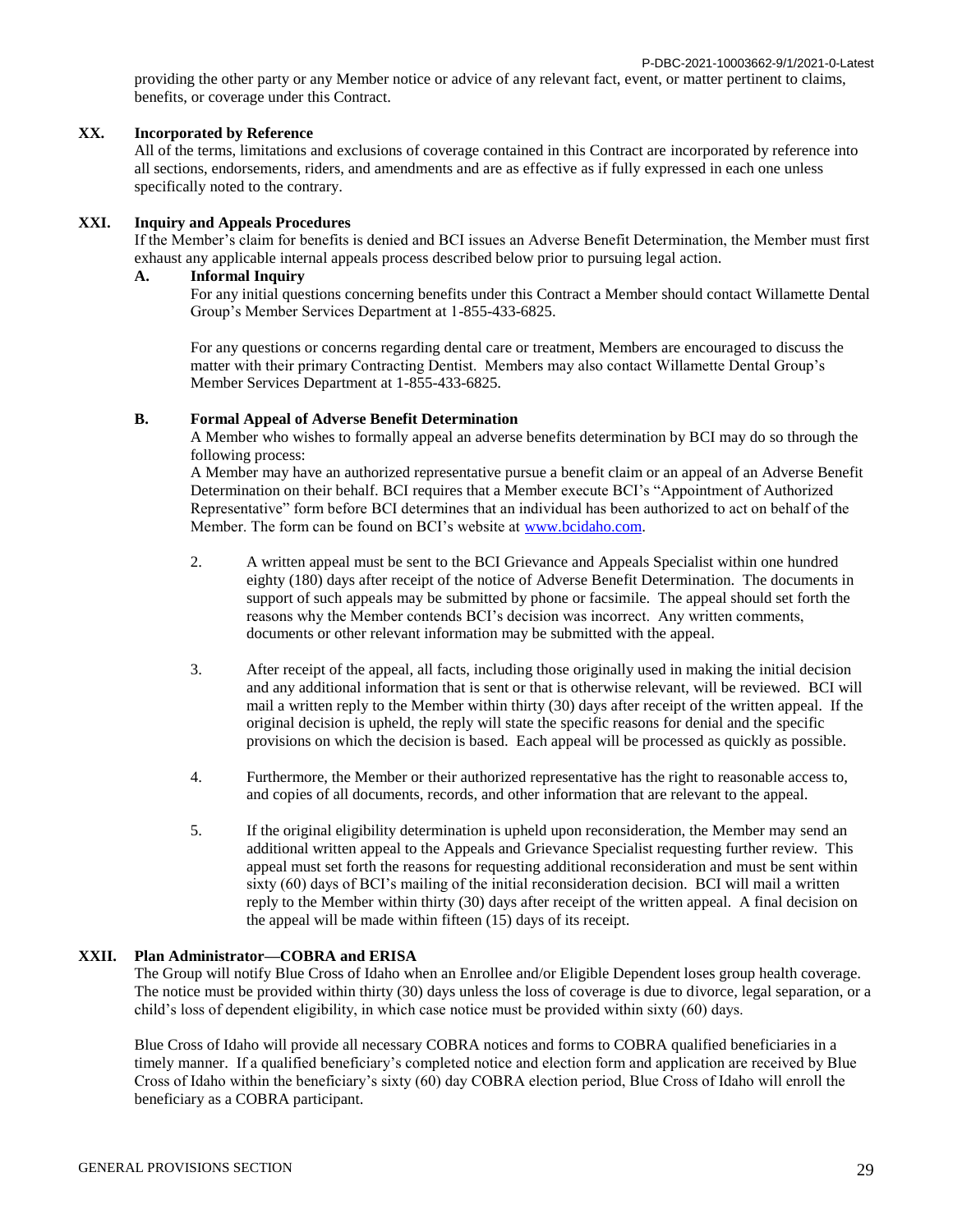P-DBC-2021-10003662-9/1/2021-0-Latest Blue Cross of Idaho will bill a participant directly for the cost of COBRA continuation coverage until the participant ceases to be eligible, is terminated for non-payment of premiums when due, voluntarily terminates coverage, or this Contract is terminated, whichever occurs first.

#### **XXIII. Independent Blue Cross and Blue Shield Plans**

The Group (on behalf of itself and its participants), hereby expressly acknowledges its understanding this Contract constitutes a contract solely between the Group and BCI, which is an independent corporation operating under a license from the Blue Cross and Blue Shield Association, as association of independent Blue Cross and Blue Shield Plans (the "Association"), permitting BCI to use the Blue Cross and Blue Shield Service Marks in the state of Idaho, and that BCI is not contracting as the agent of the Association. The Group, on behalf of itself and its participants, further acknowledges and agrees that it has not entered into this Contract based upon representations by any person, entity, or organization other than BCI and that no person, entity, or organization other than BCI shall be held accountable or liable to the Group for any of BCI's obligations to the Group created under this Contract. This paragraph shall not create any additional obligations whatsoever on the part of BCI other than those obligations created under other provisions of this Contract.

#### **XXIV. Statements**

In the absence of fraud, all statements made by an applicant, or the policyholder, or by an enrolled person shall be deemed representations and not warranties, and no statement made for the purpose of acquiring insurance shall void such insurance or reduce benefits unless contained in a written instrument signed by the policyholder or the enrolled person.

#### **XXV. Membership, Voting, Annual Meeting and Participation**

The Group, as the policyholder, is a member of BCI and is entitled to vote in person or by proxy at the meetings of policyholders. The Group shall designate to BCI in writing the person who has the right to vote in person or by proxy on behalf of the Group. The annual meeting of policyholders of BCI is held on the last Friday of April of each year at 2:00 p.m., at the corporation's registered office, 3000 East Pine Avenue, Meridian, Idaho. This notice shall be sufficient as to notification of such annual meetings. If any dividends are distributed, the policyholders shall share in them according to the articles of incorporation and bylaws of BCI and under the conditions set by the board of directors of BCI.

#### **XXVI. Replacement Coverage**

If this Contract replaces prior Group coverage within sixty (60) days of the date of termination of prior coverage, BCI will immediately cover all employees and dependents validly covered under the prior coverage at the date of termination who meet BCI's eligibility requirements and who would otherwise be eligible for coverage under this Contract, regardless of any exclusions or limitations relating to active employment or nonconfinement.

#### **XXVII. Coverage and Benefits Determination**

BCI is vested with authority and discretion to determine benefits provided and eligibility for coverage under the terms of this Contract, based on all the terms and provisions set forth in this Contract.

#### **XXIII. Covered Dental Services Obtained Outside the United States**

The Out of Area Emergency Care Reimbursement and the Noncontracting Provider Reimbursement benefits available under this Contract are also available to Members traveling or living outside the United States. Reimbursement for Covered Dental Services will be made directly to the Member. Willamette Dental Group will require the original itemized billing statement along with an English translation. It is the Member's responsibility to provide this information.

Finally, there are no benefits for services, supplies, drugs or other charges that are provided outside the United States, which if had been provided in the United States, would not be a Covered Dental Service under this Contract.

In witness whereof, BLUE CROSS OF IDAHO HEALTH SERVICE, INC., by its duly authorized officer, has executed this Contract.

> Blue Cross of Idaho Health Service, Inc. PO Box 7408 Boise, ID 83707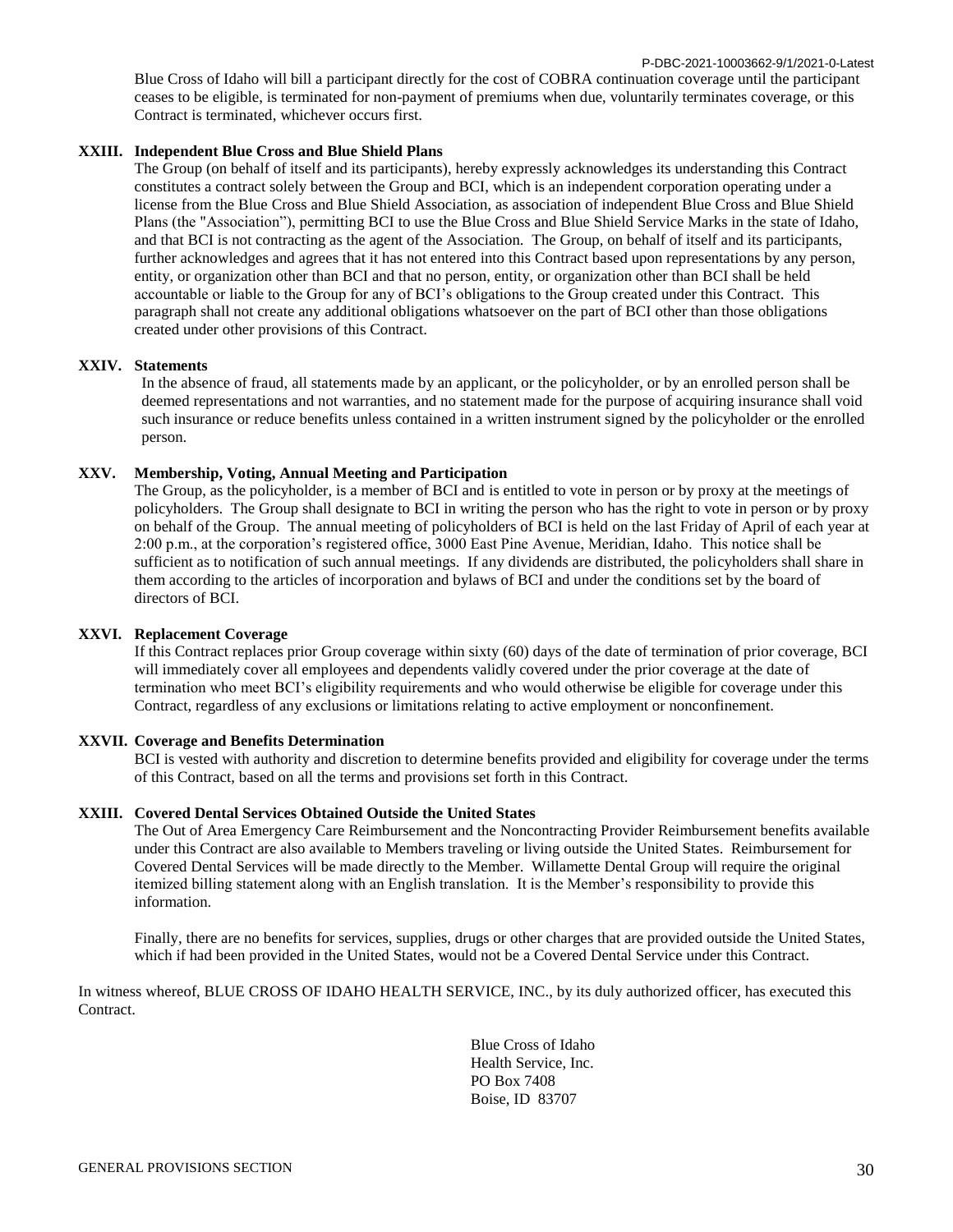

President, Health Markets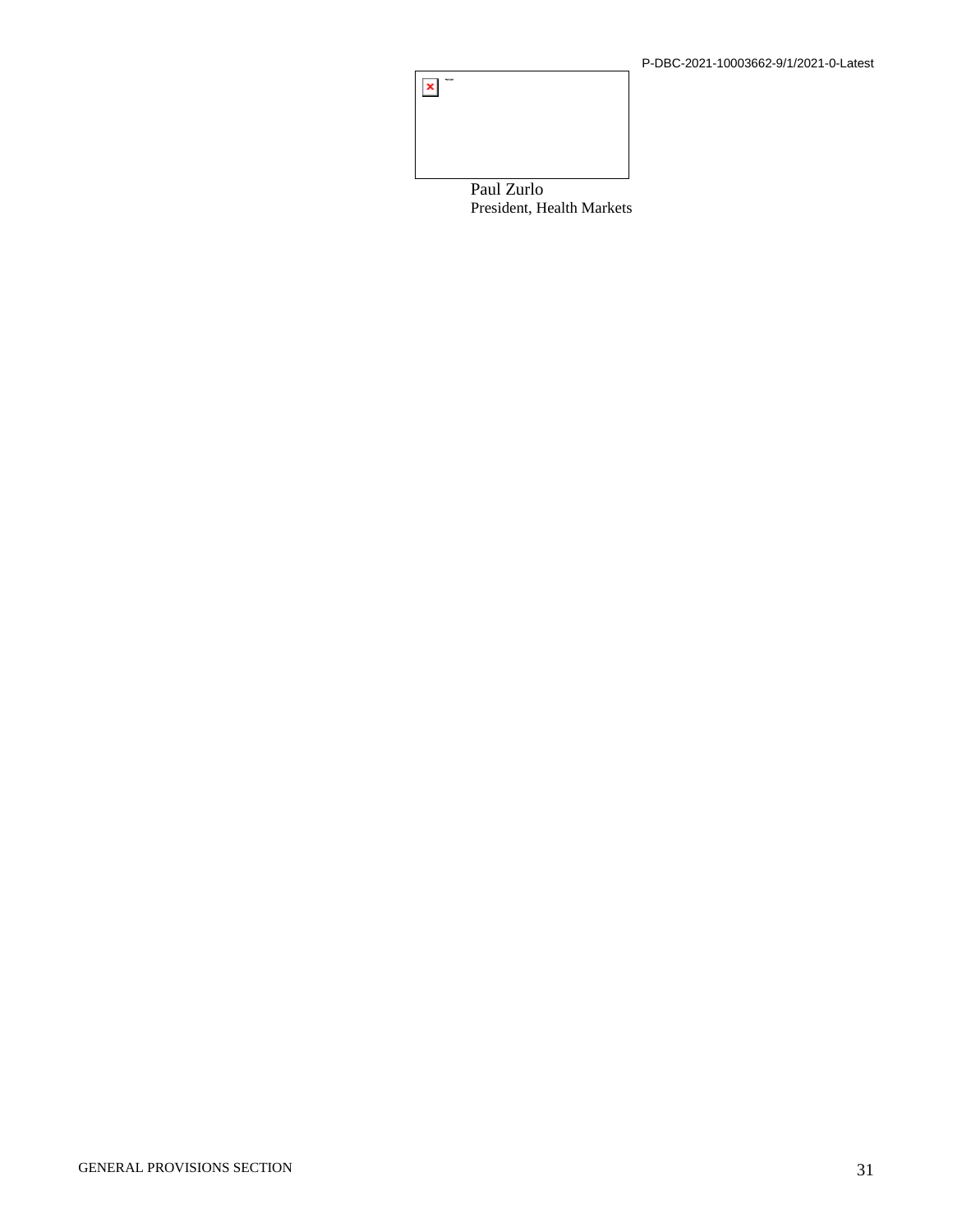#### **ATTACHMENT A - LIST OF COVERED DENTAL SERVICES AND COPAYMENTS**

## **Attachment A - List Of Covered Dental Services And Copayments**

# **Option 3**

### **Attachment A - List Of Covered Dental Services and Copayments**

### **Reimbursement for Covered Dental Services by a Non-Contracting Provider**

| Out of Area Emergency Care Reimbursement (For Dental Emergency                                                                                                                                                                  | <b>Reimbursement Amount</b><br>Up to $$250$ |
|---------------------------------------------------------------------------------------------------------------------------------------------------------------------------------------------------------------------------------|---------------------------------------------|
| services provided by a Noncontracting Provider)                                                                                                                                                                                 |                                             |
| Noncontracting Provider Reimbursement (For services by a Noncontracting<br>Provider without a referral from a Contracting Provider. The Enrollee is<br>responsible for all other charges and fees charged by the Noncontracting | \$10 per visit                              |
| Provider, to the extent such amount exceeds \$10.)<br>Code<br><b>Procedure</b>                                                                                                                                                  | <b>In Network Copayment</b>                 |

| <b>1.Office Visits</b> |                                                                                                |      |
|------------------------|------------------------------------------------------------------------------------------------|------|
|                        | General Office Visit                                                                           | \$25 |
|                        | Specialist Office Visit                                                                        | \$30 |
|                        | 2. Diagnostic and Preventative Services                                                        |      |
|                        | D0120 Periodic oral evaluation - established patient                                           | \$0  |
|                        | D0140 Limited oral evaluation - problem focused                                                | \$0  |
|                        | D0145 Oral evaluation for patient under 3 and counseling with primary caregiver                | \$0  |
|                        | D0150 Comprehensive oral evaluation - new or established patient                               | \$0  |
|                        | D0160 Detailed and extensive oral evaluation - problem focused, by report                      | \$0  |
|                        | D0170 Re-evaluation - limited, problem focused (established patient; not post-operative visit) | \$0  |
|                        | D0180 Comprehensive periodontal evaluation - new or established patient                        | \$0  |
|                        | D0210 Intraoral - complete series of radiographic images                                       | \$0  |
|                        | D0220 Intraoral - periapical 1 <sup>st</sup> - first radiographic image                        | \$0  |
|                        | D0230 Intraoral - periapical film each additional radiographic image                           | \$0  |
|                        | D0240 Intraoral - occlusal radiographic image                                                  | \$0  |
|                        | D0250 Extraoral - 2D projection radiographic image                                             | \$0  |
|                        | D0270 Bitewings - 1 radiographic image                                                         | \$0  |
|                        | D0272 Bitewings - 2 radiographic images                                                        | \$0  |
|                        | D0273 Bitewings - 3 radiographic images                                                        | \$0  |
|                        | D0274 Bitewings - 4 radiographic images                                                        | \$0  |
|                        | D0277 Vertical bitewings - 7 to 8 radiographic images                                          | \$0  |
|                        | D0330 Panoramic radiographic image                                                             | \$0  |
|                        | D0340 2D cephalometric radiographic images                                                     | \$0  |
|                        | D0350 2D oral/facial photographic images                                                       | \$0  |
|                        | D0425 Caries susceptibility tests                                                              | \$0  |
|                        | D0460 Pulp vitality tests                                                                      | \$0  |
|                        | D0470 Diagnostic casts                                                                         | \$0  |
|                        | D1110 Prophylaxis - adult                                                                      | \$0  |
|                        | D1120 Prophylaxis - child                                                                      | \$0  |
|                        | D1206 Topical application of fluoride varnish                                                  | \$0  |
|                        | D1208 Topical application of fluoride - excluding varnish                                      | \$0  |
|                        | D1310 Nutritional counseling for control of dental disease                                     | \$0  |
|                        | D1320 Tobacco counseling for control of dental disease and prevention of oral disease          | \$0  |
|                        | D1330 Oral hygiene instruction                                                                 | \$0  |
|                        | D1351 Sealant - per tooth                                                                      | \$0  |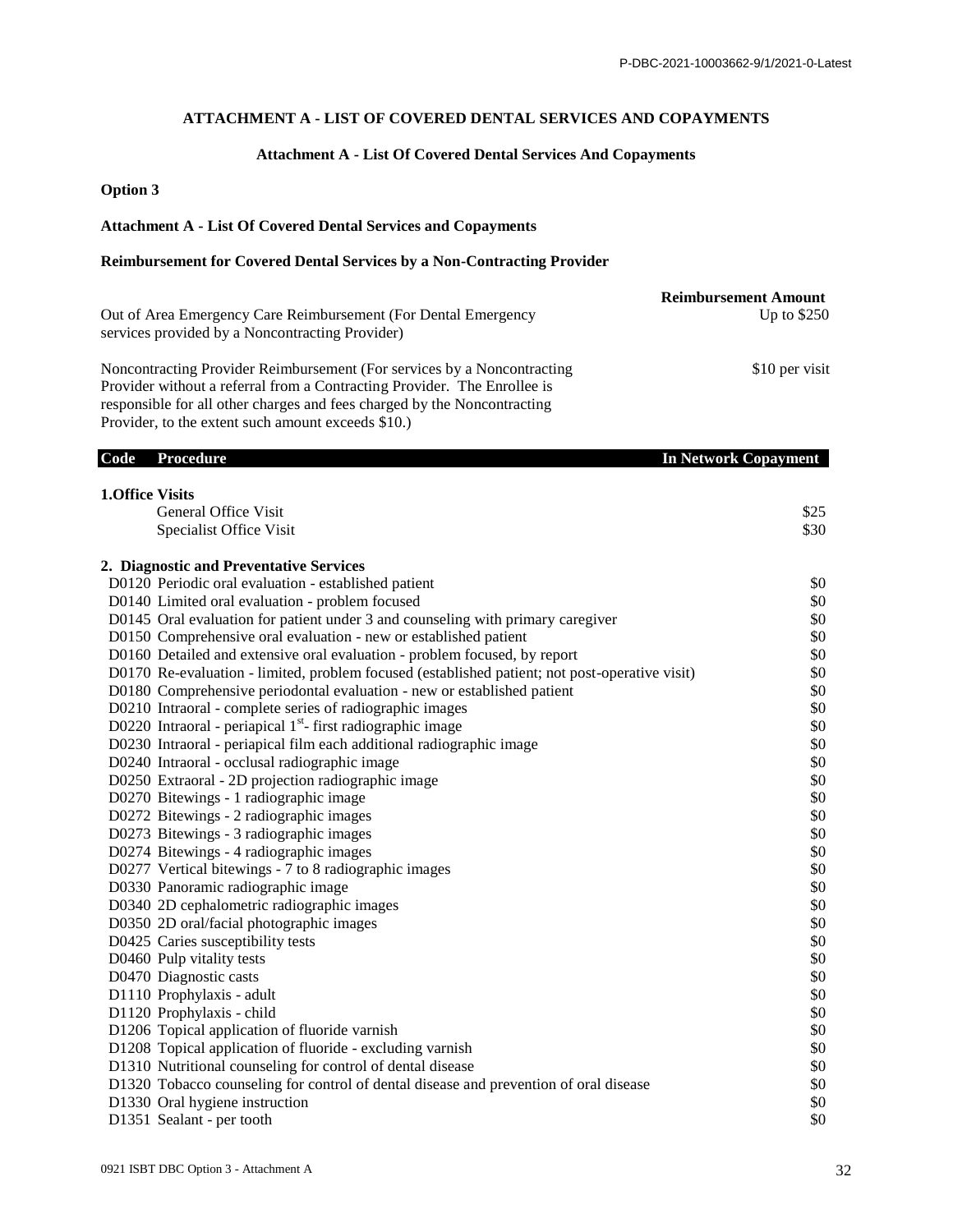# **3. Space Maintainers**

|           | 3. Space Maintainers                                                           |       |
|-----------|--------------------------------------------------------------------------------|-------|
|           | D1510 Space maintainer - fixed – unilateral – per quadrant                     | \$0   |
|           | D1516 Space maintainer - fixed - bilateral, maxillary                          | \$0   |
|           | D1517 Space maintainer - fixed - bilateral, mandibular                         | \$0   |
|           | D1520 Space maintainer - removable – unilateral – per quadrant                 | \$0   |
|           | D1526 Space maintainer - removable - bilateral, maxillary                      | \$0   |
|           | D1526 Space maintainer - removable - bilateral, mandibular                     | \$0   |
|           | D1551 Re-cement or re-bond bilateral space maintainer - maxillary              | \$0   |
|           | D1552 Re-cement or re-bond bilateral space maintainer - mandibular             | \$0   |
|           | D1553 Re-cement or re-bond unilateral space maintainer - per quadrant          | \$0   |
|           | D1556 Removal of fixed unilateral space maintainer - per quadrant              | \$0   |
|           | D1557 Removal of fixed bilateral space maintainer - maxillary                  | \$0   |
|           | D1558 Removal of fixed bilateral space maintainer - mandibular                 | \$0   |
|           | <b>4. Restorative Dentistry</b>                                                |       |
|           | D2140 Amalgam - 1 surface, primary or permanent                                | \$25  |
|           | D2150 Amalgam - 2 surfaces, primary or permanent                               | \$25  |
|           | D2160 Amalgam - 3 surfaces, primary or permanent                               | \$25  |
|           | D2161 Amalgam - 4 or more surfaces, primary or permanent                       | \$25  |
|           | D2330 Resin-based composite - 1 surface, anterior                              | \$25  |
|           | D2331 Resin-based composite - 2 surfaces, anterior                             | \$25  |
|           | D2332 Resin-based composite - 3 surfaces, anterior                             | \$25  |
|           | D2335 Resin-based composite - 4 surfaces or involving incisal angle (anterior) | \$25  |
|           | D2390 Resin-based composite crown, anterior                                    | \$25  |
|           | D2391 Resin-based composite - 1 surface, posterior                             | \$25  |
|           | D2392 Resin-based composite - 2 surfaces, posterior                            | \$25  |
|           | D2393 Resin-based composite - 3 surfaces, posterior                            | \$25  |
|           | D2394 Resin-based composite - 4 or more surfaces, posterior                    | \$25  |
|           | D2510 Inlay - metallic - 1 surface                                             | \$300 |
|           | D2520 Inlay - metallic - 2 surfaces                                            | \$300 |
|           | D2530 Inlay - metallic - 3 or more surfaces                                    | \$300 |
|           | D2542 Onlay - metallic - 2 surfaces                                            | \$300 |
|           | D2543 Onlay - metallic - 3 surfaces                                            | \$300 |
|           | D2544 Onlay - metallic - 4 or more surfaces                                    | \$300 |
|           | D2610 Inlay - porcelain/ceramic - 1 surface                                    | \$300 |
|           | D2620 Inlay - porcelain/ceramic - 2 surfaces                                   | \$300 |
|           | D2630 Inlay - porcelain/ceramic - 3 or more surfaces                           | \$300 |
|           | D2642 Onlay - porcelain/ceramic - 2 surfaces                                   | \$300 |
|           | D2643 Onlay - porcelain/ceramic - 3 surfaces                                   | \$300 |
|           | D2644 Onlay-porcelain/ceramic - 4 or more surfaces                             | \$300 |
| 5. Crowns |                                                                                |       |
|           | D2710 Crown - resin-based composite (indirect)                                 | \$300 |
|           | D2740 Crown - porcelain/ceramic                                                | \$300 |
|           | D2750 Crown - porcelain fused to high noble metal                              | \$300 |
|           | D2780 Crown - 3⁄4 high noble metal                                             | \$300 |
|           | D2790 Crown - full cast high noble metal                                       | \$300 |

D2910 Recement or re-bond inlay, onlay, or partial coverage restoration \$0

D2930 Prefabricated stainless steel crown - primary tooth \$0 D2931 Prefabricated stainless steel crown - permanent tooth \$0 D2932 Prefabricated resin crown \$0 D2933 Prefabricated stainless steel crown with resin window \$0 \$0 D2940 Protective restoration \$0<br>D2950 Core buildup, including any pins when required \$0 \$0

D2950 Core buildup, including any pins when required

D2920 Recement or re-bond crown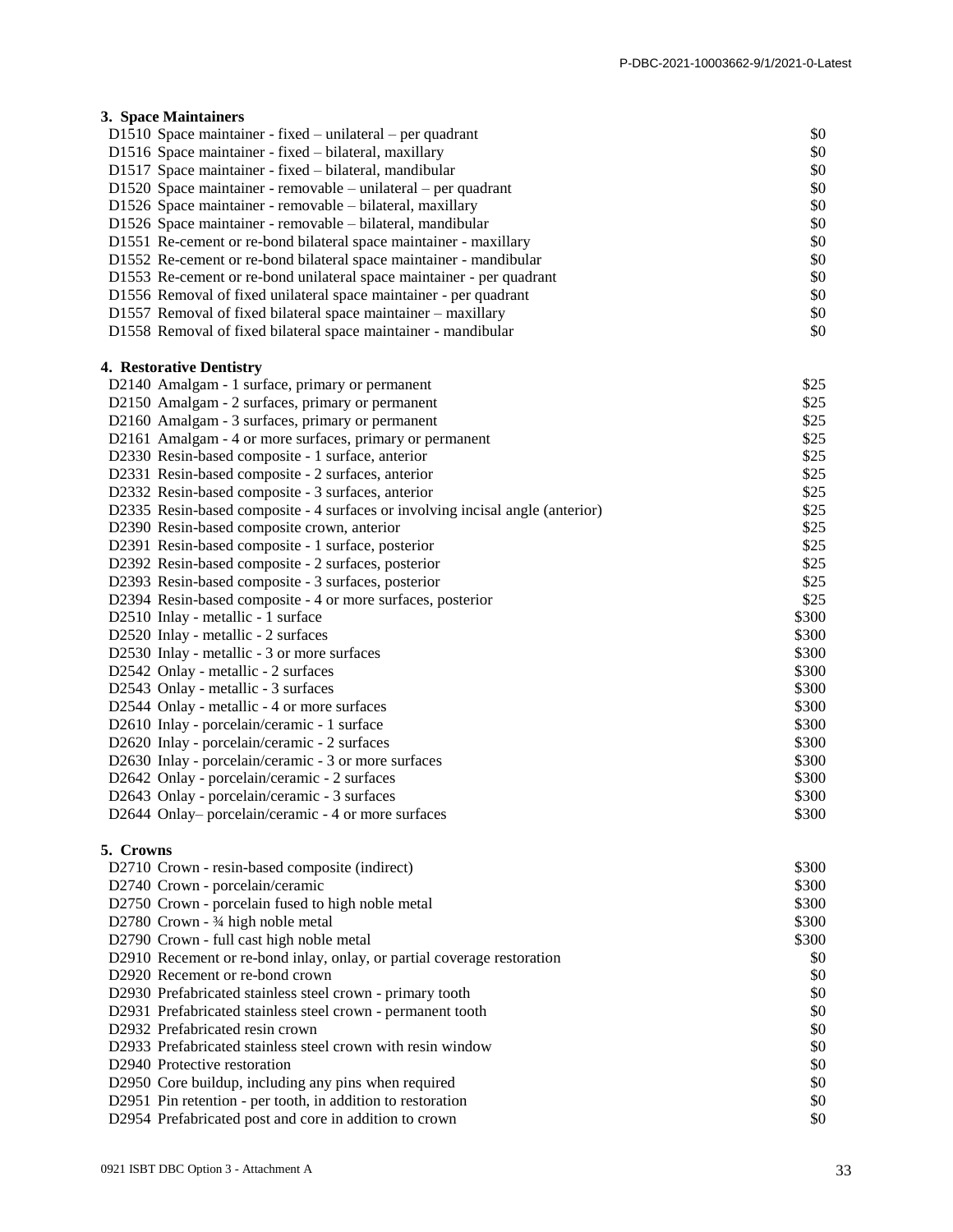|                 | D2955 Post removal<br>D2957 Each additional prefabricated post - same tooth                                                  | \$0<br>\$0     |
|-----------------|------------------------------------------------------------------------------------------------------------------------------|----------------|
|                 | D2975 Coping                                                                                                                 | \$0            |
|                 | D2980 Crown repair necessitated by restorative material failure                                                              | \$0            |
|                 |                                                                                                                              |                |
| 6. Endodontics  |                                                                                                                              |                |
|                 | D3110 Pulp cap - direct (excluding final restoration)                                                                        | \$0            |
|                 | D3120 Pulp cap - indirect (excluding final restoration)                                                                      | \$0            |
|                 | D3220 Therapeutic pulpotomy (excluding final restoration) - removal of pulp coronal to the                                   | \$0            |
|                 | dentinocemental junction and application of medicament                                                                       |                |
|                 | D3221 Pulpal debridement, primary and permanent teeth                                                                        | \$0            |
|                 | D3230 Pulpal therapy (resorbable filling) - anterior, primary tooth (excluding final restoration)                            | \$0            |
|                 | D3240 Pulpal therapy (resorbable filling) - posterior, primary (excluding final restoration)                                 | \$0            |
|                 | D3310 Endodontic therapy, anterior tooth (excluding final restoration)                                                       | \$125          |
|                 | D3320 Endodontic therapy, bicuspid tooth (excluding final restoration)                                                       | \$175          |
|                 | D3330 Endodontic therapy, molar (excluding final restoration)                                                                | \$200          |
|                 | D3331 Treatment of root canal obstruction; non-surgical access                                                               | \$0            |
|                 | D3332 Incomplete endodontic therapy; inoperable, unrestorable or fractured tooth                                             | \$0            |
|                 | D3333 Internal root repair of perforation defects                                                                            | \$0            |
|                 | D3346 Retreatment of previous root canal therapy - anterior                                                                  | \$125<br>\$175 |
|                 | D3347 Retreatment of previous root canal therapy - bicuspid<br>D3348 Retreatment of previous root canal therapy - molar      | \$200          |
|                 | D3351 Apexification/recalcification - initial visit (apical closure/calcific repair of perforations, root                    | \$200          |
|                 | resorption, etc.)                                                                                                            |                |
|                 | D3352 Apexification/recalcification - interim medication replacement                                                         | \$0            |
|                 | D3353 Apexification recalcification - final visit (includes completed root canal therapy - apical                            | \$0            |
|                 | closure/calcific repair of perforations, root resorption, etc.)                                                              |                |
|                 | D3410 Apicoectomy - anterior                                                                                                 | \$125          |
|                 | D3421 Apicoectomy - premolar (first root)                                                                                    | \$175          |
|                 | D3425 Apicoectomy - molar (first root)                                                                                       | \$200          |
|                 | D3426 Apicoectomy - each additional root                                                                                     | \$0            |
|                 | D3430 Retrograde filling - per root                                                                                          | \$0            |
|                 | D3450 Root amputation - per root                                                                                             | \$200          |
|                 | D3920 Hemisection (including any root removal), not including root canal therapy                                             | \$200          |
|                 | D3950 Canal preparation and fitting of preformed dowel or post                                                               | \$0            |
|                 |                                                                                                                              |                |
| 7. Periodontics |                                                                                                                              |                |
|                 | D4210 Gingivectomy or gingivoplasty - 4 or more contiguous teeth or tooth bounded spaces per                                 | \$250          |
|                 | quadrant                                                                                                                     |                |
|                 | D4211 Gingivectomy or gingivoplasty - 1 to 3 contiguous teeth or tooth bounded spaces per quadrant                           | \$100          |
|                 | D4240 Gingival flap procedure, including root planing - 4 or more contiguous teeth or tooth bounded                          | \$250          |
|                 | spaces per quadrant                                                                                                          |                |
|                 | D4241 Gingival flap procedure, including root planing - 1 to 3 contiguous teeth or tooth bounded                             | \$250          |
|                 | spaces per quadrant                                                                                                          |                |
|                 | D4249 Clinical crown lengthening - hard tissue                                                                               | \$250          |
|                 | D4260 Osseous surgery (including elevation of a full thickness flap and closure) - 4 or more                                 | \$250          |
|                 | contiguous teeth or tooth bounded spaces per quadrant                                                                        | \$250          |
|                 | D4261 Osseous surgery (including elevation of a full thickness flap and closure) - 1 to 3 contiguous                         |                |
|                 | teeth or tooth bounded spaces per quadrant<br>D4263 Bone replacement graft - retained natural tooth - first site in quadrant | \$0            |
|                 | D4264 Bone replacement graft - retained natural tooth - each additional site in quadrant                                     | \$0            |
|                 | D4270 Pedicle soft tissue graft procedure                                                                                    | \$250          |
|                 | D4273 Autogenous connective tissue graft procedure (including donor and recipient surgical sites) first                      | \$250          |
|                 | tooth or edentulous tooth position in graft                                                                                  |                |
|                 | D4274 Mesial/distal wedge procedure, single tooth (when not performed in conjunction with surgical                           | \$250          |
|                 | procedures in the same anatomical area)                                                                                      |                |
|                 | D4277 Free soft tissue graft procedure (including recipient and donor surgical sites), first tooth or                        | \$250          |
|                 | edentulous tooth position in graft                                                                                           |                |
|                 |                                                                                                                              |                |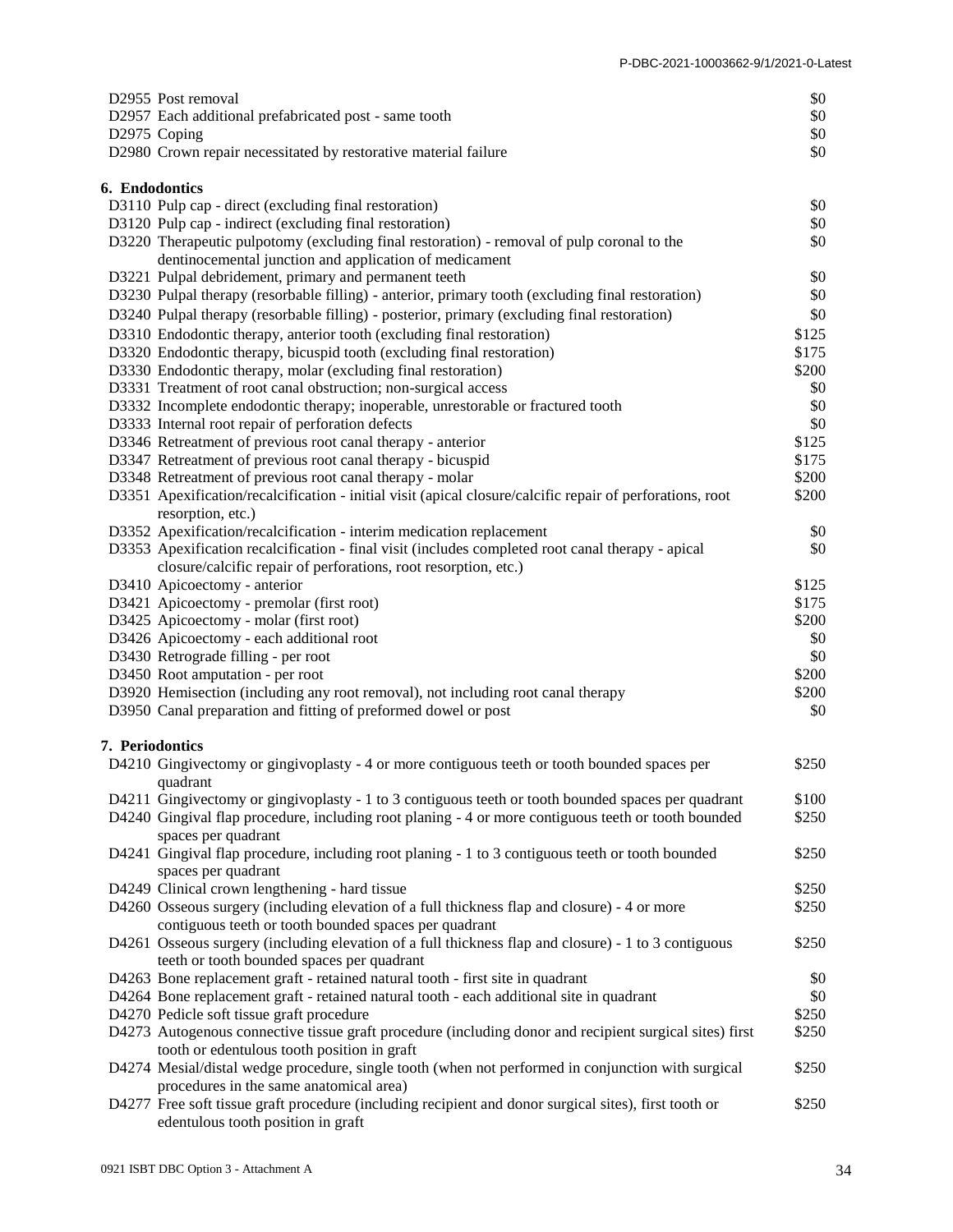| D4278 Free soft tissue graft procedure (including recipient and donor surgical sites), each additional<br>contiguous tooth or edentulous tooth position in same graft site                  | \$250      |
|---------------------------------------------------------------------------------------------------------------------------------------------------------------------------------------------|------------|
| D4283 Autogenous connective tissue graft procedure (including donor and recipient surgical sites) –<br>each additional contiguous tooth or edentulous tooth position in the same graft site | \$250      |
| D4341 Periodontic scaling and root planing - 4 or more teeth per quadrant                                                                                                                   | \$100      |
| D4342 Periodontic scaling and root planing - 1 to 3 teeth per quadrant                                                                                                                      | \$100      |
| D4346 Scaling in presence of generalized moderate or severe gingival inflammation - full mouth, after<br>oral evaluations                                                                   | \$0        |
| D4355 Full mouth debridement to enable comprehensive evaluation and diagnosis                                                                                                               | \$0        |
| D4381 Localized delivery of antimicrobial agents via a controlled release vehicle into diseased                                                                                             | \$0        |
| crevicular tissue, per tooth                                                                                                                                                                |            |
| D4910 Periodontic maintenance                                                                                                                                                               | \$0        |
| 8. Prosthodontics - Removable                                                                                                                                                               |            |
| D5110 Complete denture- maxillary                                                                                                                                                           | \$400      |
| D5120 Complete denture - mandibular                                                                                                                                                         | \$400      |
| D5130 Immediate denture - maxillary                                                                                                                                                         | \$400      |
| D5140 Immediate denture - mandibular                                                                                                                                                        | \$400      |
| D5211 Maxillary partial denture - resin base (including any retentive/clasping materials, rests and<br>teeth)                                                                               | \$400      |
| D5212 Mandibular partial denture - resin base (including any retentive/clasping materials, rests and<br>teeth)                                                                              | \$400      |
| D5213 Maxillary partial denture - cast metal framework with resin denture bases (including any<br>retentive/clasping materials, rests and teeth)                                            | \$400      |
| D5214 Mandibular partial denture - cast metal framework with resin denture bases (including any<br>retentive/clasping materials, rests and teeth)                                           | \$400      |
| D5282 Removable unilateral partial denture - 1 piece cast metal (including clasps and teeth), maxillary                                                                                     | \$400      |
| D5283 Removable unilateral partial denture - 1 piece cast metal (including clasps and teeth),<br>mandibular                                                                                 | \$400      |
| D5410 Adjust complete denture - maxillary                                                                                                                                                   | \$0        |
| D5411 Adjust complete denture - mandibular                                                                                                                                                  | \$0        |
| D5421 Adjust partial denture - maxillary                                                                                                                                                    | \$0        |
| D5422 Adjust partial denture - mandibular                                                                                                                                                   | \$0        |
| D5511 Repair broken complete denture base, mandibular                                                                                                                                       | \$0        |
| D5512 Repair broken complete denture base, maxillary                                                                                                                                        | \$0        |
| D5520 Replace missing or broken teeth - complete denture (each tooth)                                                                                                                       | \$0        |
| D5611 Repair resin partial denture base, mandibular                                                                                                                                         | \$0        |
| D5612 Repair resin partial denture base, maxillary                                                                                                                                          | \$0        |
| D5621 Repair cast partial framework, mandibular                                                                                                                                             | \$0        |
| D5622 Repair cast partial framework, maxillary                                                                                                                                              | \$0        |
| D5630 Repair or replace broken retentive/clasping materials - per tooth                                                                                                                     | \$0        |
| D5640 Replace broken teeth - per tooth                                                                                                                                                      | \$0        |
| D5650 Add tooth to existing partial denture                                                                                                                                                 | \$0        |
| D5660 Add clasp to existing partial denture $-$ per tooth<br>D5670 Replace all teeth and acrylic on cast metal framework (maxillary)                                                        | \$0<br>\$0 |
| D5671 Replace all teeth and acrylic on cast metal framework (mandibular)                                                                                                                    | \$0        |
| D5710 Rebase complete maxillary denture                                                                                                                                                     | \$0        |
| D5711 Rebase complete mandibular denture                                                                                                                                                    | \$0        |
| D5720 Rebase maxillary partial denture                                                                                                                                                      | \$0        |
| D5721 Rebase mandibular partial denture                                                                                                                                                     | \$0        |
| D5730 Reline complete maxillary denture (chairside)                                                                                                                                         | \$0        |
| D5731 Reline complete mandibular denture (chairside)                                                                                                                                        | \$0        |
| D5740 Reline maxillary partial denture (chairside)                                                                                                                                          | \$0        |
| D5741 Reline mandibular partial denture (chairside)                                                                                                                                         | \$0        |
| D5750 Reline complete maxillary denture (laboratory)                                                                                                                                        | \$0        |
| D5751 Reline complete mandibular denture (laboratory)                                                                                                                                       | \$0        |
| D5760 Reline maxillary partial denture (laboratory)                                                                                                                                         | \$0        |
| D5761 Reline mandibular partial denture (laboratory)                                                                                                                                        | \$0        |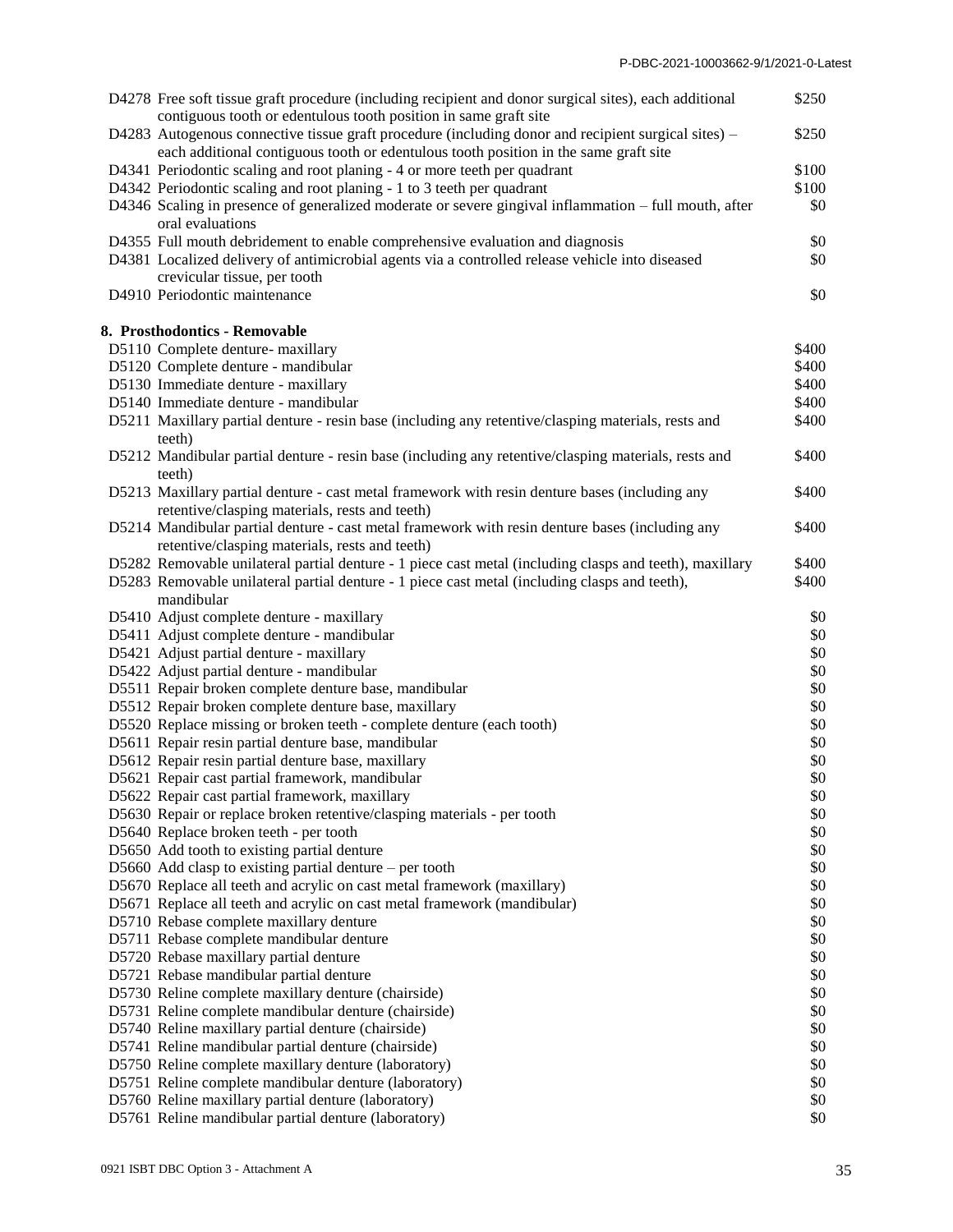|     | D5810 Interim complete denture (maxillary)                                                              | \$200 |
|-----|---------------------------------------------------------------------------------------------------------|-------|
|     | D5811 Interim complete denture (mandibular)                                                             | \$200 |
|     | D5820 Interim partial denture (maxillary)                                                               | \$200 |
|     | D5821 Interim partial denture (mandibular)                                                              | \$200 |
|     | D5850 Tissue conditioning, maxillary                                                                    | \$0   |
|     | D5851 Tissue conditioning, mandibular                                                                   | \$0   |
|     |                                                                                                         |       |
|     | D5863 Overdenture - complete, maxillary                                                                 | \$400 |
|     | D5864 Overdenture - partial, maxillary                                                                  | \$400 |
|     | D5865 Overdenture - complete, mandibular                                                                | \$400 |
|     | D5866 Overdenture - partial, mandibular                                                                 | \$400 |
|     | D5986 Fluoride gel carrier                                                                              | \$0   |
|     |                                                                                                         |       |
| 9.  | <b>Prosthodontics - Fixed</b>                                                                           |       |
|     | D6210 Pontic - cast high noble metal                                                                    | \$300 |
|     | D6240 Pontic - porcelain fused to high noble metal                                                      | \$300 |
|     | D6241 Pontic - porcelain fused to predominately base metal                                              | \$300 |
|     | D6545 Retainer - cast metal for resin bonded fixed prosthesis                                           | \$300 |
|     | D6720 Retainer crown - resin with high noble metal                                                      | \$300 |
|     |                                                                                                         |       |
|     | D6750 Retainer crown - porcelain fused to high noble metal                                              | \$300 |
|     | D6780 Retainer crown - 3⁄4 cast high noble metal                                                        | \$300 |
|     | D6790 Retainer crown - full cast high noble metal                                                       | \$300 |
|     | D6930 Re-cement or re-bond fixed partial denture                                                        | \$0   |
|     | D6980 Fixed partial denture repair necessitated by restorative material failure                         | \$0   |
|     |                                                                                                         |       |
| 10. | <b>Oral Surgery</b>                                                                                     |       |
|     | D7111 Extraction, coronal remnants - primary tooth                                                      | \$25  |
|     | D7140 Extraction, erupted tooth or exposed root (elevation and/or forceps removal)                      | \$25  |
|     | D7210 Extraction of erupted tooth requiring removal of bone and/or sectioning of tooth, and including   | \$150 |
|     | elevation of mucoperiosteal flap if indicated                                                           |       |
|     | D7220 Removal of impacted tooth - soft tissue                                                           | \$150 |
|     |                                                                                                         | \$150 |
|     | D7230 Removal of impacted tooth - partially bony                                                        |       |
|     | D7240 Removal of impacted tooth - completely bony                                                       | \$150 |
|     | D7241 Removal of impacted tooth - completely bony, with unusual surgical complications                  | \$150 |
|     | D7250 Removal residual roots (cutting procedure)                                                        | \$150 |
|     | D7260 Oroantral fistula closure                                                                         | \$150 |
|     | D7270 Tooth reimplantation and/or stabilization of accidentally evulsed or displaced tooth              | \$150 |
|     | D7280 Exposure of an unerupted tooth                                                                    | \$150 |
|     | D7283 Placement of device to facilitate eruption of impacted tooth                                      | \$150 |
|     | D7291 Transseptal fiberotomy/supra crestal fiberotomy, by report                                        | \$150 |
|     |                                                                                                         |       |
|     | D7310 Alveoloplasty in conjunction with extractions - 4 or more tooth spaces, per quadrant              | \$0   |
|     | D7311 Alveoloplasty in conjunction with extractions - 1 to 3 tooth spaces, per quadrant                 | \$0   |
|     | D7320 Alveoloplasty not in conjunction with extractions - 4 or more tooth spaces, per quadrant          | \$0   |
|     | D7321 Alveoloplasty not in conjunction with extractions - 1 to 3 tooth spaces, per quadrant             | \$0   |
|     | D7340 Vestibuloplasty - ridge extension (secondary epithelialization)                                   | \$150 |
|     | D7350 Vestibuloplasty - ridge extension (including soft tissue grafts, muscle reattachment, revision of | \$150 |
|     | soft tissue attachment and management of hypertrophied and hyperplastic tissue)                         |       |
|     | D7471 Removal of lateral exostosis (maxilla or mandible)                                                | \$150 |
|     | D7510 Incision and drainage of abscess - intraoral soft tissue                                          | \$0   |
|     |                                                                                                         |       |
|     | D7520 Incision and drainage of abscess - extraoral soft tissue                                          | \$0   |
|     | D7530 Removal of foreign body from mucosa, skin, or subcutaneous alveolar tissue                        | \$0   |
|     | D7540 Removal of reaction producing foreign bodies, musculoskeletal system                              | \$0   |
|     | D7550 Partial ostectomy/sequestrectomy for removal of non-vital bone                                    | \$0   |
|     | D7670 Alveolus - closed reduction, may include stabilization of teeth                                   | \$0   |
|     | D7910 Suture of recent small wounds up to 5 cm                                                          | \$0   |
|     | D7911 Complicated suture - up to 5 cm                                                                   | \$0   |
|     | D7953 Bone replacement graft for ridge preservation - per site                                          | \$150 |
|     | D7960 Frenulectomy - also known as frenectomy or frenotomy – separate procedure not incidental to       | \$150 |
|     | another                                                                                                 |       |
|     |                                                                                                         |       |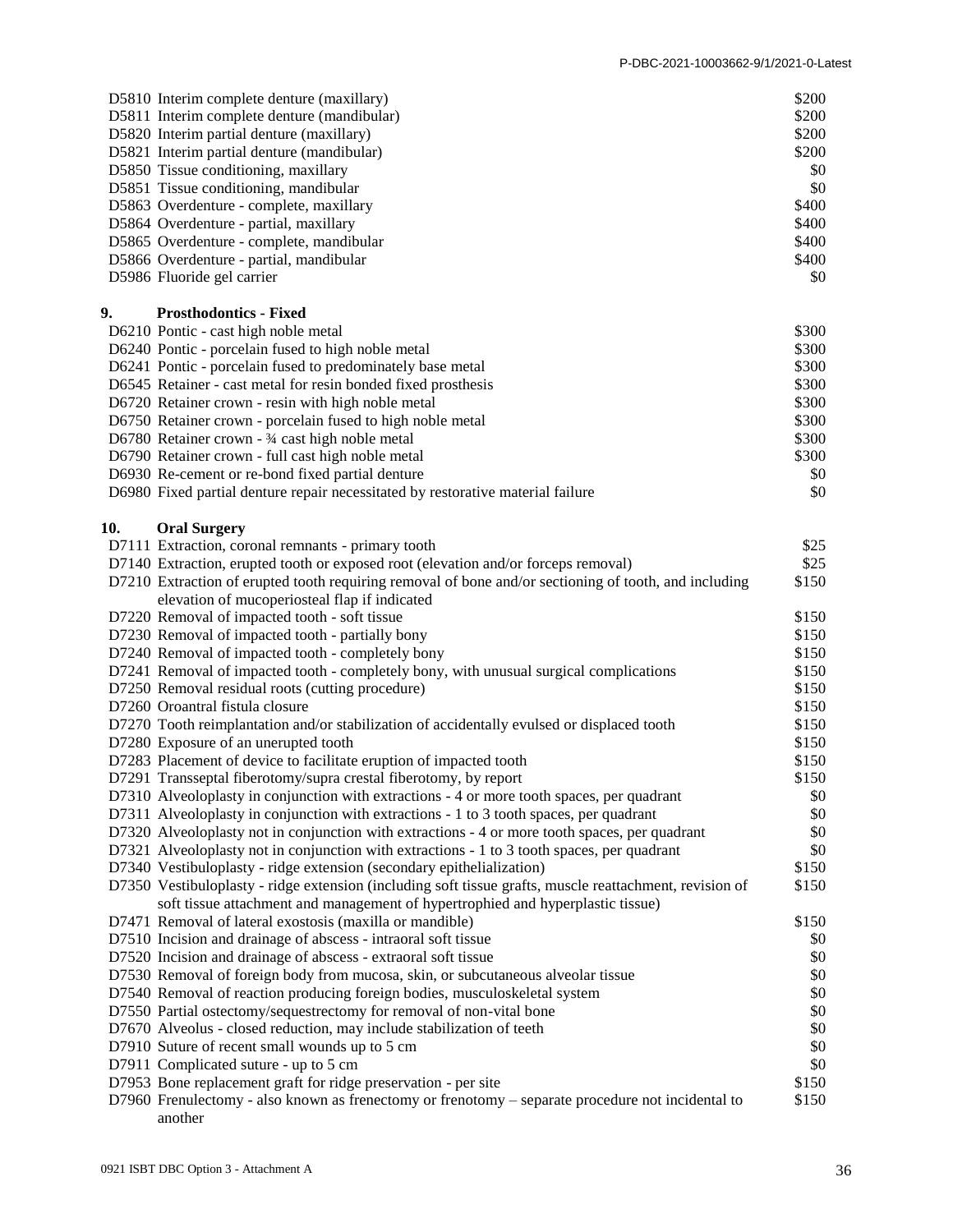| D7970 Excision of hyperplastic tissue - per arch<br>D7971 Excision of pericoronal gingiva |                                                                                                        | \$150<br>\$150 |
|-------------------------------------------------------------------------------------------|--------------------------------------------------------------------------------------------------------|----------------|
| Anesthesia<br>11.<br>D9230 Inhalation of nitrous oxide/analgesia, anxiolysis              |                                                                                                        | \$20           |
| <b>Miscellaneous</b><br>12.                                                               |                                                                                                        |                |
|                                                                                           | D9110 Palliative (emergency) treatment of dental pain - minor procedure                                | \$0            |
| D9120 Fixed partial denture sectioning                                                    |                                                                                                        | \$0            |
| or physician                                                                              | D9310 Consultation - diagnostic service provided by dentist or physician other than requesting dentist | \$0            |
| D9420 Hospital call/Dental treatment provided in a hospital setting                       |                                                                                                        | \$125          |
|                                                                                           | (Service Copayments still apply and facility fees not covered.)                                        |                |
|                                                                                           | D9430 Observation visit (during regularly scheduled hours) - no other services performed               | \$0            |
| D9440 Visit – after regularly scheduled hours                                             |                                                                                                        | \$20           |
| D9910 Application of desensitizing medicaments                                            |                                                                                                        | \$0            |
|                                                                                           | D9911 Application of desensitizing resin for cervical and/or root surface (per tooth)                  | \$0            |
| D9951 Occlusal adjustment - limited                                                       |                                                                                                        | \$0            |
| D9970 Enamel microabrasion                                                                |                                                                                                        | \$0            |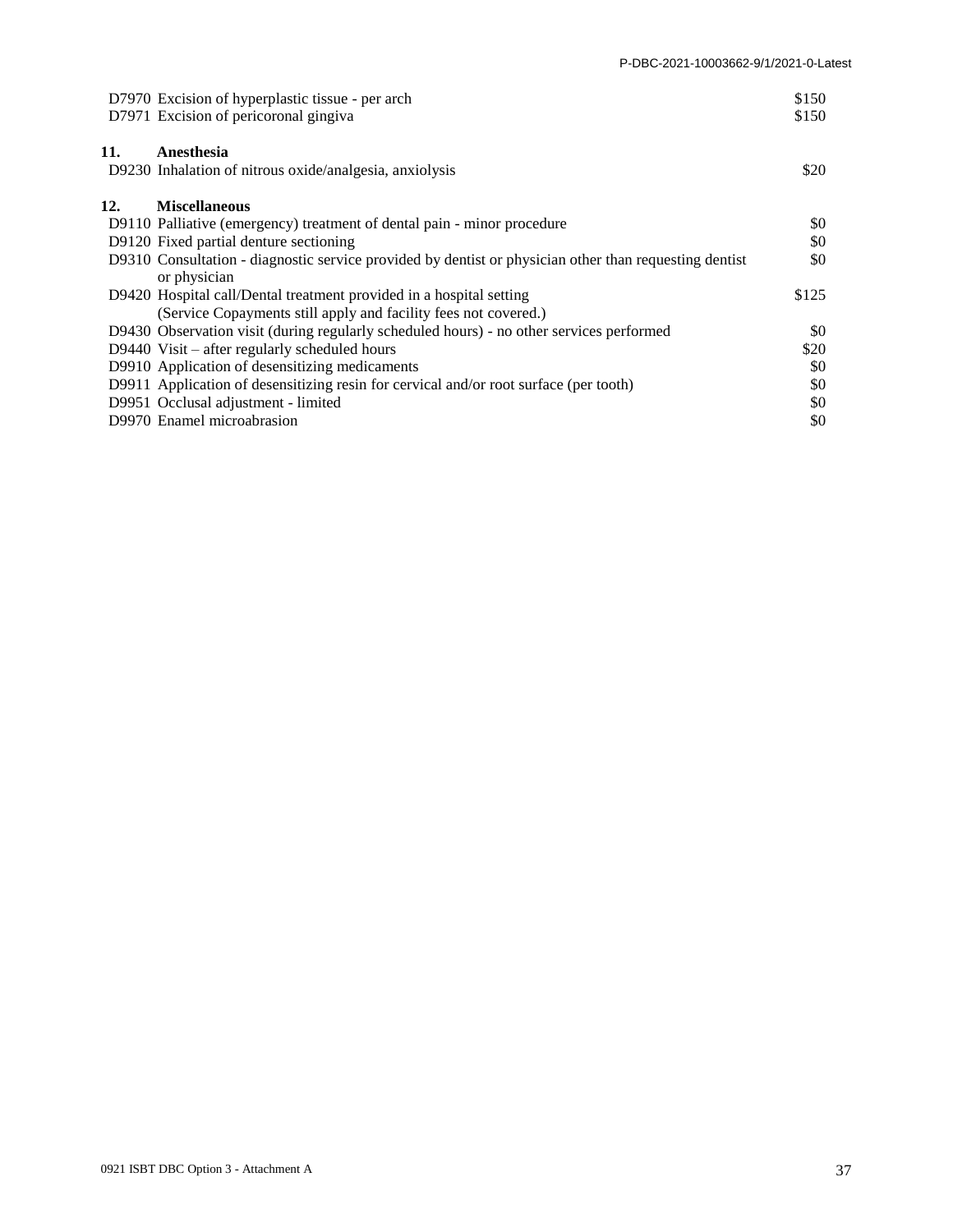#### **ATTACHMENT B–Orthodontia Treatment**

#### **I. General Provisions**

- A. Benefits for Orthodontia Treatment are provided only if a Contracting Dentist prepares the treatment plan prior to rendering services. The treatment plan is based on an examination that must take place while the Member is covered under this Contract. The examination must show a diagnosis of abnormal occlusion that can be corrected by Orthodontia Treatment.
- B. The Member must remain covered under the Contract for the entire length of treatment. The Member must follow the post-treatment plan and keep all appointments after the Member is branded to avoid additional Copayments.
- C. For Orthodontia Treatment started prior to the Effective Date of the Member, Copayments may be adjusted based upon the services necessary to complete the treatment.
- D. If benefits for Orthodontia Treatment terminate prior to completion of Orthodontia Treatment, benefits will continue through the end of the month. If coverage terminates prior to completion of treatment, the Copayment may be pro-rated. The services necessary to complete treatment will be based on the Reasonable Cash Value of services rendered.
- E. The Member is responsible for payment of the Copayments listed below for pre-Orthodontia and Orthodontia Treatment rendered. The Pre-Orthodontia Treatment Copayments will be deducted from the Comprehensive Orthodontia Treatment Copayment if the Member accepts the treatment plan. The Copayment for limited Orthodontia Treatment may be pro-rated based on the treatment plan.
- F. The General Office Visit Copayment listed in Attachment A is charged at each visit for orthodontic treatment. Services connected with Orthodontia Treatment are subject to the Copayments listed in Attachment A.

#### **II. Pre-Orthodontia Treatment Copayment**

|    | Initial orthodontic exam | \$25  |
|----|--------------------------|-------|
|    | Study models and X-rays  | \$125 |
| C. | Case presentation        | -80   |

#### **III. Orthodontia Treatment Copayment**

A. Comprehensive Orthodontia Treatment Copayment \$2,500

The following are procedures provided under the benefits for Orthodontia Treatment:

D8020 Limited orthodontic treatment of the transitional dentition

- D8030 Limited orthodontic treatment of the adolescent dentition
- D8040 Limited orthodontic treatment of the adult dentition
- D8060 Interceptive orthodontic treatment of the transitional dentition
- D8070 Comprehensive orthodontic treatment of the transitional dentition
- D8080 Comprehensive orthodontic treatment of the adolescent dentition

D8090 Comprehensive orthodontic treatment of the adult dentition